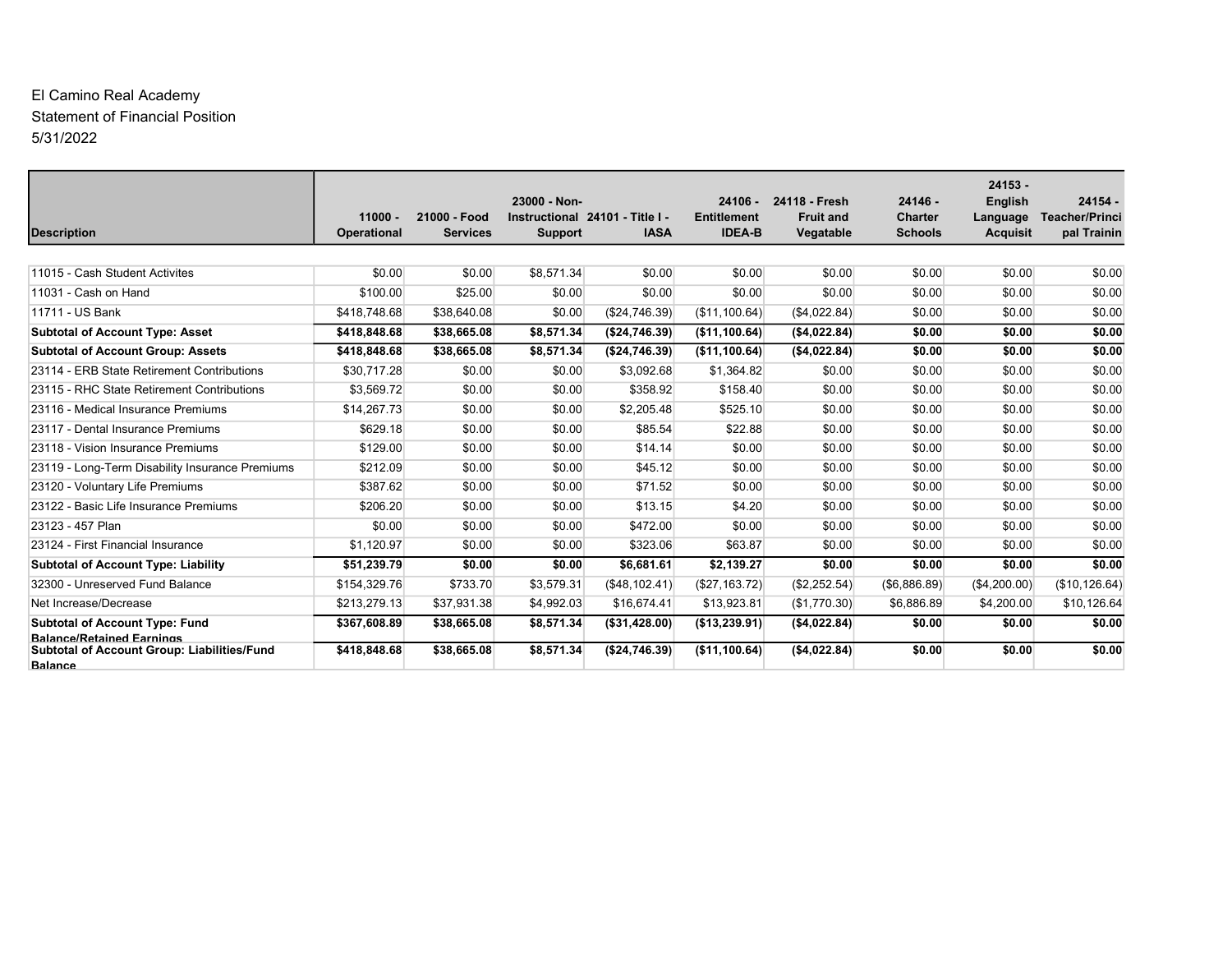# El Camino Real Academy Statement of Financial Position 5/31/2022

| <b>Description</b>                                                                                | 24190 - Title 1 | <b>CSI 24308 - CRSSA</b> | 24316 - Air<br><b>Quality 2</b> | <b>ESSER III</b> | 25153 - Title<br>24330 - ARP XIX MEDICAID<br>3/21 Y | 27107 - 2012<br><b>GO Library</b><br><b>SB66</b> | $27202 -$<br><b>OpenScience</b> | Program    | 28211 - Covid- 31200 - Public<br>19 Testing School Capital Improvemen<br>Out | $31600 -$<br>Capital<br>ts HB-3 |
|---------------------------------------------------------------------------------------------------|-----------------|--------------------------|---------------------------------|------------------|-----------------------------------------------------|--------------------------------------------------|---------------------------------|------------|------------------------------------------------------------------------------|---------------------------------|
|                                                                                                   |                 |                          |                                 |                  |                                                     |                                                  |                                 |            |                                                                              |                                 |
| 11015 - Cash Student Activites                                                                    | \$0.00          | \$0.00                   | \$0.00                          | \$0.00           | \$0.00                                              | \$0.00                                           | \$0.00                          | \$0.00     | \$0.00                                                                       | \$0.00                          |
| 11031 - Cash on Hand                                                                              | \$0.00          | \$0.00                   | \$0.00                          | \$0.00           | \$0.00                                              | \$0.00                                           | \$0.00                          | \$0.00     | \$0.00                                                                       | \$0.00                          |
| 11711 - US Bank                                                                                   | \$0.00          | (\$20, 208.51)           | (\$2,574.00)                    | (\$55,979.92)    | \$35,379.85                                         | (\$5,651.72)                                     | (\$2,830.00)                    | \$1,758.11 |                                                                              | $$0.00 \ ($12,601.02)$          |
| <b>Subtotal of Account Type: Asset</b>                                                            | \$0.00          | (\$20, 208.51)           | (\$2,574.00)                    | (\$55,979.92)    | \$35,379.85                                         | (\$5,651.72)                                     | (\$2,830.00)                    | \$1,758.11 |                                                                              | $$0.00 \; ($12,601.02)$         |
| <b>Subtotal of Account Group: Assets</b>                                                          | \$0.00          | (\$20, 208.51)           | (\$2,574.00)                    | (\$55,979.92)    | \$35,379.85                                         | (\$5,651.72)                                     | (\$2,830.00)                    | \$1,758.11 |                                                                              | $$0.00 \; ($12,601.02)$         |
| 23114 - ERB State Retirement Contributions                                                        | \$0.00          | \$2,435.70               | \$0.00                          | \$3,200.62       | \$715.63                                            | \$0.00                                           | \$0.00                          | \$0.00     | \$0.00                                                                       | \$0.00                          |
| 23115 - RHC State Retirement Contributions                                                        | \$0.00          | \$282.66                 | \$0.00                          | \$371.45         | \$83.05                                             | \$0.00                                           | \$0.00                          | \$0.00     | \$0.00                                                                       | \$0.00                          |
| 23116 - Medical Insurance Premiums                                                                | \$0.00          | \$2,756.64               | \$0.00                          | \$1,325.93       | \$656.38                                            | \$0.00                                           | \$0.00                          | \$0.00     | \$0.00                                                                       | \$0.00                          |
| 23117 - Dental Insurance Premiums                                                                 | \$0.00          | \$139.98                 | \$0.00                          | \$97.36          | \$28.60                                             | \$0.00                                           | \$0.00                          | \$0.00     | \$0.00                                                                       | \$0.00                          |
| 23118 - Vision Insurance Premiums                                                                 | \$0.00          | \$24.62                  | \$0.00                          | \$12.52          | \$6.26                                              | \$0.00                                           | \$0.00                          | \$0.00     | \$0.00                                                                       | \$0.00                          |
| 23119 - Long-Term Disability Insurance Premiums                                                   | \$0.00          | \$38.26                  | \$0.00                          | \$33.04          | \$10.14                                             | \$0.00                                           | \$0.00                          | \$0.00     | \$0.00                                                                       | \$0.00                          |
| 23120 - Voluntary Life Premiums                                                                   | \$0.00          | \$19.46                  | \$0.00                          | \$0.00           | \$0.00                                              | \$0.00                                           | \$0.00                          | \$0.00     | \$0.00                                                                       | \$0.00                          |
| 23122 - Basic Life Insurance Premiums                                                             | \$0.00          | \$10.52                  | \$0.00                          | \$21.04          | \$5.26                                              | \$0.00                                           | \$0.00                          | \$0.00     | \$0.00                                                                       | \$0.00                          |
| 23123 - 457 Plan                                                                                  | \$0.00          | \$0.00                   | \$0.00                          | \$0.00           | \$0.00                                              | \$0.00                                           | \$0.00                          | \$0.00     | \$0.00                                                                       | \$0.00                          |
| 23124 - First Financial Insurance                                                                 | \$0.00          | \$40.40                  | \$0.00                          | \$0.00           | \$167.10                                            | \$0.00                                           | \$0.00                          | \$0.00     | \$0.00                                                                       | \$0.00                          |
| <b>Subtotal of Account Type: Liability</b>                                                        | \$0.00          | \$5,748.24               | \$0.00                          | \$5,061.96       | \$1,672.42                                          | \$0.00                                           | \$0.00                          | \$0.00     | \$0.00                                                                       | \$0.00                          |
| 32300 - Unreserved Fund Balance                                                                   | (\$45,190.60)   | (\$218, 132.87)          | \$0.00                          | \$0.00           | \$40,896.12                                         | \$0.00                                           | \$0.00                          | \$0.00     | \$0.00                                                                       | \$55,621.60                     |
| Net Increase/Decrease                                                                             | \$45,190.60     | \$192,176.12             | (\$2,574.00)                    | (\$61,041.88)    | (\$7,188.69)                                        | (\$5,651.72)                                     | (\$2,830.00)                    | \$1,758.11 |                                                                              | $$0.00 \ ($68,222.62)$          |
| <b>Subtotal of Account Type: Fund</b>                                                             | \$0.00          | (\$25,956.75)            | (\$2,574.00)                    | ( \$61,041.88)   | \$33,707.43                                         | (\$5,651.72)                                     | (\$2,830.00)                    | \$1,758.11 |                                                                              | $$0.00 \; ($12,601.02)$         |
| <b>Balance/Retained Earnings</b><br>Subtotal of Account Group: Liabilities/Fund<br><b>Balance</b> | \$0.00          | (\$20, 208.51)           | (\$2,574.00)                    | ( \$55,979.92)   | \$35,379.85                                         | (\$5,651.72)                                     | (\$2,830.00)                    | \$1,758.11 |                                                                              | $$0.00 \; ($12,601.02)$         |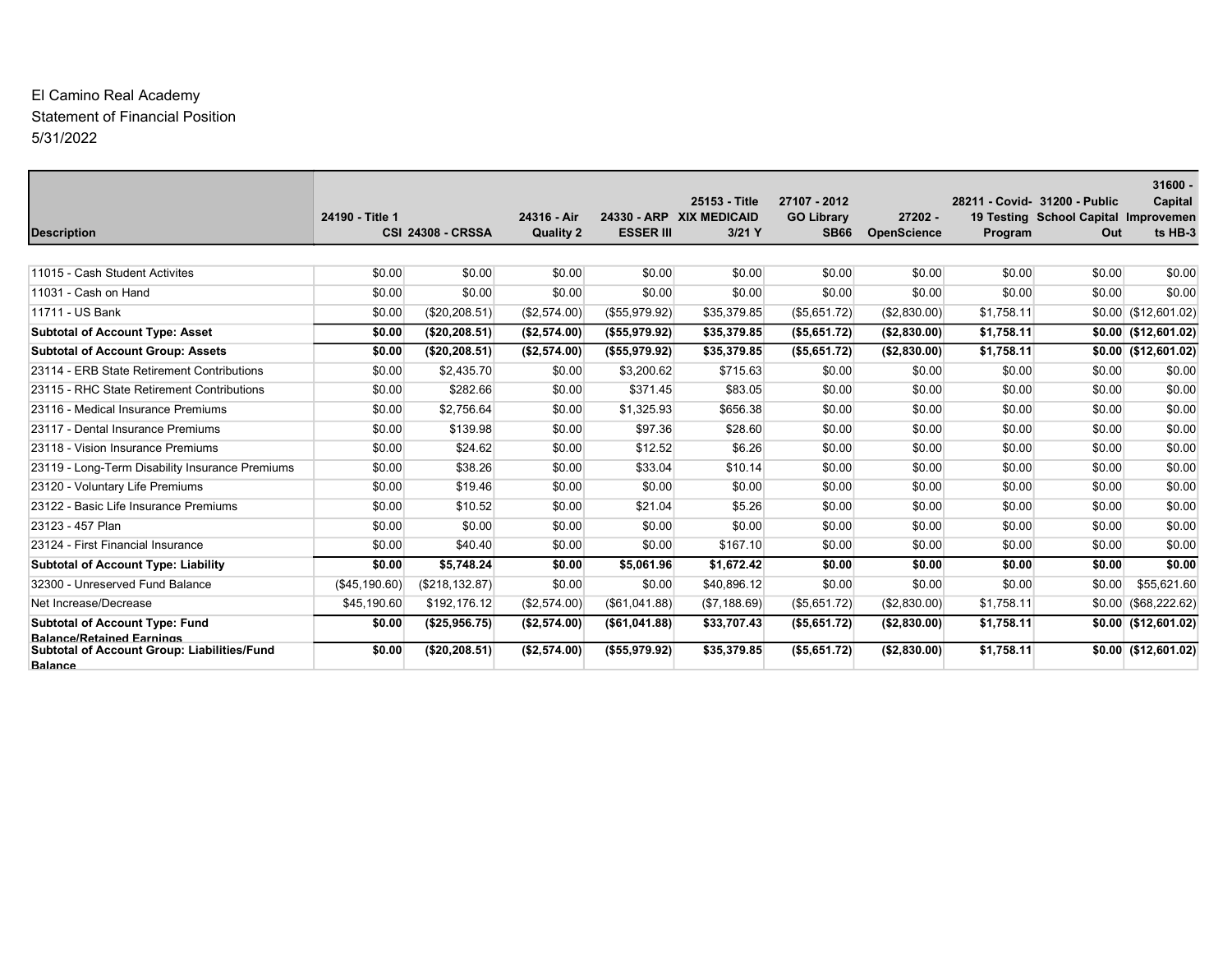# El Camino Real Academy Statement of Financial Position 5/31/2022

| <b>Description</b>                                                        | $31701 -$<br>Capital<br>Improvemen<br>ts SB9 | 31703 - Cap<br><b>Improv SB9</b><br>Cash | <b>Total</b>                            |
|---------------------------------------------------------------------------|----------------------------------------------|------------------------------------------|-----------------------------------------|
|                                                                           |                                              |                                          |                                         |
| 11015 - Cash Student Activites                                            | \$0.00                                       | \$0.00                                   | \$8,571.34                              |
| 11031 - Cash on Hand                                                      | \$0.00                                       | \$0.00                                   | \$125.00                                |
| 11711 - US Bank                                                           | \$60,145.84                                  | \$9,230.00                               | \$424,187.52                            |
| <b>Subtotal of Account Type: Asset</b>                                    | \$60,145.84                                  | \$9,230.00                               | \$432,883.86                            |
| <b>Subtotal of Account Group: Assets</b>                                  | \$60,145.84                                  | \$9,230.00                               | \$432,883.86                            |
| 23114 - ERB State Retirement Contributions                                | \$0.00                                       | \$0.00                                   | \$41,526.73                             |
| 23115 - RHC State Retirement Contributions                                | \$0.00                                       | \$0.00                                   | \$4,824.20                              |
| 23116 - Medical Insurance Premiums                                        | \$0.00                                       | \$0.00                                   | \$21,737.26                             |
| 23117 - Dental Insurance Premiums                                         | \$0.00                                       | \$0.00                                   | \$1,003.54                              |
| 23118 - Vision Insurance Premiums                                         | \$0.00                                       | \$0.00                                   | \$186.54                                |
| 23119 - Long-Term Disability Insurance Premiums                           | \$0.00                                       | \$0.00                                   | \$338.65                                |
| 23120 - Voluntary Life Premiums                                           | \$0.00                                       | \$0.00                                   | \$478.60                                |
| 23122 - Basic Life Insurance Premiums                                     | \$0.00                                       | \$0.00                                   | \$260.37                                |
| 23123 - 457 Plan                                                          | \$0.00                                       | \$0.00                                   | \$472.00                                |
| 23124 - First Financial Insurance                                         | \$0.00                                       | \$0.00                                   | \$1,715.40                              |
| <b>Subtotal of Account Type: Liability</b>                                | \$0.00                                       | \$0.00                                   | \$72,543.29                             |
| 32300 - Unreserved Fund Balance                                           | \$55,265.90                                  | \$0.00                                   | (\$51,629.28)                           |
| Net Increase/Decrease                                                     | \$4,879.94                                   | \$9,230.00                               | \$411,969.85                            |
| <b>Subtotal of Account Type: Fund</b><br><b>Balance/Retained Earnings</b> | \$60,145.84<br>\$60,145.84                   | \$9,230.00                               | \$360,340.57<br>\$9,230.00 \$432,883.86 |
| Subtotal of Account Group: Liabilities/Fund<br><b>Balance</b>             |                                              |                                          |                                         |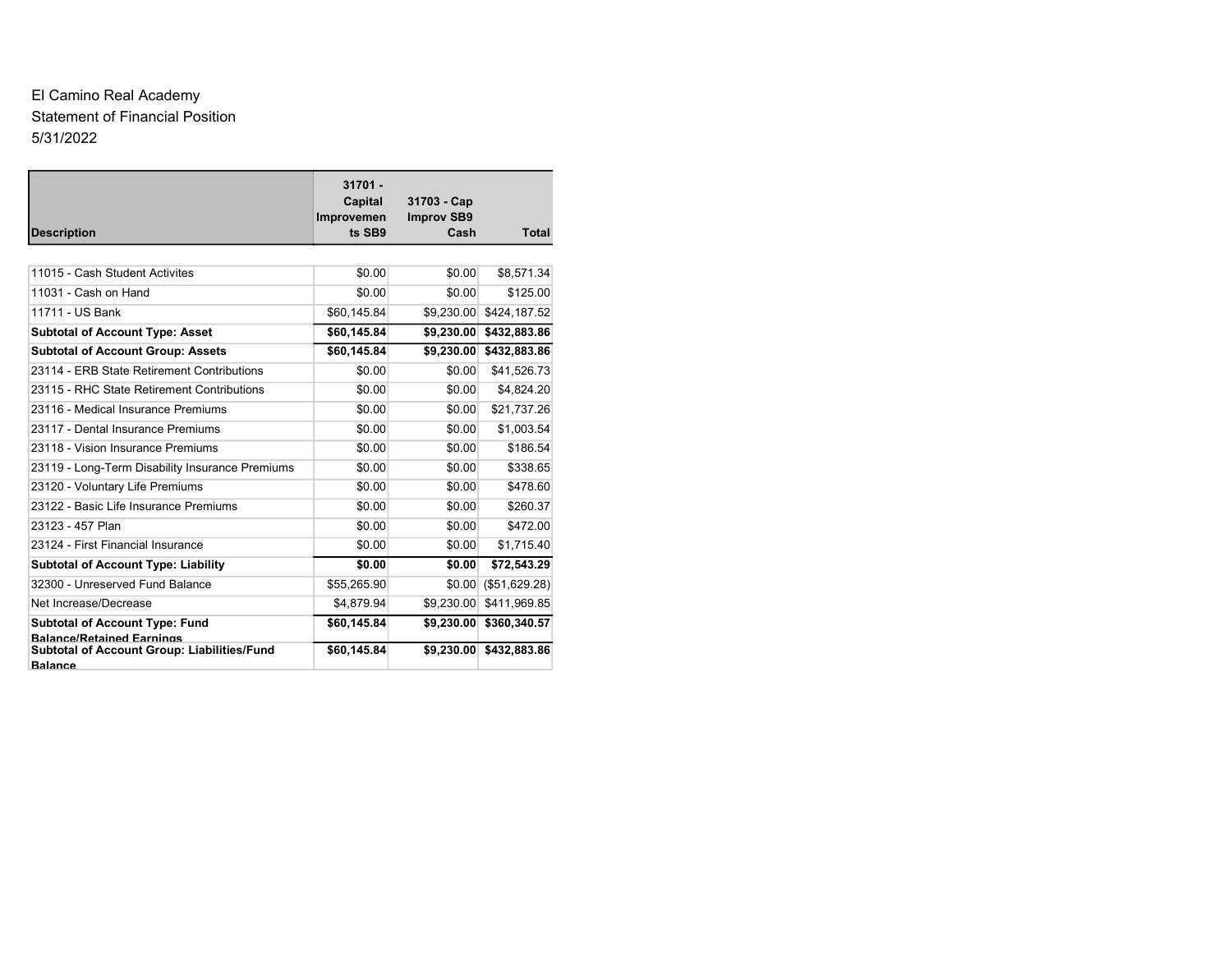Statement of Revenue, Expenditures and Changes in Fund Balance Year to Date 5/31/2022

|                                                                                   |                          |                                 | 23000 - Non-   |              |                                                                      | 24118 - Fresh                 | $24146 -$                 | <b>English</b>              | $24154 -$                                   |             |
|-----------------------------------------------------------------------------------|--------------------------|---------------------------------|----------------|--------------|----------------------------------------------------------------------|-------------------------------|---------------------------|-----------------------------|---------------------------------------------|-------------|
| <b>Description</b>                                                                | $11000 -$<br>Operational | 21000 - Food<br><b>Services</b> | <b>Support</b> | <b>IASA</b>  | Instructional 24101 - Title I - 24106 - Entitlement<br><b>IDEA-B</b> | <b>Fruit and</b><br>Vegatable | Charter<br><b>Schools</b> | Language<br><b>Acquisit</b> | Teacher/Principa 24190 - Title<br>I Trainin | 1 CSI       |
|                                                                                   |                          |                                 |                |              |                                                                      |                               |                           |                             |                                             |             |
| 41110 - Ad Valorem Taxes - School District                                        | \$0.00                   | \$0.00                          | \$0.00         | \$0.00       | \$0.00                                                               | \$0.00                        | \$0.00                    | \$0.00                      | \$0.00                                      | \$0.00      |
| 41920 - Contributions and Donations From Private                                  | \$0.00                   | \$0.00                          | \$6,930.76     | \$0.00       | \$0.00                                                               | \$0.00                        | \$0.00                    | \$0.00                      | \$0.00                                      | \$0.00      |
| 41980 - Refund of Prior Year's Expenditures                                       | \$1,343.77               | \$0.00                          | \$0.00         | \$0.00       | \$0.00                                                               | \$0.00                        | \$0.00                    | \$0.00                      | \$0.00                                      | \$0.00      |
| 41921 - Categorical donations                                                     | \$0.00                   | \$0.00                          | \$27.99        | \$0.00       | \$0.00                                                               | \$0.00                        | \$0.00                    | \$0.00                      | \$0.00                                      | \$0.00      |
| 41924 - Revenue from District                                                     | \$0.00                   | \$0.00                          | \$0.00         | \$122,884.32 | \$68,186.63                                                          | \$0.00                        | \$6,886.89                | \$4,200.00                  | \$10,126.64                                 | \$45,190.60 |
| 43101 - State Equalization Guarantee                                              | \$3,032,780.18           | \$0.00                          | \$0.00         | \$0.00       | \$0.00                                                               | \$0.00                        | \$0.00                    | \$0.00                      | \$0.00                                      | \$0.00      |
| 43209 - PSCOC Awards                                                              | \$0.00                   | \$0.00                          | \$0.00         | \$0.00       | \$0.00                                                               | \$0.00                        | \$0.00                    | \$0.00                      | \$0.00                                      | \$0.00      |
| 43202 - State Flow-through Grants                                                 | \$40,574.07              | \$0.00                          | \$0.00         | \$0.00       | \$0.00                                                               | \$0.00                        | \$0.00                    | \$0.00                      | \$0.00                                      | \$0.00      |
| 43203 - State Direct Grants                                                       | \$0.00                   | \$0.00                          | \$0.00         | \$0.00       | \$0.00                                                               | \$0.00                        | \$0.00                    | \$0.00                      | \$0.00                                      | \$0.00      |
| 44301 - Other Restricted Grants - Federal Direct                                  | \$0.00                   | \$0.00                          | \$0.00         | \$0.00       | \$0.00                                                               | \$0.00                        | \$0.00                    | \$0.00                      | \$0.00                                      | \$0.00      |
| 44500 - Restricted Grants From the Federal Government<br><b>Through the State</b> | \$0.00                   | \$144,262.67                    | \$0.00         | \$0.00       | \$0.00                                                               | \$11,505.33                   | \$0.00                    | \$0.00                      | \$0.00                                      | \$0.00      |
| <b>Total Revenue</b>                                                              | \$3,074,698.02           | \$144,262.67                    | \$6,958.75     | \$122,884.32 | \$68,186.63                                                          | \$11,505.33                   | \$6,886.89                | \$4,200.00                  | \$10,126.64                                 | \$45,190.60 |
| 1000 - Instruction                                                                | \$1,441,092.78           | \$0.00                          | \$1,966.72     | \$106,209.91 | \$53,664.82                                                          | \$0.00                        | \$0.00                    | \$0.00                      | \$0.00                                      | \$0.00      |
| 2110 - Attendance and Social Work Services                                        | \$52,487.98              | \$0.00                          | \$0.00         | \$0.00       | \$0.00                                                               | \$0.00                        | \$0.00                    | \$0.00                      | \$0.00                                      | \$0.00      |
| 2120 - Guidance Services                                                          | \$111,242.70             | \$0.00                          | \$0.00         | \$0.00       | \$0.00                                                               | \$0.00                        | \$0.00                    | \$0.00                      | \$0.00                                      | \$0.00      |
| 2130 - Health Services                                                            | \$4,974.72               | \$0.00                          | \$0.00         | \$0.00       | \$0.00                                                               | \$0.00                        | \$0.00                    | \$0.00                      | \$0.00                                      | \$0.00      |
| 2140 - Psychological Services                                                     | \$26,864.41              | \$0.00                          | \$0.00         | \$0.00       | \$598.00                                                             | \$0.00                        | \$0.00                    | \$0.00                      | \$0.00                                      | \$0.00      |
| 2150 - Speech Pathology and Audiology Services                                    | \$25,002.35              | \$0.00                          | \$0.00         | \$0.00       | \$0.00                                                               | \$0.00                        | \$0.00                    | \$0.00                      | \$0.00                                      | \$0.00      |
| 2160 - Occupational Therapy-Related Services                                      | \$11,275.00              | \$0.00                          | \$0.00         | \$0.00       | \$0.00                                                               | \$0.00                        | \$0.00                    | \$0.00                      | \$0.00                                      | \$0.00      |
| 2190 - Other Support Services-Student                                             | \$50,402.01              | \$0.00                          | \$0.00         | \$0.00       | \$0.00                                                               | \$0.00                        | \$0.00                    | \$0.00                      | \$0.00                                      | \$0.00      |
| 2220 - Library/Media Services                                                     | \$0.00                   | \$0.00                          | \$0.00         | \$0.00       | \$0.00                                                               | \$0.00                        | \$0.00                    | \$0.00                      | \$0.00                                      | \$0.00      |
| 2230 - Instruction-Related Technology                                             | \$62,610.03              | \$0.00                          | \$0.00         | \$0.00       | \$0.00                                                               | \$0.00                        | \$0.00                    | \$0.00                      | \$0.00                                      | \$0.00      |
| 2310 - Board of Education                                                         | \$229.036.37             | \$0.00                          | \$0.00         | \$0.00       | \$0.00                                                               | \$0.00                        | \$0.00                    | \$0.00                      | \$0.00                                      | \$0.00      |
| 2410 - Office of the Principal                                                    | \$61,997.73              | \$0.00                          | \$0.00         | \$0.00       | \$0.00                                                               | \$0.00                        | \$0.00                    | \$0.00                      | \$0.00                                      | \$0.00      |
| 2510 - Fiscal Services                                                            | \$187,256.18             | \$0.00                          | \$0.00         | \$0.00       | \$0.00                                                               | \$0.00                        | \$0.00                    | \$0.00                      | \$0.00                                      | \$0.00      |
| 2530 - Printing, Publishing, and Duplicating Services                             | \$24,864.92              | \$0.00                          | \$0.00         | \$0.00       | \$0.00                                                               | \$0.00                        | \$0.00                    | \$0.00                      | \$0.00                                      | \$0.00      |
| 2580 - Administrative Technology Services                                         | \$74,497.48              | \$0.00                          | \$0.00         | \$0.00       | \$0.00                                                               | \$0.00                        | \$0.00                    | \$0.00                      | \$0.00                                      | \$0.00      |
| 2590 - Other Support Services-Central Services                                    | \$9,090.01               | \$0.00                          | \$0.00         | \$0.00       | \$0.00                                                               | \$0.00                        | \$0.00                    | \$0.00                      | \$0.00                                      | \$0.00      |
| 2610 - Operation of Buildings                                                     | \$318,495.20             | \$0.00                          | \$0.00         | \$0.00       | \$0.00                                                               | \$0.00                        | \$0.00                    | \$0.00                      | \$0.00                                      | \$0.00      |
| 2690 - Other Operation & Maintenance of Plant                                     | \$53,105.70              | \$0.00                          | \$0.00         | \$0.00       | \$0.00                                                               | \$0.00                        | \$0.00                    | \$0.00                      | \$0.00                                      | \$0.00      |
| 3100 - Food Services Operations                                                   | \$0.00                   | \$106,331.29                    | \$0.00         | \$0.00       | \$0.00                                                               | \$13,275.63                   | \$0.00                    | \$0.00                      | \$0.00                                      | \$0.00      |
| 4000 - Capital Outlay                                                             | \$117,108.18             | \$0.00                          | \$0.00         | \$0.00       | \$0.00                                                               | \$0.00                        | \$0.00                    | \$0.00                      | \$0.00                                      | \$0.00      |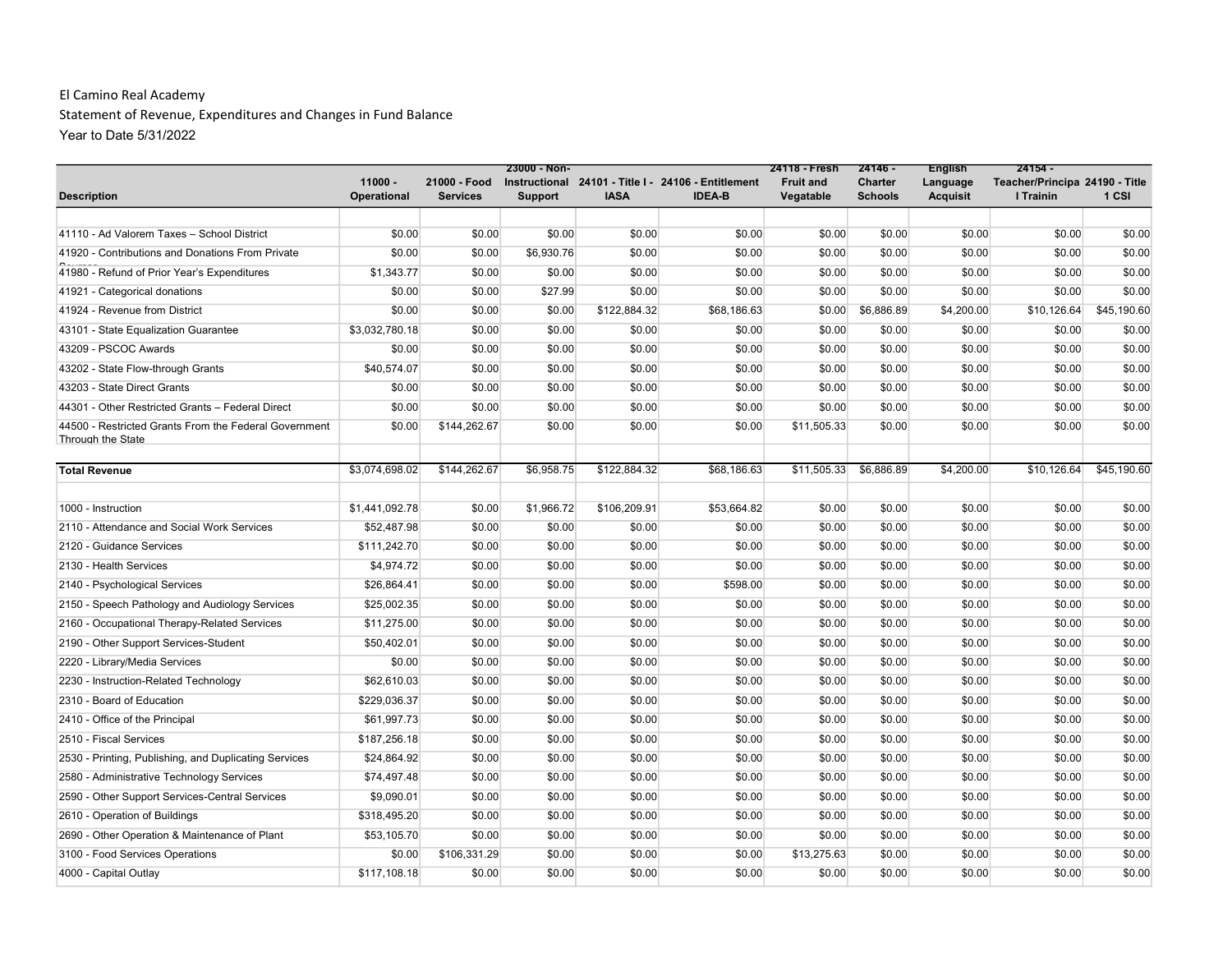Statement of Revenue, Expenditures and Changes in Fund Balance Year to Date 5/31/2022

|                                                     |                |                 | $23000 - Non-$ |               |                                                     | 24118 - Fresh    | 24146 -                     | <b>English</b>  | $24154 -$                      |                 |
|-----------------------------------------------------|----------------|-----------------|----------------|---------------|-----------------------------------------------------|------------------|-----------------------------|-----------------|--------------------------------|-----------------|
|                                                     | $11000 -$      | 21000 - Food    |                |               | Instructional 24101 - Title I - 24106 - Entitlement | <b>Fruit and</b> | <b>Charter</b>              | Language        | Teacher/Principa 24190 - Title |                 |
| <b>Description</b>                                  | Operational    | <b>Services</b> | Support        | <b>IASA</b>   | <b>IDEA-B</b>                                       | Vegatable        | <b>Schools</b>              | <b>Acquisit</b> | I Trainin                      | 1 CSI           |
|                                                     |                |                 |                |               |                                                     |                  |                             |                 |                                |                 |
| <b>Total Expenditure</b>                            | \$2,861,403.75 | \$106,331.29    | \$1,966.72     | \$106,209.91  | \$54,262.82                                         | \$13,275.63      | \$0.00                      | \$0.00          | \$0.00                         | \$0.00          |
|                                                     |                |                 |                |               |                                                     |                  |                             |                 |                                |                 |
| <b>Total Other Financing Sources (Uses)</b>         | \$0.00         | \$0.00          | \$0.00         | \$0.00        | \$0.00                                              | \$0.00           | \$0.00                      | \$0.00          | \$0.00                         | \$0.00          |
|                                                     |                |                 |                |               |                                                     |                  |                             |                 |                                |                 |
| Excess (deficiency) of revenues and other financing |                |                 |                |               |                                                     |                  |                             |                 |                                |                 |
| sources over expenditures and other financing uses  | \$213,294.27   | \$37,931.38     | \$4,992.03     | \$16,674.41   | \$13,923.81                                         | (\$1,770.30)     | \$6,886.89                  | \$4,200.00      | \$10.126.64                    | \$45,190.60     |
|                                                     |                |                 |                |               |                                                     |                  |                             |                 |                                |                 |
| Fund Balance, Beginning of year                     | \$154,329.76   | \$733.70        | \$3,579.31     | (\$48,102.41) | (\$27,163.72)                                       |                  | $($2,252.54)$ $($6,886.89)$ | (S4, 200.00)    | (S10, 126.64)                  | $(\$45,190.60)$ |
|                                                     |                |                 |                |               |                                                     |                  |                             |                 |                                |                 |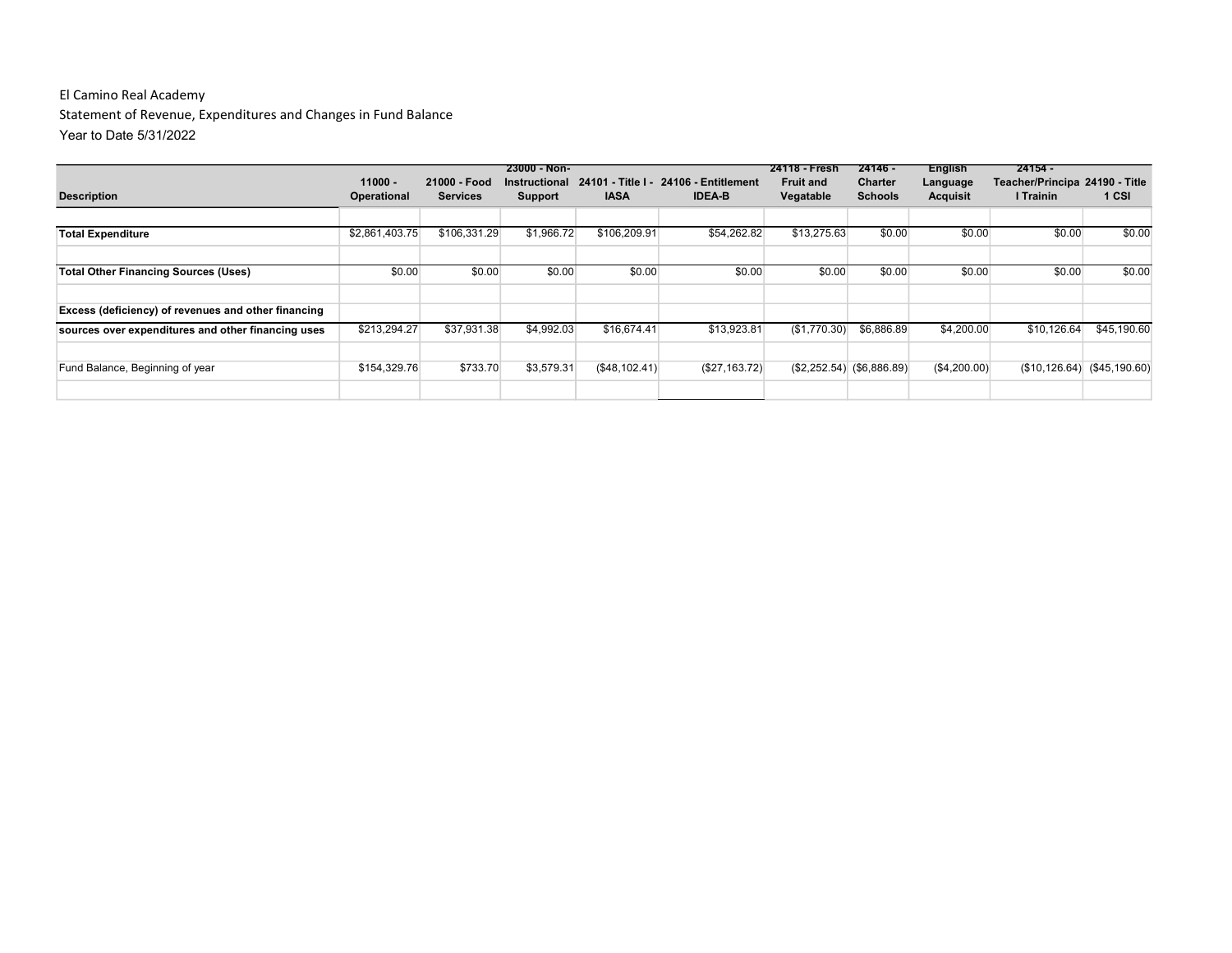#### El Camino Real Academy Statement of Revenue, Expenditures and Chang Year to Date 5/31/2022

|                                                       |                         |                  |                                             | <b>Title XIX</b>          | 2012 GO                |                               | Covid-19                  | <b>Public</b>                       | Capital                                      |             | Capital 31703 - Cap |                           |
|-------------------------------------------------------|-------------------------|------------------|---------------------------------------------|---------------------------|------------------------|-------------------------------|---------------------------|-------------------------------------|----------------------------------------------|-------------|---------------------|---------------------------|
| <b>Description</b>                                    | 24308 -<br><b>CRSSA</b> | <b>Quality 2</b> | 24316 - Air 24330 - ARP<br><b>ESSER III</b> | <b>MEDICAID</b><br>3/21 Y | Library<br><b>SB66</b> | 27202 -<br><b>OpenScience</b> | <b>Testing</b><br>Program | <b>School</b><br><b>Capital Out</b> | Improvement Improvement Improv SB9<br>s HB-3 | s SB9       | Cash                | <b>Total</b>              |
|                                                       |                         |                  |                                             |                           |                        |                               |                           |                                     |                                              |             |                     |                           |
| 41110 - Ad Valorem Taxes - School District            | \$0.00                  | \$0.00           | \$0.00                                      | \$0.00                    | \$0.00                 | \$0.00                        | \$0.00                    | \$0.00                              | \$167.670.44                                 | \$85,843.83 | \$0.00              | \$253,514.27              |
| 41920 - Contributions and Donations From Private      | \$0.00                  | \$0.00           | \$0.00                                      | \$0.00                    | \$0.00                 | \$0.00                        | \$0.00                    | \$0.00                              | \$0.00                                       | \$0.00      | \$0.00              | \$6,930.76                |
| 41980 - Refund of Prior Year's Expenditures           | \$0.00                  | \$0.00           | \$0.00                                      | \$0.00                    | \$0.00                 | \$0.00                        | \$0.00                    | \$0.00                              | \$0.00                                       | \$0.00      | \$0.00              | \$1,343.77                |
| 41921 - Categorical donations                         | \$0.00                  | \$0.00           | \$0.00                                      | \$0.00                    | \$0.00                 | \$0.00                        | \$0.00                    | \$0.00                              | \$0.00                                       | \$0.00      | \$0.00              | \$27.99                   |
| 41924 - Revenue from District                         | \$346,006.37            | \$3,610.00       | \$178,594.67                                | \$0.00                    | \$0.00                 | \$0.00                        | \$0.00                    | \$0.00                              | \$0.00                                       | \$0.00      | \$0.00              | \$785,686.12              |
| 43101 - State Equalization Guarantee                  | \$0.00                  | \$0.00           | \$0.00                                      | \$0.00                    | \$0.00                 | \$0.00                        | \$0.00                    | \$0.00                              | \$0.00                                       | \$0.00      | \$0.00              | \$3,032,780.18            |
| 43209 - PSCOC Awards                                  | \$0.00                  | \$0.00           | \$0.00                                      | \$0.00                    | \$0.00                 | \$0.00                        | \$0.00                    | \$212,665.00                        | \$0.00                                       | \$0.00      | \$0.00              | \$212,665.00              |
| 43202 - State Flow-through Grants                     | \$0.00                  | \$0.00           | \$0.00                                      | \$0.00                    | \$0.00                 | \$0.00                        | \$0.00                    | \$0.00                              | \$0.00                                       | \$0.00      | \$9,230.00          | \$49,804.07               |
| 43203 - State Direct Grants                           | \$0.00                  | \$0.00           | \$0.00                                      | \$0.00                    | \$0.00                 | \$0.00                        | \$23,700.00               | \$0.00                              | \$0.00                                       | \$0.00      | \$0.00              | \$23,700.00               |
| 44301 - Other Restricted Grants - Federal Direct      | \$0.00                  | \$0.00           | \$0.00                                      | \$34,726.07               | \$0.00                 | \$0.00                        | \$0.00                    | \$0.00                              | \$0.00                                       | \$0.00      | \$0.00              | \$34,726.07               |
| 44500 - Restricted Grants From the Federal Government | \$0.00                  | \$0.00           | \$0.00                                      | \$0.00                    | \$0.00                 | \$0.00                        | \$0.00                    | \$0.00                              | \$0.00                                       | \$0.00      | \$0.00              | \$155,768.00              |
| Through the State                                     |                         |                  |                                             |                           |                        |                               |                           |                                     |                                              |             |                     |                           |
| <b>Total Revenue</b>                                  | \$346,006.37            | \$3,610.00       | \$178,594.67                                | \$34,726.07               | \$0.00                 | \$0.00                        | \$23,700.00               | \$212,665.00                        | \$167,670.44                                 | \$85,843.83 |                     | \$9,230.00 \$4,556,946.23 |
|                                                       |                         |                  |                                             |                           |                        |                               |                           |                                     |                                              |             |                     |                           |
| 1000 - Instruction                                    | \$0.00                  | \$0.00           | \$104,684.95                                | \$0.00                    | \$0.00                 | \$2,830.00                    | \$0.00                    | \$0.00                              | \$0.00                                       | \$0.00      |                     | \$0.00 \$1,710,449.18     |
| 2110 - Attendance and Social Work Services            | \$0.00                  | \$0.00           | \$0.00                                      | \$0.00                    | \$0.00                 | \$0.00                        | \$0.00                    | \$0.00                              | \$0.00                                       | \$0.00      | \$0.00              | \$52,487.98               |
| 2120 - Guidance Services                              | \$314.63                | \$0.00           | \$9,049.22                                  | \$0.00                    | \$0.00                 | \$0.00                        | \$0.00                    | \$0.00                              | \$0.00                                       | \$0.00      | \$0.00              | \$120,606.55              |
| 2130 - Health Services                                | \$46,694.76             | \$0.00           | \$397.00                                    | \$41,076.87               | \$0.00                 | \$0.00                        | \$11,378.74               | \$0.00                              | \$0.00                                       | \$0.00      | \$0.00              | \$104,522.09              |
| 2140 - Psychological Services                         | \$0.00                  | \$0.00           | \$6,847.83                                  | \$0.00                    | \$0.00                 | \$0.00                        | \$0.00                    | \$0.00                              | \$0.00                                       | \$0.00      | \$0.00              | \$34,310.24               |
| 2150 - Speech Pathology and Audiology Services        | \$0.00                  | \$0.00           | \$0.00                                      | \$0.00                    | \$0.00                 | \$0.00                        | \$0.00                    | \$0.00                              | \$0.00                                       | \$0.00      | \$0.00              | \$25,002.35               |
| 2160 - Occupational Therapy-Related Services          | \$0.00                  | \$0.00           | \$0.00                                      | \$0.00                    | \$0.00                 | \$0.00                        | \$0.00                    | \$0.00                              | \$0.00                                       | \$0.00      | \$0.00              | \$11,275.00               |
| 2190 - Other Support Services-Student                 | \$0.00                  | \$0.00           | \$94,054.52                                 | \$0.00                    | \$0.00                 | \$0.00                        | \$0.00                    | \$0.00                              | \$0.00                                       | \$0.00      | \$0.00              | \$144,456.53              |
| 2220 - Library/Media Services                         | \$0.00                  | \$0.00           | \$0.00                                      | \$0.00                    | \$5,651.72             | \$0.00                        | \$0.00                    | \$0.00                              | \$0.00                                       | \$0.00      | \$0.00              | \$5,651.72                |
| 2230 - Instruction-Related Technology                 | \$0.00                  | \$0.00           | \$0.00                                      | \$0.00                    | \$0.00                 | \$0.00                        | \$0.00                    | \$0.00                              | \$0.00                                       | \$0.00      | \$0.00              | \$62,610.03               |
| 2310 - Board of Education                             | \$0.00                  | \$0.00           | \$0.00                                      | \$0.00                    | \$0.00                 | \$0.00                        | \$0.00                    | \$0.00                              | \$1,676.70                                   | \$858.44    | \$0.00              | \$231,571.51              |
| 2410 - Office of the Principal                        | \$92,447.90             | \$0.00           | \$0.00                                      | \$0.00                    | \$0.00                 | \$0.00                        | \$0.00                    | \$0.00                              | \$0.00                                       | \$0.00      | \$0.00              | \$154,445.63              |
| 2510 - Fiscal Services                                | \$0.00                  | \$0.00           | \$9,142.17                                  | \$837.89                  | \$0.00                 | \$0.00                        | \$0.00                    | \$0.00                              | \$0.00                                       | \$0.00      | \$0.00              | \$197,236.24              |
| 2530 - Printing, Publishing, and Duplicating Services | \$0.00                  | \$0.00           | \$0.00                                      | \$0.00                    | \$0.00                 | \$0.00                        | \$0.00                    | \$0.00                              | \$0.00                                       | \$0.00      | \$0.00              | \$24,864.92               |
| 2580 - Administrative Technology Services             | \$0.00                  | \$0.00           | \$0.00                                      | \$0.00                    | \$0.00                 | \$0.00                        | \$0.00                    | \$0.00                              | \$0.00                                       | \$0.00      | \$0.00              | \$74,497.48               |
| 2590 - Other Support Services-Central Services        | \$0.00                  | \$0.00           | \$0.00                                      | \$0.00                    | \$0.00                 | \$0.00                        | \$0.00                    | \$0.00                              | \$0.00                                       | \$0.00      | \$0.00              | \$9,090.01                |
| 2610 - Operation of Buildings                         | \$14,372.96             | \$6,184.00       | \$15,460.86                                 | \$0.00                    | \$0.00                 | \$0.00                        | \$10,563.15               | \$0.00                              | \$0.00                                       | \$0.00      | \$0.00              | \$365,076.17              |
| 2690 - Other Operation & Maintenance of Plant         | \$0.00                  | \$0.00           | \$0.00                                      | \$0.00                    | \$0.00                 | \$0.00                        | \$0.00                    | \$0.00                              | \$0.00                                       | \$0.00      | \$0.00              | \$53,105.70               |
| 3100 - Food Services Operations                       | \$0.00                  | \$0.00           | \$0.00                                      | \$0.00                    | \$0.00                 | \$0.00                        | \$0.00                    | \$0.00                              | \$0.00                                       | \$0.00      | \$0.00              | \$119,606.92              |
| 4000 - Capital Outlay                                 | \$0.00                  | \$0.00           | \$0.00                                      | \$0.00                    | \$0.00                 | \$0.00                        | \$0.00                    | \$212,665.00                        | \$234,216.36                                 | \$80,105.45 | \$0.00              | \$644,094.99              |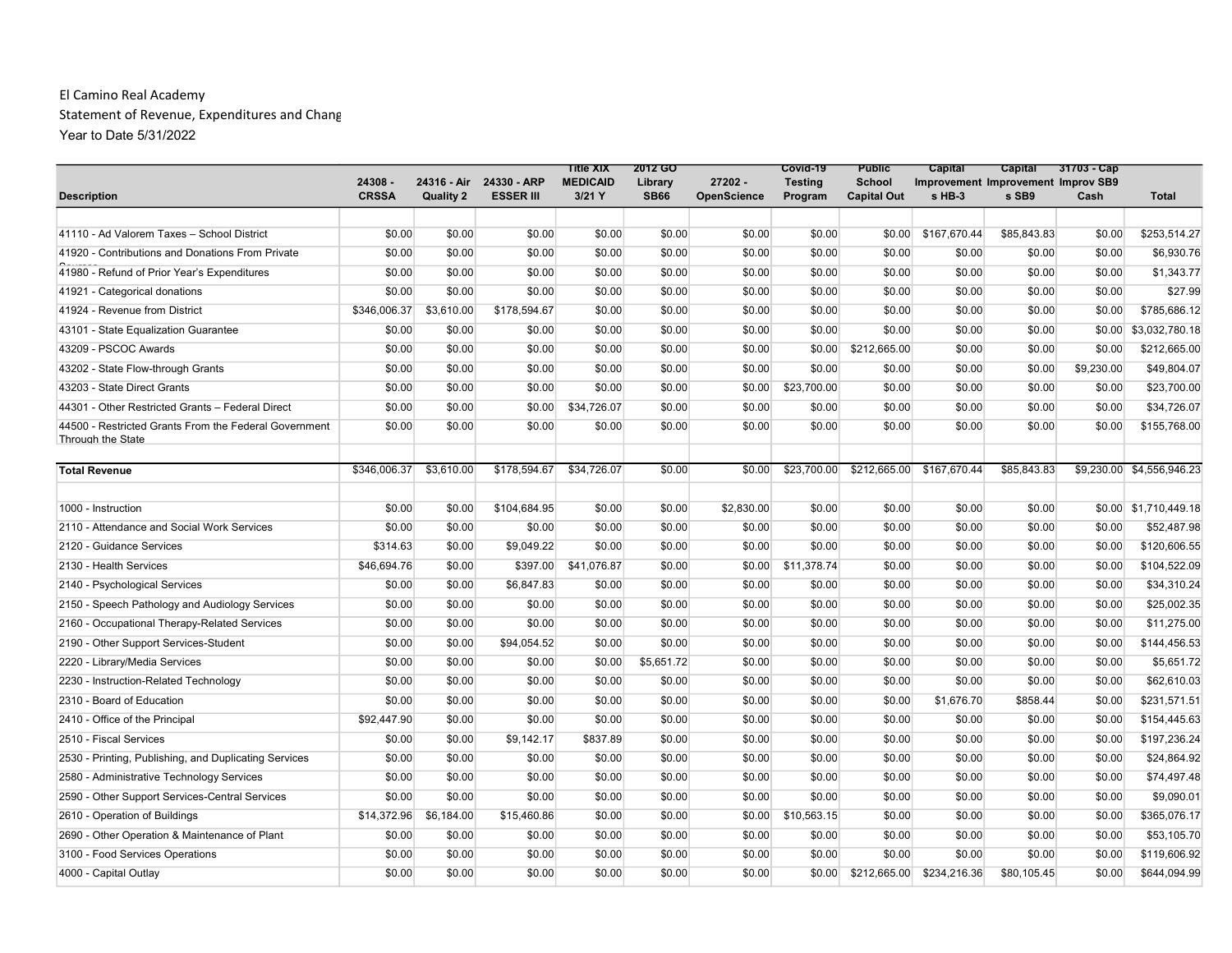#### El Camino Real Academy Statement of Revenue, Expenditures and Chang Year to Date 5/31/2022

|                                                     |                            |                                 |                                 | Title XIX                   | <b>2012 GO</b>              |                                 | Covid-19                  | <b>Public</b>                | Capital       | Capital                                     | $31703 - Cap$ |                |
|-----------------------------------------------------|----------------------------|---------------------------------|---------------------------------|-----------------------------|-----------------------------|---------------------------------|---------------------------|------------------------------|---------------|---------------------------------------------|---------------|----------------|
| <b>Description</b>                                  | 24308 -<br><b>CRSSA</b>    | 24316 - Air<br><b>Quality 2</b> | 24330 - ARP<br><b>ESSER III</b> | <b>MEDICAID</b><br>$3/21$ Y | Library<br><b>SB66</b>      | $27202 -$<br><b>OpenScience</b> | <b>Testing</b><br>Program | School<br><b>Capital Out</b> | s HB-3        | Improvement Improvement Improv SB9<br>s SB9 | Cash          | <b>Total</b>   |
|                                                     |                            |                                 |                                 |                             |                             |                                 |                           |                              |               |                                             |               |                |
| <b>Total Expenditure</b>                            | \$153,830.25               | \$6,184.00                      | \$239,636.55                    | \$41.914.76                 | \$5,651.72                  | \$2,830.00                      | \$21,941.89               | \$212,665,00                 | \$235,893,06  | \$80,963.89                                 | \$0.00        | \$4,144,961.24 |
|                                                     |                            |                                 |                                 |                             |                             |                                 |                           |                              |               |                                             |               |                |
| <b>Total Other Financing Sources (Uses)</b>         | \$0.00                     | \$0.00                          | \$0.00                          | \$0.00                      | \$0.00                      | \$0.00                          | \$0.00                    | \$0.00                       | \$0.00        | \$0.00                                      | \$0.00        | \$0.00         |
|                                                     |                            |                                 |                                 |                             |                             |                                 |                           |                              |               |                                             |               |                |
| Excess (deficiency) of revenues and other financing |                            |                                 |                                 |                             |                             |                                 |                           |                              |               |                                             |               |                |
| sources over expenditures and other financing uses  | $$192,176.12$ (\$2,574.00) |                                 | (S61, 041.88)                   |                             | $($7,188.69)$ $($5,651.72)$ | (\$2,830.00)                    | \$1.758.11                | \$0.00                       | (\$68,222.62) | \$4,879.94                                  | \$9,230.00    | \$411.984.99   |
|                                                     |                            |                                 |                                 |                             |                             |                                 |                           |                              |               |                                             |               |                |
| Fund Balance, Beginning of year                     | (\$218, 132.87)            | \$0.00                          | \$0.00                          | \$40,896.12                 | \$0.00                      | \$0.00                          | \$0.00                    | \$0.00                       | \$55,621.60   | \$55,265.90                                 | \$0.00        | (\$51,629.28)  |
|                                                     |                            |                                 |                                 |                             |                             |                                 |                           |                              |               |                                             |               |                |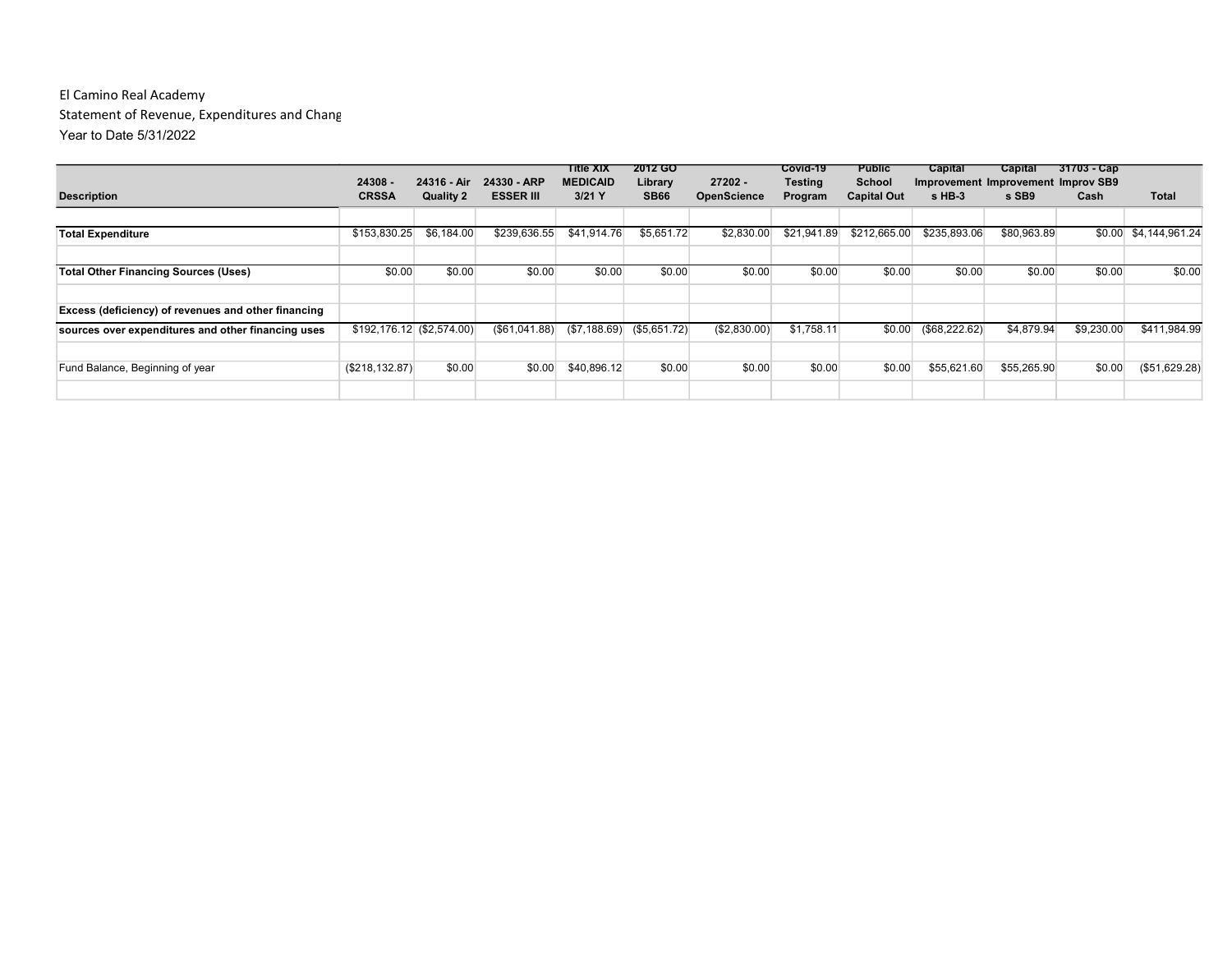#### Bank: US Bank

| Acct        |           | Date Number | Payee                                                           |                                                      |          | <b>Amount</b> |
|-------------|-----------|-------------|-----------------------------------------------------------------|------------------------------------------------------|----------|---------------|
| Operational | 5/3/2022  |             | 121606 Canon Financial Services, Inc. Phone lease               |                                                      | \$       | 3,165.27      |
| Operational | 5/3/2022  |             | 121607 NM Taxation and Revenue Der quarterly W/C return         |                                                      | \$       | 245.10        |
| Operational | 5/3/2022  |             | 121616 NM Taxation and Revenue Det W/C fees                     |                                                      | \$       | 5.03          |
| Operational | 5/5/2022  |             | 121608 ADP, Inc.                                                | Direct Deposit, taxes, fees                          | \$       | 74,140.87     |
| Operational | 5/9/2022  |             | 5054 Accountability and Compliance Student Info sys consultant  |                                                      | \$       | 425.75        |
| Operational | 5/9/2022  |             | 5055 Albuquerque Publishing Co.                                 | ad for RFP                                           | \$       | 149.56        |
| Operational | 5/9/2022  |             | 5056 American Pumping Service                                   | Holding tank pumping                                 | \$       | 1,974.12      |
| Operational | 5/9/2022  |             | 5057 Aquaphoenix Scientific, LLC                                | MS science curriculum                                | \$       | 1,520.00      |
| Operational | 5/9/2022  |             | 5058 Ardham Technologies, LLC                                   | IT consulting                                        | \$       | 970.88        |
| Operational | 5/9/2022  |             | 5059 CDWG, Inc                                                  | classroom IT supplies                                | \$       | 892.70        |
| Operational | 5/9/2022  |             | 5060 Cooperative Educational Servic SW and sped consultant      |                                                      | \$       | 3,387.56      |
| Operational | 5/9/2022  |             | 5061 Crystal Springs Water                                      | water dispensers and bottles                         | \$       | 391.06        |
| Operational | 5/9/2022  |             | 5062 Harris                                                     | qtrly support and checks                             | \$       | 3,738.71      |
| Operational | 5/9/2022  |             | 5063 ITSQuest, Inc.                                             | substitute services                                  | \$       | 2,483.60      |
| Operational | 5/9/2022  |             | 5064 McCollom, Andrew                                           | media design consultant                              | \$       | 987.78        |
| Operational | 5/9/2022  |             | 5065 New Mexico Gas Company                                     |                                                      | \$       | 1,055.54      |
| Operational | 5/9/2022  |             | 5066 Orkin                                                      |                                                      | \$       | 137.52        |
| Operational | 5/9/2022  |             | 5067 Printer's Press                                            | howl buck printing                                   | \$       | 198.49        |
| Operational | 5/9/2022  |             | 5068 Sava, Kateri                                               | garden and grounds consultant                        | \$       | 2,250.52      |
| Operational | 5/9/2022  |             | 5069 Security & Access Systems                                  | quarterly security monitoring                        | \$       | 67.96         |
| Operational | 5/9/2022  |             | 5070 Staples Advantage                                          | classroom and general supplies                       | \$       | 1,397.85      |
|             |           |             |                                                                 | sams club dues, classroom and                        |          |               |
| Operational | 5/9/2022  |             | 5071 US Bank purchasing card                                    | nurse cupplies                                       | \$       | 449.13        |
| Operational | 5/9/2022  |             | 5072 PNM                                                        |                                                      | \$       | 3,484.40      |
| Operational | 5/10/2022 |             | 121609 First Financial Administrators employee supplemental ins |                                                      | \$       | 2,187.40      |
| Operational | 5/10/2022 |             | 121610 New Mexico Public Schools Ins employee insurance         |                                                      | \$       | 24,096.98     |
| Operational | 5/10/2022 |             | 121611 NM Retiree Health Care Authority                         |                                                      | \$       | 5,266.47      |
| Operational | 5/16/2022 |             | 121612 New Mexico Educational Retirement Board                  |                                                      | \$       | 44,513.07     |
| Operational | 5/16/2022 |             | 121613 US Bank                                                  | bank fees                                            | \$       | 120.21        |
| Operational | 5/16/2022 |             | 121617 Financial Services, LLC                                  | LED lease equipment                                  | \$       | 1,483.08      |
| Operational | 5/19/2022 |             | 121614 ADP, Inc.                                                | Direct Deposit, taxes, fees                          | \$       | 75,553.74     |
| Operational | 5/23/2022 |             | 121615 Canon Financial Services, Inc. copier lease              |                                                      | \$       | 1,961.34      |
| Operational | 5/24/2022 |             | 5073 Albuquerque Bernalillo County Water Utility Authority      |                                                      | \$       | 1,863.36      |
| Operational | 5/24/2022 |             | 5074 Albuquerque Publishing Co.                                 | second RFP ad                                        | \$       | 166.90        |
| Operational | 5/24/2022 |             | 5075 American Waste Removal, Inc grease drain cleanout          |                                                      | \$       | 149.70        |
| Operational | 5/24/2022 |             | 5076 BB Consulting Services                                     | budget consulting                                    | \$       | 2,660.94      |
| Operational | 5/24/2022 |             | 5077 Ben E. Keith Company                                       | FFV grant                                            | \$       | 4,022.84      |
|             |           |             |                                                                 | speakers and SATA drive for                          |          |               |
| Operational | 5/24/2022 |             | 5078 CDWG, Inc                                                  | classrooms                                           | \$       | 770.75        |
| Operational | 5/24/2022 |             | 5079 CenturyLink                                                |                                                      | \$       | 551.04        |
| Operational | 5/24/2022 |             | 5080 Comfort Systems                                            | quarterly HVAC service                               | \$       | 6,735.86      |
| Operational | 5/24/2022 |             | 5081 Cooperative Educational Servic Social workers              |                                                      | \$       | 4,342.71      |
| Operational | 5/24/2022 |             | 5082 Coppola Supply, Inc.                                       | custodial supplies                                   | \$       | 270.87        |
| Operational | 5/24/2022 |             | 5083 Crystal Springs Water                                      | water dispensers and bottles                         |          | 404.53        |
| Operational | 5/24/2022 |             | 5084 Fiber Platform LLC                                         | internet                                             | \$<br>\$ | 65.10         |
|             |           |             |                                                                 |                                                      |          |               |
|             |           |             |                                                                 | front doorbell, classroom supplies<br>garden/science |          |               |
| Operational | 5/24/2022 |             | 5085 Home Depot                                                 |                                                      | \$       | 305.26        |
| Operational | 5/24/2022 |             | 5086 Crataegus, LLC                                             | janitorial services                                  | \$       | 4,543.05      |
| Operational | 5/24/2022 |             | 5087 Matthews Fox, PC                                           | attorney                                             | \$       | 1,897.66      |
| Operational | 5/24/2022 |             | 5088 Mercer, Jennifer                                           | masks for adlts                                      | \$       | 28.40         |
| Operational | 5/24/2022 |             | 5089 Pitney Bowes Purchase Power postage                        |                                                      | \$       | 191.92        |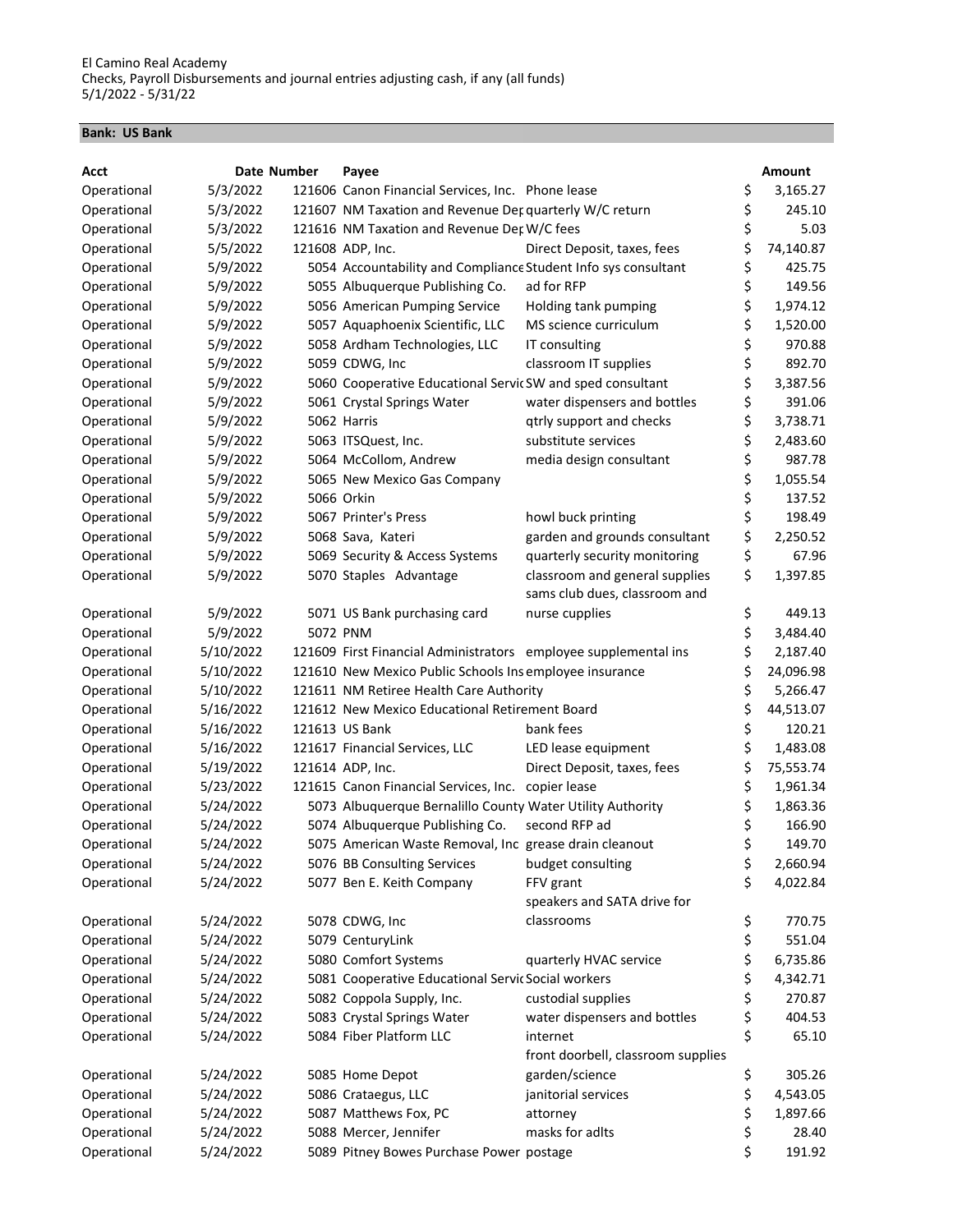#### Bank: US Bank

| Operational               | 5/23/2022 | Void Warrant: 4756; lost check<br>4756 Poulin Holdings, LLC        | \$. | (32,559.46) |
|---------------------------|-----------|--------------------------------------------------------------------|-----|-------------|
| Operational               | 5/24/2022 | 5090 Poulin Holdings, LLC<br>reissue of 4756 less bank fee         | Ś   | 32,534.46   |
| Operational               | 5/24/2022 | 5091 Road Runner Waste Service, In trash removal                   | Ś   | 856.12      |
| Operational               | 5/24/2022 | 5092 Robert Half International<br>recruitment fee Adm Asst BO      | Ś   | 4,257.50    |
| Operational               | 5/24/2022 | 5093 Sabio Systems, LLC<br>IT temporary worker                     | \$  | 9,460.10    |
| Operational               | 5/24/2022 | 5094 Saylor, Rick<br>lease purchase                                | Ś   | 58,554.09   |
| Operational               | 5/24/2022 | 5095 Shred-it USA, Inc.                                            |     | 180.18      |
| Operational               | 5/24/2022 | 5096 Presbyterian Healthcare Servic EAP program                    |     | 522.00      |
| Operational               | 5/24/2022 | 5097 Tyler Technologies, Inc.<br>Student Info sys training         | \$  | 420.00      |
| Operational               | 5/24/2022 | 5098 Verizon Wireless                                              |     | 525.48      |
| Operational               | 5/24/2022 | 5099 LSG and Associates INC.<br>SLP, OT, Diag, Pysc, Medicaid bill | Ś.  | 17,118.55   |
| <b>Student Activitite</b> | 5/24/2022 | treats for spring fling<br>1358 Mercer, Jennifer                   | Ś   | 330.30      |
| <b>Student Activitite</b> | 5/24/2022 | 1359 Oriental Trading Company, Inc prizes for spring fling         | \$  | 260.83      |
|                           |           |                                                                    |     |             |

Total \$ 380,132.73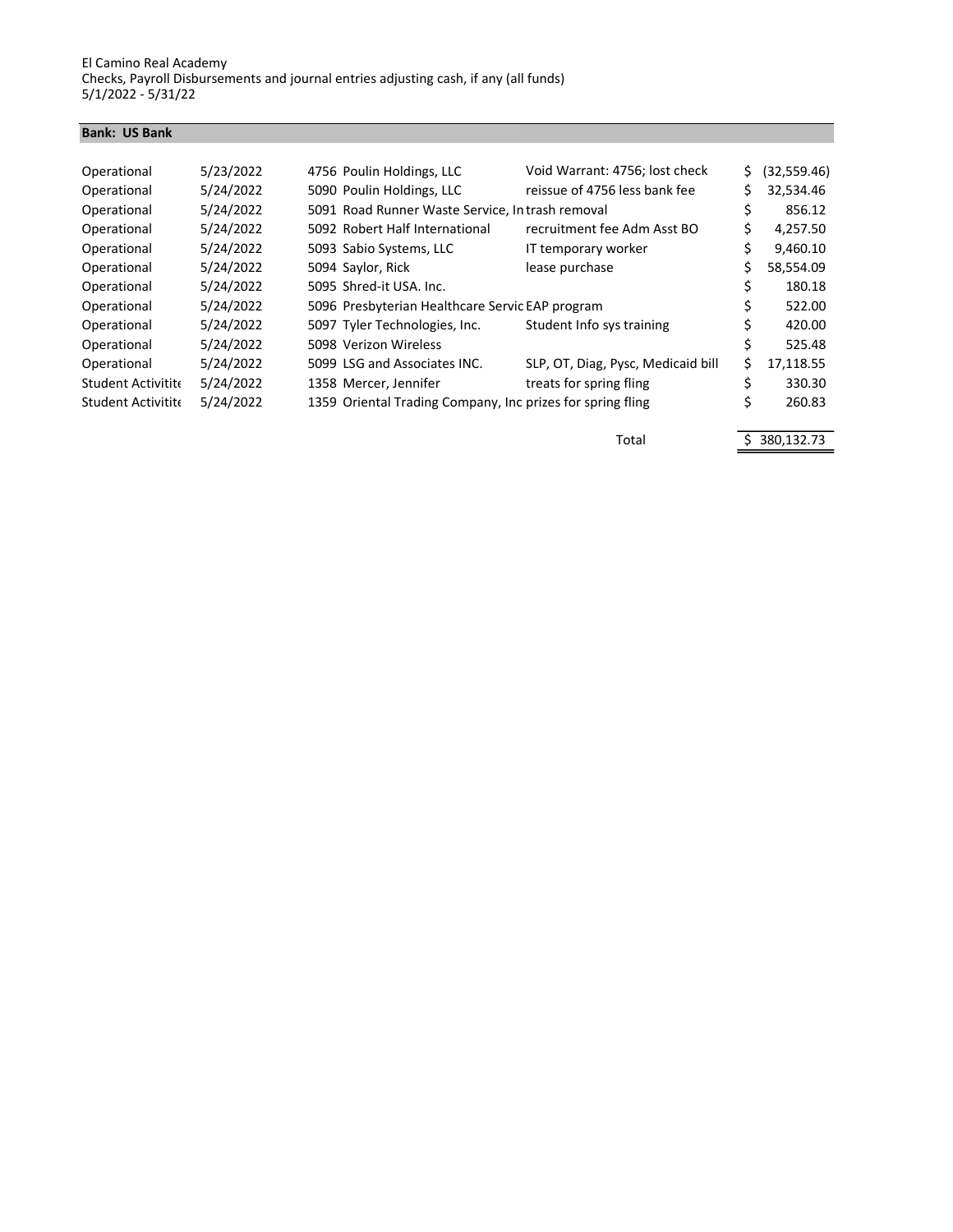# Statement of Budget to Actual Expenditures

| <b>Account Code</b>               | <b>Description</b>                  | <b>Budget (YTD)</b> | <b>Actual (YTD)</b> | Encumbrance (Y Available (YTD) |                     | $\%$ of<br><b>Actual</b> |
|-----------------------------------|-------------------------------------|---------------------|---------------------|--------------------------------|---------------------|--------------------------|
|                                   |                                     |                     |                     |                                |                     |                          |
| 11000-1000-51100-0000-001069-1611 | <b>Instruction-Salaries Expense</b> | \$356,652.00        | \$265,720.82        | \$0.00                         | \$90,931.18         | 74.50                    |
| 11000-1000-51100-1010-001069-1411 | <b>Instruction-Salaries Expense</b> | \$510,375.00        | \$439,605.79        | \$0.00                         | \$70,769.21         | 86.13                    |
| 11000-1000-51100-1010-001069-1413 | <b>Instruction-Salaries Expense</b> | \$92,958.00         | \$0.00              | \$0.00                         | \$92,958.00         | 0.00                     |
| 11000-1000-51100-1010-001069-1711 | <b>Instruction-Salaries Expense</b> | \$75,814.00         | \$65,605.48         | \$0.00                         | \$10,208.52         | 86.53                    |
| 11000-1000-51100-1010-001069-1713 | Instruction-Salaries Expense        | \$24,980.00         | \$19,428.99         | \$0.00                         | \$5,551.01          | 77.77                    |
| 11000-1000-51100-2000-001069-1412 | <b>Instruction-Salaries Expense</b> | \$63,170.00         | \$53,150.51         | \$0.00                         | \$10,019.49         | 84.13                    |
| 11000-1000-51100-2000-001069-1712 | <b>Instruction-Salaries Expense</b> | \$22,900.00         | \$19,131.25         | \$0.00                         | \$3,768.75          | 83.54                    |
| 11000-1000-51100-4020-001069-1411 | <b>Instruction-Salaries Expense</b> | \$50,850.00         | \$0.00              | \$0.00                         | \$50,850.00         | 0.00                     |
| 11000-1000-51100-4020-001069-1416 | <b>Instruction-Salaries Expense</b> | \$25,781.00         | \$0.00              | \$0.00                         | \$25,781.00         | 0.00                     |
| 11000-1000-51300-0000-001069-1611 | Instruction-Additional Compensation | \$0.00              | \$241.88            | \$0.00                         | (\$241.88)          | 0.00                     |
| 11000-1000-51300-1010-001069-1411 | Instruction-Additional Compensation | \$38,358.00         | \$39,595.03         | \$0.00                         | (\$1,237.03)        | 103.22                   |
| 11000-1000-51300-1010-001069-1711 | Instruction-Additional Compensation | \$0.00              | \$336.00            | \$0.00                         | (\$336.00)          | 0.00                     |
| 11000-1000-51300-2000-001069-1412 | Instruction-Additional Compensation | \$5,000.00          | \$8,151.73          | \$0.00                         | (\$3,151.73)        | 163.03                   |
| 11000-1000-51300-4040-001069-0000 | Instruction-Additional Compensation | \$108,487.00        | \$0.00              | \$0.00                         | \$108,487.00        | 0.00                     |
| 11000-1000-51300-4040-001069-1411 | Instruction-Additional Compensation | \$12,250.00         | \$51,356.63         | \$0.00                         | (\$39,106.63)       | 419.23                   |
| 11000-1000-51300-4040-001069-1412 | Instruction-Additional Compensation | \$0.00              | \$7,395.36          | \$0.00                         | (\$7,395.36)        | 0.00                     |
| 11000-1000-51300-4040-001069-1416 | Instruction-Additional Compensation | \$0.00              | \$3,409.77          | \$0.00                         | (\$3,409.77)        | 0.00                     |
| 11000-1000-51300-4040-001069-1611 | Instruction-Additional Compensation | \$0.00              | \$18,904.23         | \$0.00                         | (\$18,904.23)       | 0.00                     |
| 11000-1000-51300-4040-001069-1711 | Instruction-Additional Compensation | \$0.00              | \$5,136.25          | \$0.00                         | $($ \$5,136.25) $ $ | 0.00                     |
| 11000-1000-51300-4040-001069-1712 | Instruction-Additional Compensation | \$0.00              | \$1,245.08          | \$0.00                         | (\$1,245.08)        | 0.00                     |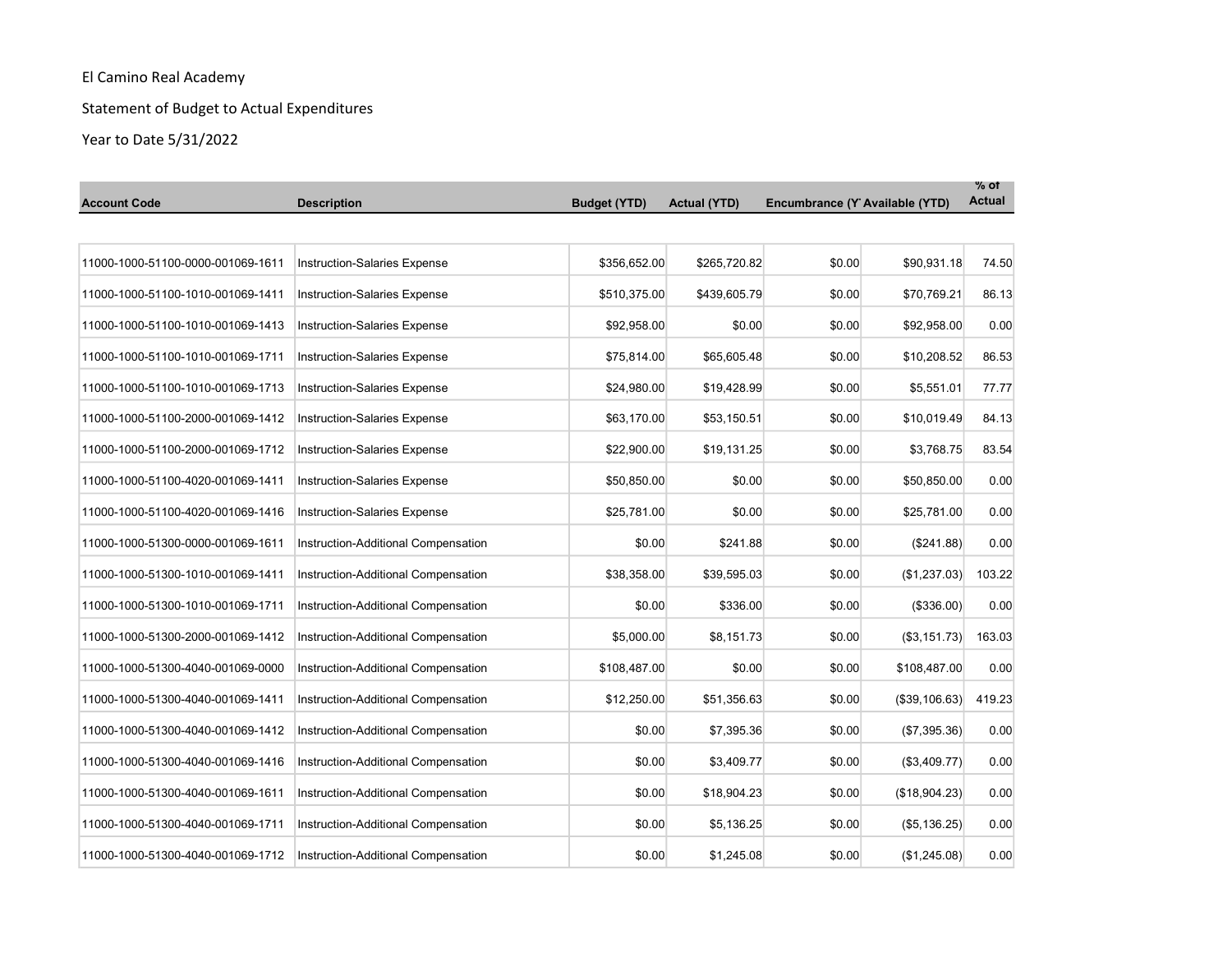# Statement of Budget to Actual Expenditures

| <b>Account Code</b>               | <b>Description</b>                        | <b>Budget (YTD)</b> | <b>Actual (YTD)</b> | Encumbrance (Y Available (YTD) |               | $\%$ of<br><b>Actual</b> |
|-----------------------------------|-------------------------------------------|---------------------|---------------------|--------------------------------|---------------|--------------------------|
| 11000-1000-51300-4040-001069-1713 | Instruction-Additional Compensation       | \$0.00              | \$1,056.30          | \$0.00                         | (\$1,056.30)  | 0.00                     |
| 11000-1000-51300-9000-001069-1618 | Instruction-Additional Compensation       | \$9,000.00          | \$3,175.00          | \$0.00                         | \$5,825.00    | 35.27                    |
| 11000-1000-52111-0000-001069-0000 | Instruction-Educational Retirement        | \$0.00              | \$18,082.07         | \$0.00                         | (\$18,082.07) | 0.00                     |
| 11000-1000-52111-1010-001069-0000 | <b>Instruction-Educational Retirement</b> | \$187.115.00        | \$48,145.19         | \$0.00                         | \$138,969.81  | 25.73                    |
| 11000-1000-52111-2000-001069-0000 | <b>Instruction-Educational Retirement</b> | \$13,040.00         | \$5,692.28          | \$0.00                         | \$7,347.72    | 43.65                    |
| 11000-1000-52111-4020-001069-0000 | Instruction-Educational Retirement        | \$11,610.00         | \$512.94            | \$0.00                         | \$11.097.06   | 4.41                     |
| 11000-1000-52111-4040-001069-0000 | <b>Instruction-Educational Retirement</b> | \$18,291.00         | \$72,332.47         | \$0.00                         | (\$54,041.47) | 395.45                   |
| 11000-1000-52112-0000-001069-0000 | Instruction-ERA - Retiree Health          | \$0.00              | \$2,386.66          | \$0.00                         | (\$2,386.66)  | 0.00                     |
| 11000-1000-52112-1010-001069-0000 | Instruction-ERA - Retiree Health          | \$22,033.00         | \$6.353.01          | \$0.00                         | \$15,679.99   | 28.83                    |
| 11000-1000-52112-2000-001069-0000 | Instruction-ERA - Retiree Health          | \$1,721.00          | \$749.99            | \$0.00                         | \$971.01      | 43.57                    |
| 11000-1000-52112-4020-001069-0000 | Instruction-ERA - Retiree Health          | \$1,533.00          | \$72.28             | \$0.00                         | \$1,460.72    | 4.71                     |
| 11000-1000-52112-4040-001069-0000 | Instruction-ERA - Retiree Health          | \$2,415.00          | \$9,549.08          | \$0.00                         | (\$7,134.08)  | 395.40                   |
| 11000-1000-52210-0000-001069-0000 | <b>Instruction-FICA Payments</b>          | \$0.00              | \$2,584.70          | \$0.00                         | (\$2,584.70)  | 0.00                     |
| 11000-1000-52210-1010-001069-0000 | Instruction-FICA Payments                 | \$0.00              | \$369.16            | \$0.00                         | ( \$369.16)   | 0.00                     |
| 11000-1000-52220-0000-001069-0000 | Instruction-Medicare Payments             | \$0.00              | \$2,263.61          | \$0.00                         | (\$2,263.61)  | 0.00                     |
| 11000-1000-52220-1010-001069-0000 | Instruction-Medicare Payments             | \$15,974.00         | (\$1,118.64)        | \$0.00                         | \$17,092.64   | $-7.00$                  |
| 11000-1000-52220-2000-001069-0000 | Instruction-Medicare Payments             | \$1,248.00          | \$529.58            | \$0.00                         | \$718.42      | 42.43                    |
| 11000-1000-52220-4020-001069-0000 | Instruction-Medicare Payments             | \$1,111.00          | \$52.39             | \$0.00                         | \$1,058.61    | 4.71                     |
| 11000-1000-52220-4040-001069-0000 | Instruction-Medicare Payments             | \$1,751.00          | \$6,555.81          | \$0.00                         | (\$4,804.81)  | 374.40                   |
| 11000-1000-52311-0000-001069-0000 | Instruction-Health and Medical Premiums   | \$0.00              | \$14,707.05         | \$0.00                         | (\$14,707.05) | 0.00                     |
| 11000-1000-52311-1010-001069-0000 | Instruction-Health and Medical Premiums   | \$81,009.00         | \$45,397.41         | \$0.00                         | \$35,611.59   | 56.03                    |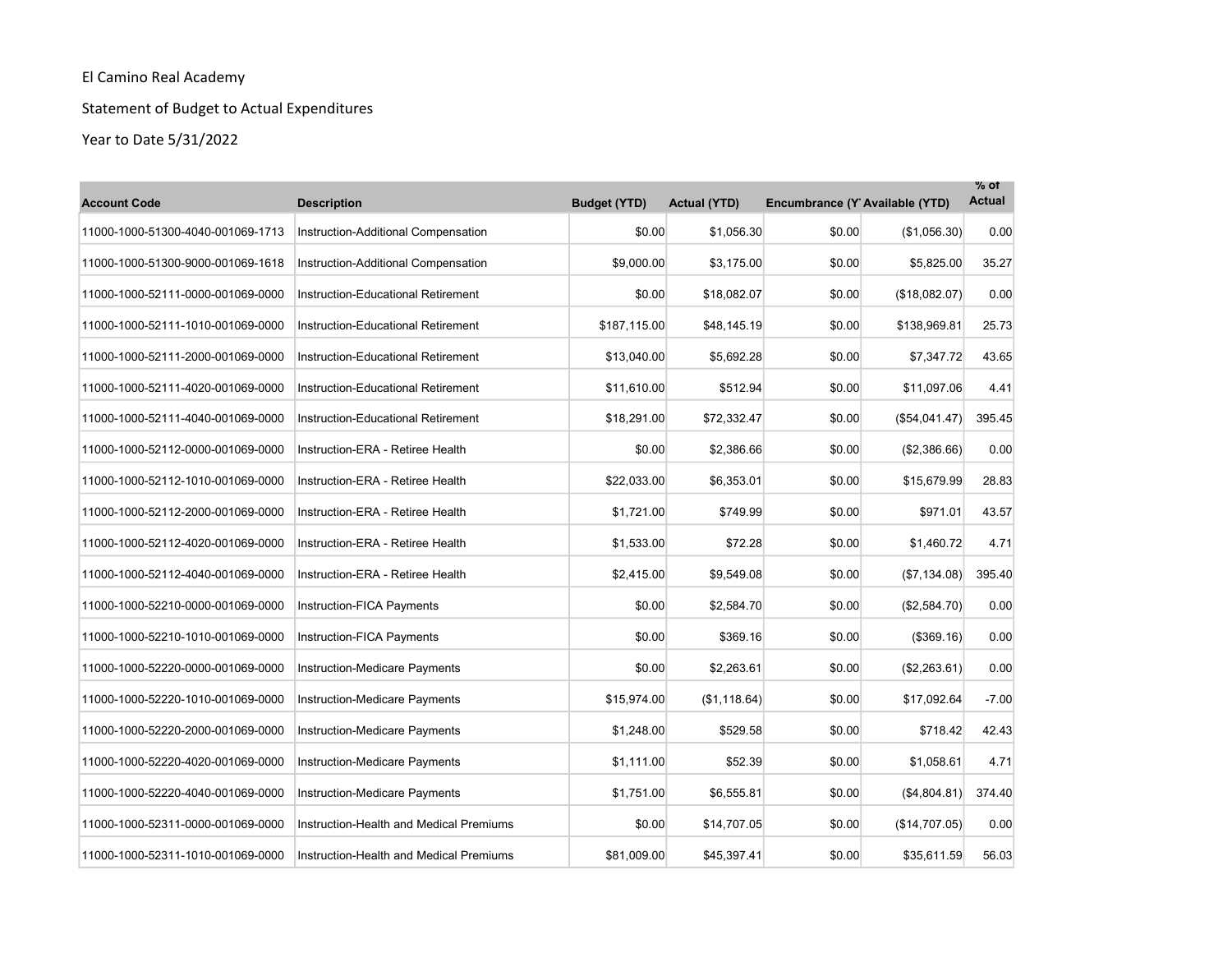# Statement of Budget to Actual Expenditures

| <b>Account Code</b>               | <b>Description</b>                      | <b>Budget (YTD)</b> | <b>Actual (YTD)</b> | Encumbrance (Y Available (YTD) |                   | $%$ ot<br><b>Actual</b> |
|-----------------------------------|-----------------------------------------|---------------------|---------------------|--------------------------------|-------------------|-------------------------|
| 11000-1000-52311-2000-001069-0000 | Instruction-Health and Medical Premiums | \$6,214.00          | \$4,699.06          | \$0.00                         | \$1,514.94        | 75.62                   |
| 11000-1000-52311-4020-001069-0000 | Instruction-Health and Medical Premiums | \$5,533.00          | \$0.00              | \$0.00                         | \$5,533.00        | 0.00                    |
| 11000-1000-52312-0000-001069-0000 | Instruction-Life                        | \$0.00              | \$541.78            | \$0.00                         | (\$541.78)        | 0.00                    |
| 11000-1000-52312-1010-001069-0000 | Instruction-Life                        | \$890.00            | \$814.24            | \$0.00                         | \$75.76           | 91.48                   |
| 11000-1000-52312-2000-001069-0000 | Instruction-Life                        | \$70.00             | \$122.12            | \$0.00                         | ( \$52.12)        | 174.45                  |
| 11000-1000-52312-4020-001069-0000 | Instruction-Life                        | \$48.00             | \$5.26              | \$0.00                         | \$42.74           | 10.95                   |
| 11000-1000-52313-0000-001069-0000 | <b>Instruction-Dental</b>               | \$0.00              | \$497.27            | \$0.00                         | (\$497.27)        | 0.00                    |
| 11000-1000-52313-1010-001069-0000 | <b>Instruction-Dental</b>               | \$3,673.00          | \$2,210.06          | \$0.00                         | \$1,462.94        | 60.17                   |
| 11000-1000-52313-2000-001069-0000 | <b>Instruction-Dental</b>               | \$301.00            | \$206.00            | \$0.00                         | \$95.00           | 68.43                   |
| 11000-1000-52313-4020-001069-0000 | <b>Instruction-Dental</b>               | \$268.00            | \$0.00              | \$0.00                         | \$268.00          | 0.00                    |
| 11000-1000-52314-0000-001069-0000 | Instruction-Vision                      | \$0.00              | \$88.36             | \$0.00                         | (\$88.36)         | 0.00                    |
| 11000-1000-52314-1010-001069-0000 | <b>Instruction-Vision</b>               | \$629.00            | \$455.50            | \$0.00                         | \$173.50          | 72.41                   |
| 11000-1000-52314-2000-001069-0000 | <b>Instruction-Vision</b>               | \$52.00             | \$0.00              | \$0.00                         | \$52.00           | 0.00                    |
| 11000-1000-52314-4020-001069-0000 | <b>Instruction-Vision</b>               | \$46.00             | \$0.00              | \$0.00                         | \$46.00           | 0.00                    |
| 11000-1000-52315-0000-001069-0000 | Instruction-Disability                  | \$0.00              | \$205.36            | \$0.00                         | (\$205.36)        | 0.00                    |
| 11000-1000-52315-1010-001069-0000 | Instruction-Disability                  | \$1,154.00          | \$632.19            | \$0.00                         | \$521.81          | 54.78                   |
| 11000-1000-52315-2000-001069-0000 | Instruction-Disability                  | \$95.00             | \$0.00              | \$0.00                         | \$95.00           | 0.00                    |
| 11000-1000-52315-4020-001069-0000 | Instruction-Disability                  | \$84.00             | \$0.00              | \$0.00                         | \$84.00           | 0.00                    |
| 11000-1000-52500-0000-001069-0000 | Instruction-Unemployment Compensation   | \$0.00              | \$474.43            | \$0.00                         | $($ \$474.43) $ $ | 0.00                    |
| 11000-1000-52500-1010-001069-0000 | Instruction-Unemployment Compensation   | \$2,494.00          | \$510.75            | \$0.00                         | \$1,983.25        | 20.47                   |
| 11000-1000-52500-2000-001069-0000 | Instruction-Unemployment Compensation   | \$196.00            | \$69.54             | \$0.00                         | \$126.46          | 35.47                   |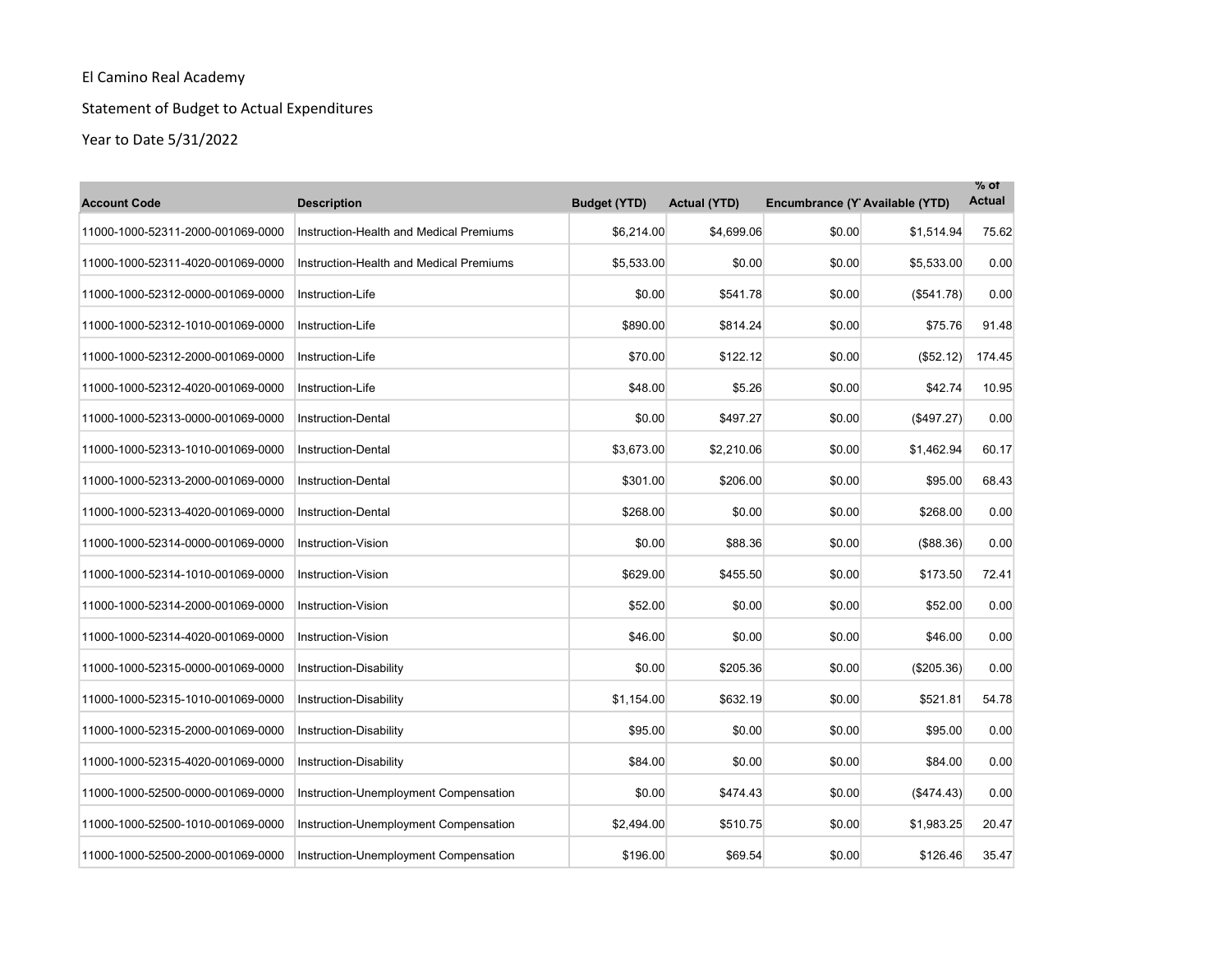# Statement of Budget to Actual Expenditures

| <b>Account Code</b>               | <b>Description</b>                                | <b>Budget (YTD)</b> | <b>Actual (YTD)</b> | Encumbrance (Y Available (YTD) |                   | $%$ of<br><b>Actual</b> |
|-----------------------------------|---------------------------------------------------|---------------------|---------------------|--------------------------------|-------------------|-------------------------|
| 11000-1000-52500-4020-001069-0000 | Instruction-Unemployment Compensation             | \$134.00            | \$15.62             | \$0.00                         | \$118.38          | 11.65                   |
| 11000-1000-52500-4040-001069-0000 | Instruction-Unemployment Compensation             | \$0.00              | \$1,118.21          | \$0.00                         | (\$1,118.21)      | 0.00                    |
| 11000-1000-52710-1010-001069-0000 | Instruction-Workers Compensation Premium          | \$18,970.00         | \$19,333.00         | \$0.00                         | (\$363.00)        | 101.91                  |
| 11000-1000-52720-1010-001069-0000 | Instruction-Workers Compensation Employer's Fee   | \$532.00            | \$525.33            | \$0.00                         | \$6.67            | 98.74                   |
| 11000-1000-52720-2000-001069-0000 | Instruction-Workers Compensation Employer's Fee   | \$42.00             | \$0.00              | \$0.00                         | \$42.00           | 0.00                    |
| 11000-1000-52720-4020-001069-0000 | Instruction-Workers Compensation Employer's Fee   | \$29.00             | \$0.00              | \$0.00                         | \$29.00           | 0.00                    |
| 11000-1000-53330-1010-001069-0000 | Instruction-Professional Development              | \$0.00              | \$4,000.00          | \$0.00                         | (\$4,000.00)      | 0.00                    |
| 11000-1000-53414-0000-001069-0000 | Instruction-Other Professional/Technical Services | \$0.00              | \$0.00              | \$108.75                       | (\$108.75)        | 0.00                    |
| 11000-1000-53414-1010-001069-0000 | Instruction-Other Professional/Technical Services | \$29,500.00         | \$52,797.81         | \$7,249.48                     | (\$30,547.29)     | 178.97                  |
| 11000-1000-53414-2000-001069-0000 | Instruction-Other Professional/Technical Services | \$0.00              | \$5,525.00          | \$1,500.00                     | (\$7,025.00)      | 0.00                    |
| 11000-1000-53414-9000-001069-0000 | Instruction-Other Professional/Technical Services | \$0.00              | \$1,100.00          | \$0.00                         | (\$1,100.00)      | 0.00                    |
| 11000-1000-53711-1010-001069-0000 | Instruction-Other Charges                         | \$0.00              | \$890.28            | \$0.00                         | (\$890.28)        | 0.00                    |
| 11000-1000-53711-9000-001069-0000 | Instruction-Other Charges                         | \$0.00              | \$300.00            | \$0.00                         | (\$300.00)        | 0.00                    |
| 11000-1000-54620-1010-001069-0000 | Instruction-Rental of Equipment and Vehicles      | \$0.00              | \$239.48            | \$0.00                         | (\$239.48)        | 0.00                    |
| 11000-1000-55817-1010-001069-0000 | <b>Instruction-Student Travel</b>                 | \$0.00              | \$0.00              | \$300.00                       | $($ \$300.00) $ $ | 0.00                    |
| 11000-1000-55915-1010-001069-0000 | <b>Instruction-Other Contract Services</b>        | \$0.00              | \$3,667.75          | \$0.00                         | (\$3,667.75)      | 0.00                    |
| 11000-1000-56112-1010-001069-0000 | <b>Instruction-Other Textbooks</b>                | \$33,265.00         | \$31,988.95         | \$3,820.00                     | (\$2,543.95)      | 96.16                   |
| 11000-1000-56113-1010-001069-0000 | Instruction-Software                              | \$15,360.00         | \$31,626.20         | \$0.00                         | (\$16,266.20)     | 205.89                  |
| 11000-1000-56118-1000-001069-0000 | Instruction-General Supplies and Materials        | \$0.00              | \$0.00              | \$34.00                        | (\$34.00)         | 0.00                    |
| 11000-1000-56118-1010-000000-0000 | Instruction-General Supplies and Materials        | \$0.00              | \$0.00              | \$89.95                        | (\$89.95)         | 0.00                    |
| 11000-1000-56118-1010-001069-0000 | Instruction-General Supplies and Materials        | \$8,000.00          | \$5,482.42          | \$7,052.21                     | (\$4,534.63)      | 68.53                   |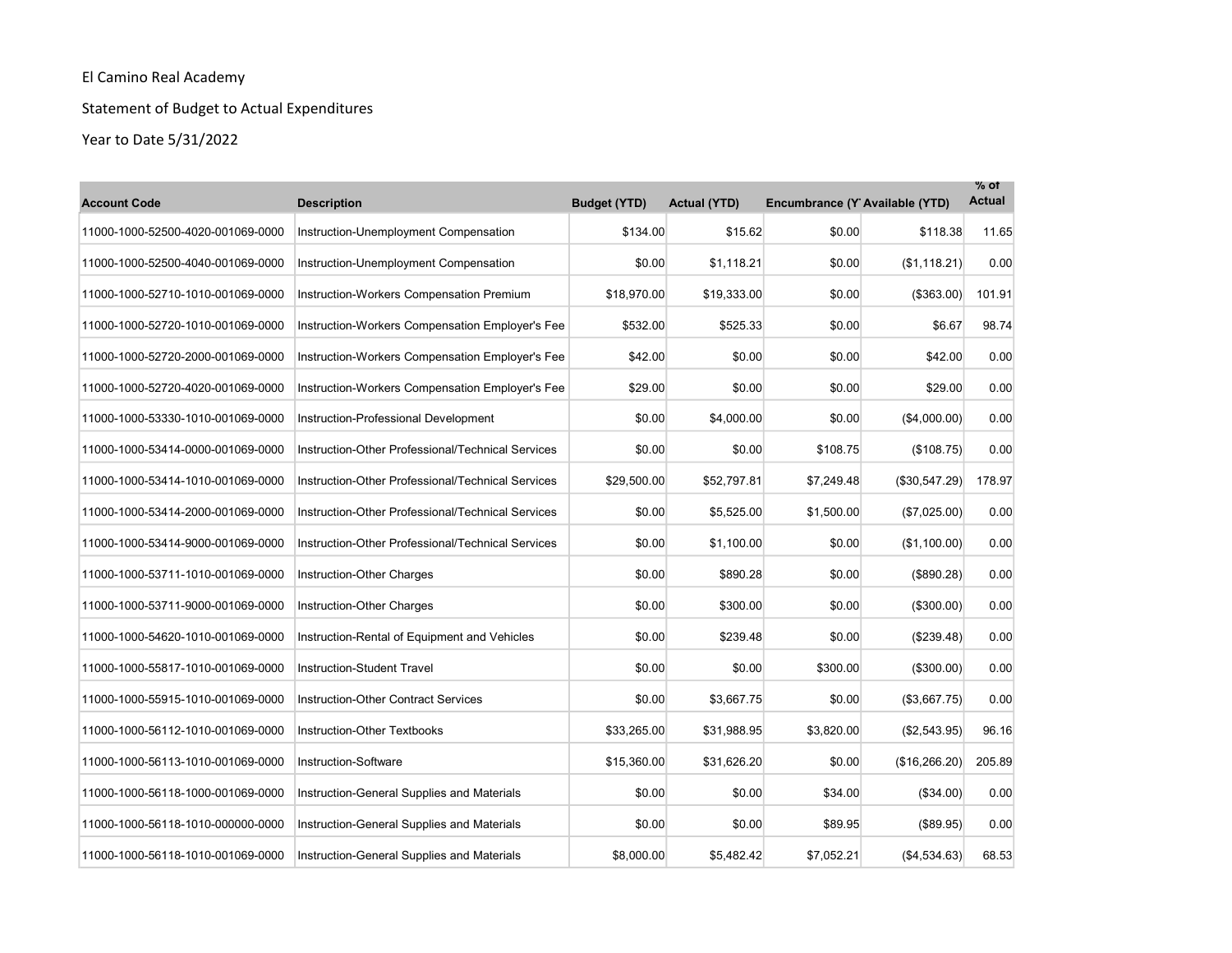# Statement of Budget to Actual Expenditures

| <b>Account Code</b>                                          | <b>Description</b>                                                                                         | <b>Budget (YTD)</b> | <b>Actual (YTD)</b> | Encumbrance (Y Available (YTD) |                | $%$ of<br><b>Actual</b> |
|--------------------------------------------------------------|------------------------------------------------------------------------------------------------------------|---------------------|---------------------|--------------------------------|----------------|-------------------------|
| 11000-1000-57332-1010-001069-0000                            | Instruction-Supply Assets (\$5,000 or Less)                                                                | \$0.00              | \$33,087.67         | \$0.00                         | (\$33,087.67)  | 0.00                    |
| Subtotal of Element: [Function] 1000 -<br><b>Instruction</b> |                                                                                                            | \$1,883,005.00      | \$1,441,092.78      | \$20,154.39                    | \$421,757.83   | 76.53                   |
| 11000-2110-51100-0000-001069-1217                            | Attendance and Social Work Services-Salaries<br>Expense<br>Attendance and Social Work Services-Educational | \$40,600.00         | \$30.170.05         | \$0.00                         | \$10.429.95    | 74.31                   |
| 11000-2110-52111-0000-001069-0000                            | Retirement                                                                                                 | \$6,151.00          | \$4,570.81          | \$0.00                         | \$1,580.19     | 74.31                   |
| 11000-2110-52112-0000-001069-0000                            | Attendance and Social Work Services-ERA -<br><b>Retiree Health</b>                                         | \$812.00            | \$603.43            | \$0.00                         | \$208.57       | 74.31                   |
| 11000-2110-52220-0000-001069-0000                            | Attendance and Social Work Services-Medicare<br>Payments                                                   | \$589.00            | \$432.61            | \$0.00                         | \$156.39       | 73.44                   |
| 11000-2110-52311-0000-001069-0000                            | Attendance and Social Work Services-Health and<br><b>Medical Premiums</b>                                  | \$2,404.00          | \$0.00              | \$0.00                         | \$2,404.00     | 0.00                    |
| 11000-2110-52312-0000-001069-0000                            | Attendance and Social Work Services-Life                                                                   | \$32.00             | \$47.34             | \$0.00                         | (\$15.34)      | 147.93                  |
| 11000-2110-52313-0000-001069-0000                            | Attendance and Social Work Services-Dental                                                                 | \$77.00             | \$0.00              | \$0.00                         | \$77.00        | 0.00                    |
| 11000-2110-52314-0000-001069-0000                            | Attendance and Social Work Services-Vision                                                                 | \$12.00             | \$0.00              | \$0.00                         | \$12.00        | 0.00                    |
| 11000-2110-52315-0000-001069-0000                            | Attendance and Social Work Services-Disability                                                             | \$65.00             | \$30.40             | \$0.00                         | \$34.60        | 46.76                   |
| 11000-2110-52500-0000-001069-0000                            | Attendance and Social Work Services-<br>Unemployment Compensation                                          | \$89.00             | \$93.58             | \$0.00                         | (\$4.58)       | 105.14                  |
| 11000-2110-52720-0000-001069-0000                            | Attendance and Social Work Services-Workers<br><b>Compensation Employer's Fee</b>                          | \$19.00             | \$0.00              | \$0.00                         | \$19.00        | 0.00                    |
| 11000-2110-53330-0000-001069-0000                            | <b>Attendance and Social Work Services-</b><br><b>Professional Development</b>                             | \$0.00              | \$840.00            | \$460.00                       | (\$1,300.00)   | 0.00                    |
| 11000-2110-53414-0000-001069-0000                            | Attendance and Social Work Services-Other<br><b>Professional/Technical Services</b>                        | \$4,000.00          | \$15,699.76         | \$4,432.77                     | (\$16, 132.53) | 392.49                  |
| 11000-2120-51100-0000-001069-1211                            | Guidance Services-Salaries Expense                                                                         | \$63,178.00         | \$55,159.19         | \$0.00                         | \$8,018.81     | 87.30                   |
| 11000-2120-51100-4025-001069-1211                            | <b>Guidance Services-Salaries Expense</b>                                                                  | \$26,640.00         | \$24,452.45         | \$0.00                         | \$2,187.55     | 91.78                   |
| 11000-2120-51300-0000-001069-1211                            | Guidance Services-Additional Compensation                                                                  | \$0.00              | \$500.00            | \$0.00                         | (\$500.00)     | 0.00                    |
| 11000-2120-51300-4040-001069-1211                            | Guidance Services-Additional Compensation                                                                  | \$0.00              | \$483.45            | \$0.00                         | (\$483.45)     | 0.00                    |
| 11000-2120-52111-0000-001069-0000                            | <b>Guidance Services-Educational Retirement</b>                                                            | \$9,571.00          | \$8,432.33          | \$0.00                         | \$1,138.67     | 88.10                   |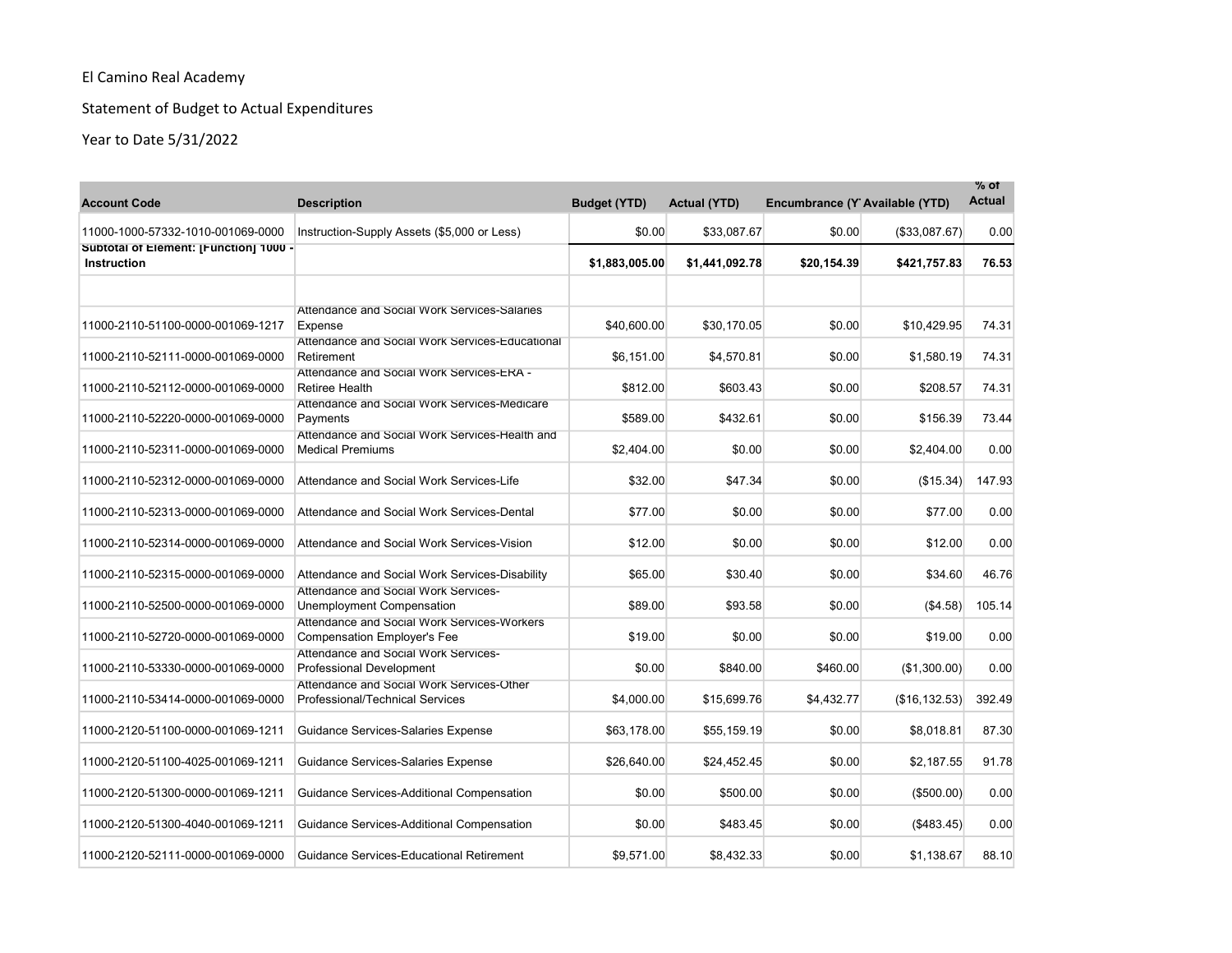# Statement of Budget to Actual Expenditures

| <b>Account Code</b>               | <b>Description</b>                              | <b>Budget (YTD)</b> | <b>Actual (YTD)</b> | Encumbrance (Y Available (YTD) |            | $%$ of<br><b>Actual</b> |
|-----------------------------------|-------------------------------------------------|---------------------|---------------------|--------------------------------|------------|-------------------------|
| 11000-2120-52111-4025-001069-0000 | <b>Guidance Services-Educational Retirement</b> | \$4,036.00          | \$3,728.89          | \$0.00                         | \$307.11   | 92.39                   |
| 11000-2120-52111-4040-001069-0000 | <b>Guidance Services-Educational Retirement</b> | \$0.00              | \$48.82             | \$0.00                         | (\$48.82)  | 0.00                    |
| 11000-2120-52112-0000-001069-0000 | Guidance Services-ERA - Retiree Health          | \$1,263.00          | \$1,113.22          | \$0.00                         | \$149.78   | 88.14                   |
| 11000-2120-52112-4025-001069-0000 | Guidance Services-ERA - Retiree Health          | \$533.00            | \$492.25            | \$0.00                         | \$40.75    | 92.35                   |
| 11000-2120-52112-4040-001069-0000 | Guidance Services-ERA - Retiree Health          | \$0.00              | \$6.44              | \$0.00                         | (\$6.44)   | 0.00                    |
| 11000-2120-52220-0000-001069-0000 | Guidance Services-Medicare Payments             | \$916.00            | \$750.38            | \$0.00                         | \$165.62   | 81.91                   |
| 11000-2120-52220-4025-001069-0000 | Guidance Services-Medicare Payments             | \$386.00            | \$305.05            | \$0.00                         | \$80.95    | 79.02                   |
| 11000-2120-52220-4040-001069-0000 | Guidance Services-Medicare Payments             | \$0.00              | \$4.53              | \$0.00                         | (\$4.53)   | 0.00                    |
| 11000-2120-52311-0000-001069-0000 | Guidance Services-Health and Medical Premiums   | \$4,760.00          | \$5,301.88          | \$0.00                         | (\$541.88) | 111.38                  |
| 11000-2120-52311-4025-001069-0000 | Guidance Services-Health and Medical Premiums   | \$4,157.00          | \$5,083.38          | \$0.00                         | (\$926.38) | 122.28                  |
| 11000-2120-52312-0000-001069-0000 | Guidance Services-Life                          | \$32.00             | \$57.86             | \$0.00                         | (\$25.86)  | 180.81                  |
| 11000-2120-52312-4025-001069-0000 | Guidance Services-Life                          | \$21.00             | \$22.84             | \$0.00                         | (\$1.84)   | 108.76                  |
| 11000-2120-52313-0000-001069-0000 | Guidance Services-Dental                        | \$121.00            | \$201.28            | \$0.00                         | (\$80.28)  | 166.34                  |
| 11000-2120-52313-4025-001069-0000 | Guidance Services-Dental                        | \$205.00            | \$239.64            | \$0.00                         | ( \$34.64) | 116.89                  |
| 11000-2120-52314-0000-001069-0000 | Guidance Services-Vision                        | \$19.00             | \$41.36             | \$0.00                         | (\$22.36)  | 217.68                  |
| 11000-2120-52314-4025-001069-0000 | Guidance Services-Vision                        | \$34.00             | \$39.53             | \$0.00                         | (\$5.53)   | 116.26                  |
| 11000-2120-52315-0000-001069-0000 | Guidance Services-Disability                    | \$101.00            | \$131.22            | \$0.00                         | (\$30.22)  | 129.92                  |
| 11000-2120-52315-4025-001069-0000 | Guidance Services-Disability                    | \$61.00             | \$122.56            | \$0.00                         | (\$61.56)  | 200.91                  |
| 11000-2120-52500-0000-001069-0000 | Guidance Services-Unemployment Compensation     | \$90.00             | \$73.41             | \$0.00                         | \$16.59    | 81.56                   |
| 11000-2120-52500-4025-001069-0000 | Guidance Services-Unemployment Compensation     | \$30.00             | \$64.48             | \$0.00                         | (\$34.48)  | 214.93                  |
| 11000-2120-52500-4040-001069-0000 | Guidance Services-Unemployment Compensation     | \$0.00              | \$1.03              | \$0.00                         | (\$1.03)   | 0.00                    |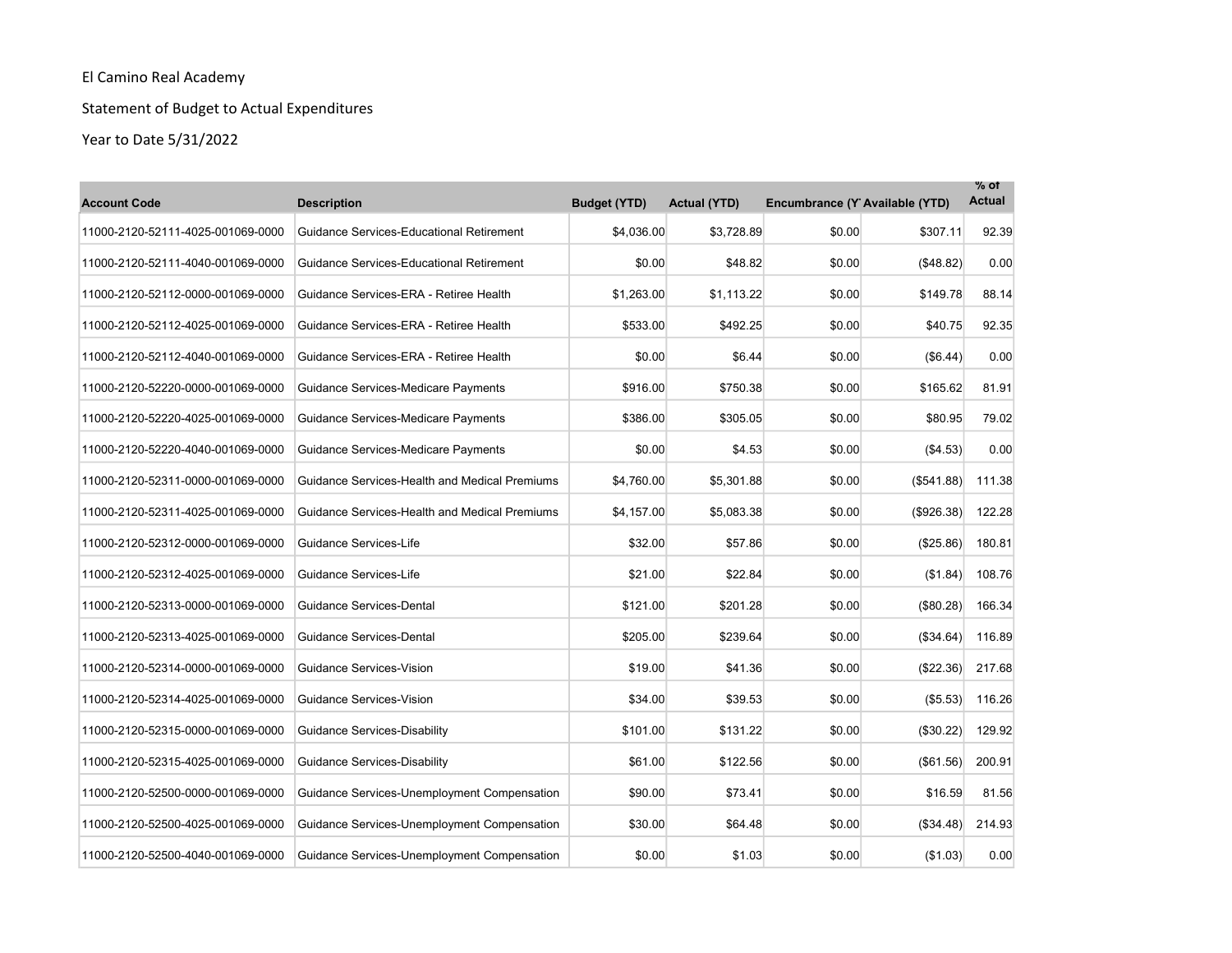# Statement of Budget to Actual Expenditures

| <b>Account Code</b>               | <b>Description</b>                                              | <b>Budget (YTD)</b> | <b>Actual (YTD)</b> | Encumbrance (Y Available (YTD) |                   | $%$ of<br><b>Actual</b> |
|-----------------------------------|-----------------------------------------------------------------|---------------------|---------------------|--------------------------------|-------------------|-------------------------|
| 11000-2120-52710-0000-001069-0000 | Guidance Services-Workers Compensation<br>Premium               | \$0.00              | \$3,671.00          | \$0.00                         | (\$3,671.00)      | 0.00                    |
| 11000-2120-52710-2000-001069-0000 | Guidance Services-Workers Compensation<br>Premium               | \$3,932.00          | \$0.00              | \$0.00                         | \$3,932.00        | 0.00                    |
| 11000-2120-52720-0000-001069-0000 | Guidance Services-Workers Compensation<br><b>Employer's Fee</b> | \$19.00             | \$68.80             | \$0.00                         | ( \$49.80)        | 362.10                  |
| 11000-2120-52720-4025-001069-0000 | Guidance Services-Workers Compensation<br>Employer's Fee        | \$19.00             | \$0.00              | \$0.00                         | \$19.00           | 0.00                    |
| 11000-2120-56118-0000-001069-0000 | Guidance Services-General Supplies and Materials                | \$0.00              | \$47.62             | \$0.00                         | (S47.62)          | 0.00                    |
| 11000-2120-56118-4025-001069-0000 | Guidance Services-General Supplies and Materials                | \$0.00              | \$597.81            | \$0.00                         | (\$597.81)        | 0.00                    |
| 11000-2130-51300-4040-001069-1215 | <b>Health Services-Additional Compensation</b>                  | \$0.00              | \$3,353.07          | \$0.00                         | (\$3,353.07)      | 0.00                    |
| 11000-2130-52111-4025-001069-0000 | <b>Health Services-Educational Retirement</b>                   | \$0.00              | \$24.19             | \$0.00                         | (S24.19)          | 0.00                    |
| 11000-2130-52111-4040-001069-0000 | <b>Health Services-Educational Retirement</b>                   | \$0.00              | \$483.80            | \$0.00                         | $($ \$483.80) $ $ | 0.00                    |
| 11000-2130-52112-4025-001069-0000 | Health Services-ERA - Retiree Health                            | \$0.00              | \$3.19              | \$0.00                         | (\$3.19)          | 0.00                    |
| 11000-2130-52112-4040-001069-0000 | Health Services-ERA - Retiree Health                            | \$0.00              | \$63.80             | \$0.00                         | ( \$63.80)        | 0.00                    |
| 11000-2130-52220-4025-001069-0000 | <b>Health Services-Medicare Payments</b>                        | \$0.00              | \$2.32              | \$0.00                         | (\$2.32)          | 0.00                    |
| 11000-2130-52220-4040-001069-0000 | <b>Health Services-Medicare Payments</b>                        | \$0.00              | \$45.98             | \$0.00                         | (\$45.98)         | 0.00                    |
| 11000-2130-52500-4025-001069-0000 | Health Services-Unemployment Compensation                       | \$0.00              | \$0.53              | \$0.00                         | (\$0.53)          | 0.00                    |
| 11000-2130-52500-4040-001069-0000 | Health Services-Unemployment Compensation                       | \$0.00              | \$7.92              | \$0.00                         | (\$7.92)          | 0.00                    |
| 11000-2130-53414-0000-001069-0000 | Health Services-Other Professional/Technical<br>Services        | \$0.00              | \$323.63            | \$0.00                         | (\$323.63)        | 0.00                    |
| 11000-2130-56118-0000-001069-0000 | Health Services-General Supplies and Materials                  | \$1,000.00          | \$666.29            | \$240.07                       | \$93.64           | 66.62                   |
| 11000-2140-53211-2000-001069-0000 | Psychological Services-Diagnosticians - Contracted              | \$0.00              | \$5,037.00          | \$12,665.00                    | (\$17,702.00)     | 0.00                    |
| 11000-2140-53215-0000-001069-0000 | Psychological Services-Psychologists - Contracted               | \$0.00              | \$510.00            | \$0.00                         | (\$510.00)        | 0.00                    |
| 11000-2140-53215-2000-001069-0000 | Psychological Services-Psychologists - Contracted               | \$5,000.00          | \$1,700.00          | \$0.00                         | \$3,300.00        | 34.00                   |
| 11000-2140-53218-0000-001069-0000 | Psychological Services-Specialists - Contracted                 | \$0.00              | \$385.00            | \$0.00                         | (\$385.00)        | 0.00                    |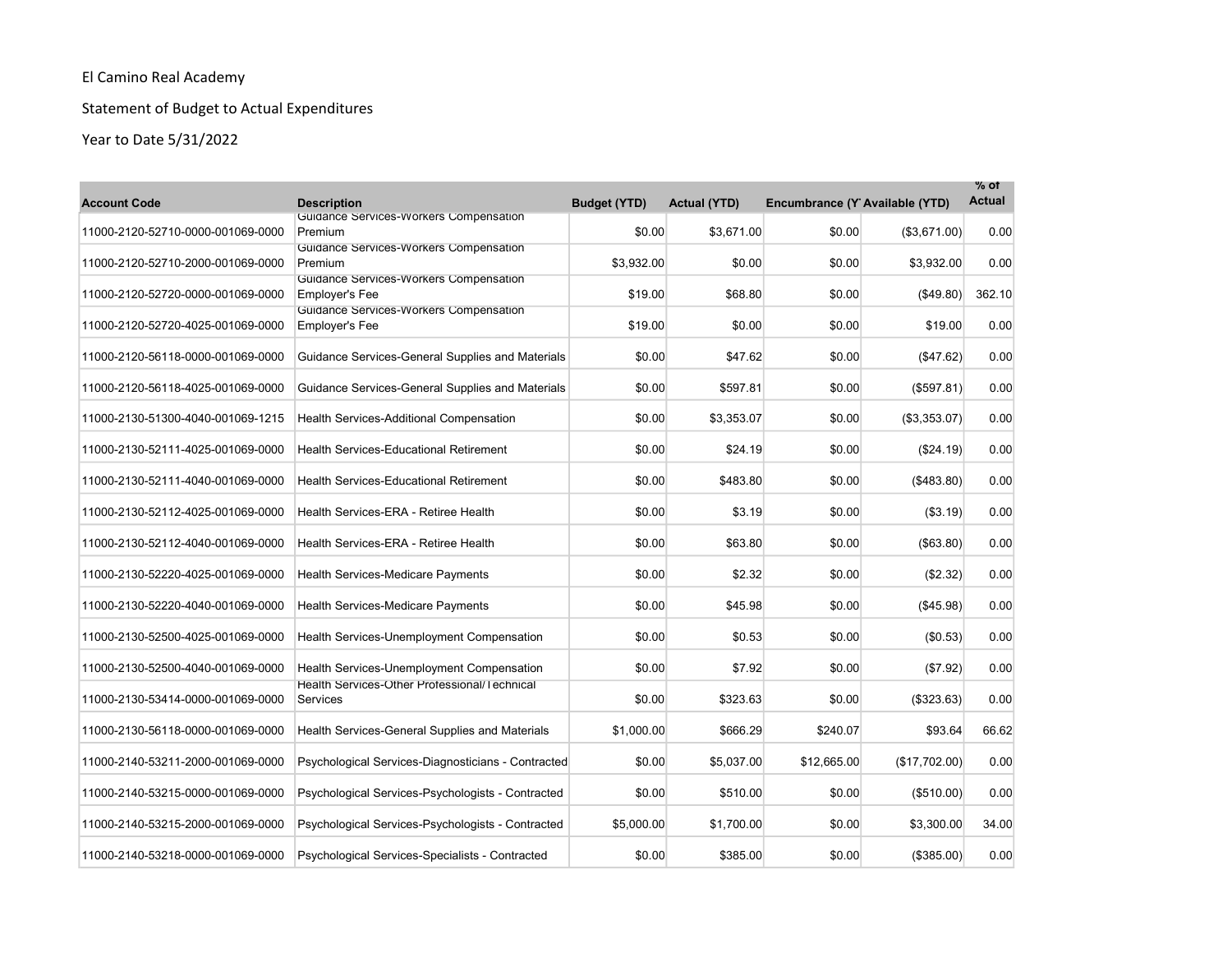# Statement of Budget to Actual Expenditures

| <b>Account Code</b>               | <b>Description</b>                                                              | <b>Budget (YTD)</b> | <b>Actual (YTD)</b> | Encumbrance (Y Available (YTD) |               | $%$ of<br><b>Actual</b> |
|-----------------------------------|---------------------------------------------------------------------------------|---------------------|---------------------|--------------------------------|---------------|-------------------------|
| 11000-2140-53218-2000-001069-0000 | Psychological Services-Specialists - Contracted                                 | \$16,403.00         | \$16,187.41         | \$11,212.59                    | (\$10,997.00) | 98.68                   |
| 11000-2140-53218-4025-001069-0000 | Psychological Services-Specialists - Contracted                                 | \$0.00              | \$3,045.00          | \$0.00                         | (\$3,045.00)  | 0.00                    |
| 11000-2140-56118-2000-001069-0000 | Psychological Services-General Supplies and<br><b>Materials</b>                 | \$500.00            | \$0.00              | \$0.00                         | \$500.00      | 0.00                    |
| 11000-2150-51100-2000-001069-1319 | Speech Pathology and Audiology Services-<br>Salaries Expense                    | \$11.071.00         | \$0.00              | \$0.00                         | \$11,071.00   | 0.00                    |
| 11000-2150-52720-2000-001069-0000 | Speech Pathology and Audiology Services-<br>Workers Compensation Employer's Fee | \$19.00             | \$0.00              | \$0.00                         | \$19.00       | 0.00                    |
| 11000-2150-53212-2000-001069-0000 | Speech Pathology and Audiology Services-Speech<br>Therapists - Contracted       | \$31,008.00         | \$23,685.00         | \$10,565.50                    | (\$3,242.50)  | 76.38                   |
| 11000-2150-53216-2000-001069-0000 | Speech Pathology and Audiology Services-<br>Audiologists - Contracted           | \$0.00              | \$1,317.35          | \$0.00                         | (\$1,317.35)  | 0.00                    |
| 11000-2160-53213-2000-001069-0000 | Occupational Therapy-Related Services-<br>Occupational Therapists - Contracted  | \$13,680.00         | \$11,275.00         | \$2,780.00                     | (\$375.00)    | 82.41                   |
| 11000-2190-51100-4025-001069-1217 | Other Support Services-Student-Salaries Expense                                 | \$32,614.00         | \$13,326.83         | \$0.00                         | \$19,287.17   | 40.86                   |
| 11000-2190-51100-4025-001069-1218 | Other Support Services-Student-Salaries Expense                                 | \$5,318.00          | \$1,434.17          | \$0.00                         | \$3,883.83    | 26.96                   |
| 11000-2190-51300-4025-001069-1217 | Other Support Services-Student-Additional<br>Compensation                       | \$0.00              | \$617.65            | \$0.00                         | (\$617.65)    | 0.00                    |
| 11000-2190-52111-4025-001069-0000 | Other Support Services-Student-Educational<br>Retirement                        | \$13,321.00         | \$2,329.87          | \$0.00                         | \$10,991.13   | 17.49                   |
| 11000-2190-52112-4025-001069-0000 | Other Support Services-Student-ERA - Retiree<br>Health                          | \$1,759.00          | \$307.58            | \$0.00                         | \$1,451.42    | 17.48                   |
| 11000-2190-52220-4025-001069-0000 | Other Support Services-Student-Medicare<br>Payments                             | \$1,274.00          | \$223.05            | \$0.00                         | \$1,050.95    | 17.50                   |
| 11000-2190-52311-4025-001069-0000 | Other Support Services-Student-Health and<br><b>Medical Premiums</b>            | \$5,205.00          | \$270.76            | \$0.00                         | \$4,934.24    | 5.20                    |
| 11000-2190-52312-4025-001069-0000 | Other Support Services-Student-Life                                             | \$63.00             | \$47.34             | \$0.00                         | \$15.66       | 75.14                   |
| 11000-2190-52313-4025-001069-0000 | Other Support Services-Student-Dental                                           | \$166.00            | \$42.90             | \$0.00                         | \$123.10      | 25.84                   |
| 11000-2190-52314-4025-001069-0000 | Other Support Services-Student-Vision                                           | \$26.00             | \$7.52              | \$0.00                         | \$18.48       | 28.92                   |
| 11000-2190-52315-4025-001069-0000 | Other Support Services-Student-Disability                                       | \$140.00            | \$27.36             | \$0.00                         | \$112.64      | 19.54                   |
| 11000-2190-52500-4025-001069-0000 | Other Support Services-Student-Unemployment<br>Compensation                     | \$89.00             | \$49.14             | \$0.00                         | \$39.86       | 55.21                   |
| 11000-2190-52720-4025-001069-0000 | Other Support Services-Student-Workers<br><b>Compensation Employer's Fee</b>    | \$38.00             | \$0.00              | \$0.00                         | \$38.00       | 0.00                    |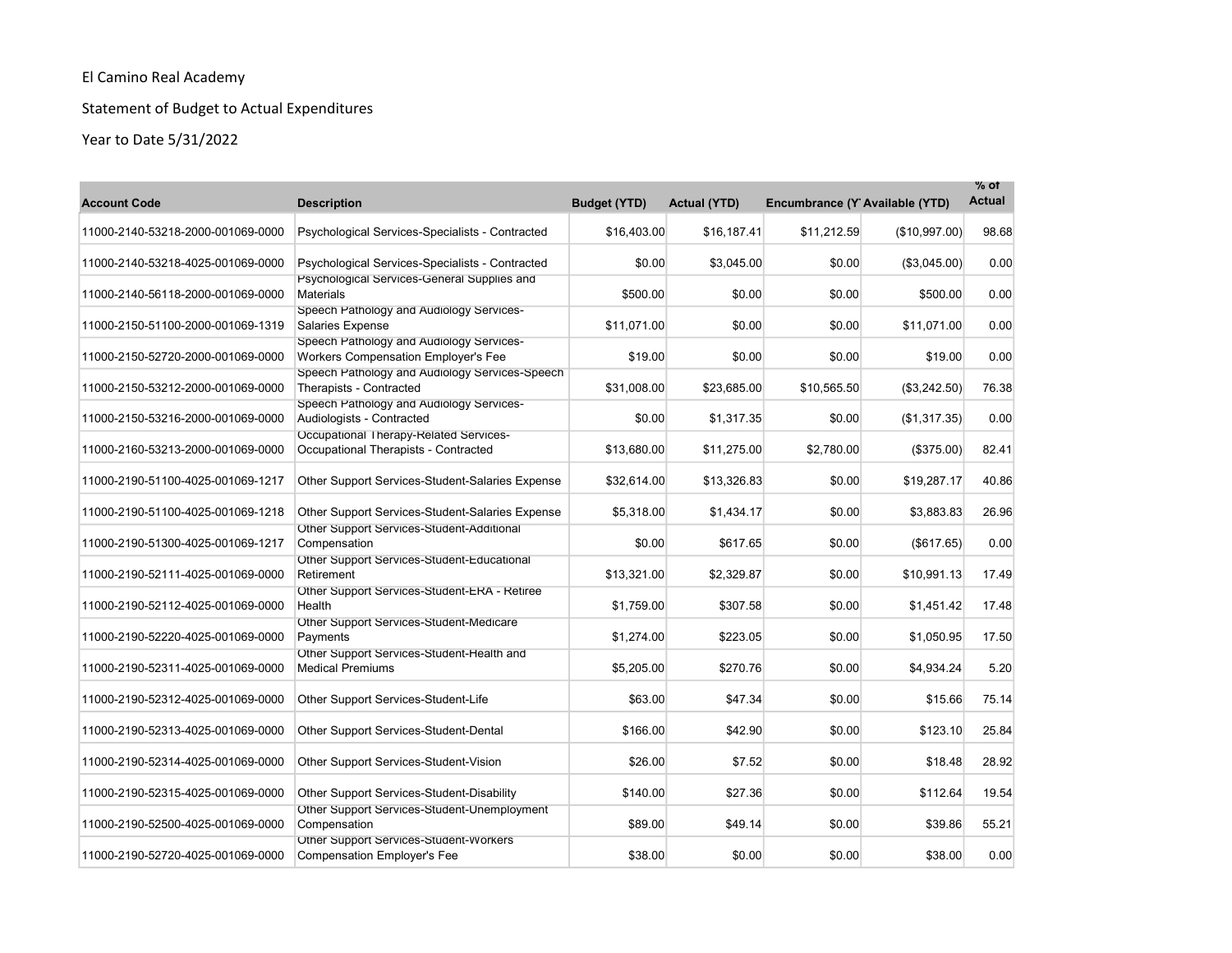# Statement of Budget to Actual Expenditures

| <b>Account Code</b>                                                             | <b>Description</b>                                                           | <b>Budget (YTD)</b> | <b>Actual (YTD)</b> | Encumbrance (Y Available (YTD) |               | % of<br><b>Actual</b> |
|---------------------------------------------------------------------------------|------------------------------------------------------------------------------|---------------------|---------------------|--------------------------------|---------------|-----------------------|
| 11000-2190-53414-0000-001069-0000                                               | Other Support Services-Student-Other<br>Professional/Technical Services      | \$4,000.00          | \$31.328.90         | \$3.210.53                     | (\$30,539.43) | 783.22                |
| 11000-2190-56113-4025-001069-0000                                               | Other Support Services-Student-Software                                      | \$500.00            | \$350.00            | \$0.00                         | \$150.00      | 70.00                 |
| 11000-2190-56118-0000-001069-0000                                               | Other Support Services-Student-General Supplies<br>and Materials             | \$0.00              | \$38.94             | \$0.00                         | (\$38.94)     | 0.00                  |
| Subtotal of Element: [Function] 2100 -<br><b>Other Support Services-Student</b> |                                                                              | \$318,168.00        | \$282,249.17        | \$45,566.46                    | (\$9,647.63)  | 88.71                 |
|                                                                                 |                                                                              |                     |                     |                                |               |                       |
| 11000-2230-51100-0000-001069-1511                                               | Instruction-Related Technology-Salaries Expense                              | \$62.704.00         | \$15.873.54         | \$0.00                         | \$46.830.46   | 25.31                 |
| 11000-2230-52111-0000-001069-0000                                               | Instruction-Related Technology-Educational<br>Retirement                     | \$12,075.00         | \$2,404.83          | \$0.00                         | \$9,670.17    | 19.91                 |
| 11000-2230-52112-0000-001069-0000                                               | Instruction-Related Technology-ERA - Retiree<br>Health                       | \$1,594.00          | \$317.47            | \$0.00                         | \$1,276.53    | 19.91                 |
| 11000-2230-52220-0000-001069-0000                                               | Instruction-Related Technology-Medicare<br>Payments                          | \$1,156.00          | \$215.19            | \$0.00                         | \$940.81      | 18.61                 |
| 11000-2230-52311-0000-001069-0000                                               | Instruction-Related Technology-Health and<br><b>Medical Premiums</b>         | \$8,052.00          | \$1,905.46          | \$0.00                         | \$6,146.54    | 23.66                 |
| 11000-2230-52312-0000-001069-0000                                               | Instruction-Related Technology-Life                                          | \$48.00             | \$23.67             | \$0.00                         | \$24.33       | 49.31                 |
| 11000-2230-52313-0000-001069-0000                                               | Instruction-Related Technology-Dental                                        | \$430.00            | \$115.97            | \$0.00                         | \$314.03      | 26.96                 |
| 11000-2230-52314-0000-001069-0000                                               | Instruction-Related Technology-Vision                                        | \$88.00             | \$23.27             | \$0.00                         | \$64.73       | 26.44                 |
| 11000-2230-52315-0000-001069-0000                                               | Instruction-Related Technology-Disability                                    | \$183.00            | \$43.08             | \$0.00                         | \$139.92      | 23.54                 |
| 11000-2230-52500-0000-001069-0000                                               | Instruction-Related Technology-Unemployment<br>Compensation                  | \$134.00            | \$19.00             | \$0.00                         | \$115.00      | 14.17                 |
| 11000-2230-52710-0000-001069-0000                                               | Instruction-Related Technology-Workers<br><b>Compensation Premium</b>        | \$1,092.00          | \$1,019.00          | \$0.00                         | \$73.00       | 93.31                 |
| 11000-2230-52720-0000-001069-0000                                               | Instruction-Related Technology-Workers<br><b>Compensation Employer's Fee</b> | \$29.00             | \$0.00              | \$0.00                         | \$29.00       | 0.00                  |
| 11000-2230-53414-0000-001069-0000                                               | Instruction-Related Technology-Other<br>Professional/Technical Services      | \$0.00              | \$40,649.55         | \$5,976.29                     | (\$46,625.84) | 0.00                  |
| Subtotal of Element: [Function] 2230 -<br><b>Instruction-Related Technology</b> |                                                                              | \$87,585.00         | \$62,610.03         | \$5,976.29                     | \$18,998.68   | 71.48                 |
| 11000-2310-51100-0000-001069-1111                                               | Board of Education-Salaries Expense                                          | \$102,146.00        | \$103,363.54        | \$0.00                         | (\$1,217.54)  | 101.19                |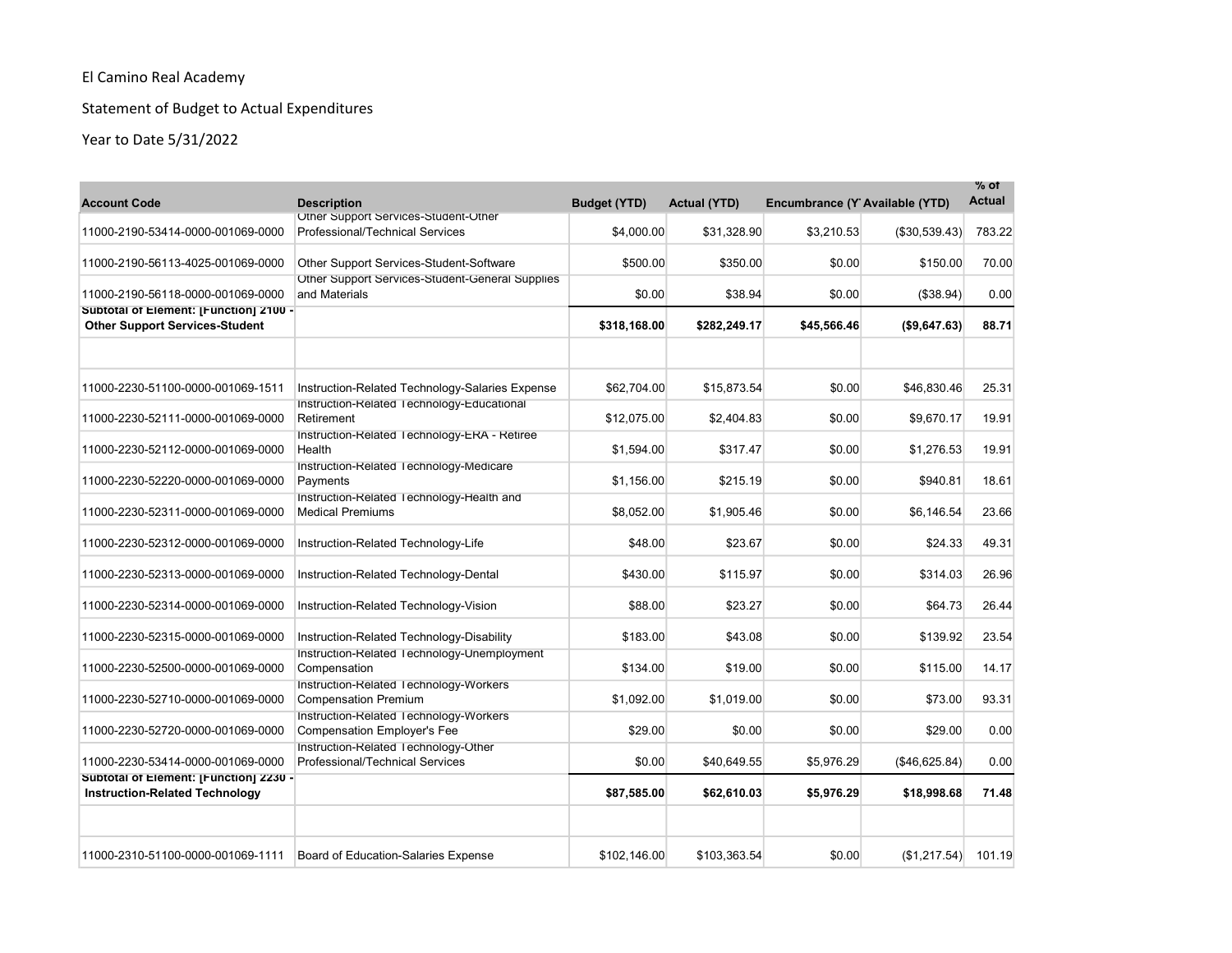# Statement of Budget to Actual Expenditures

| <b>Account Code</b>                                                 | <b>Description</b>                                               | <b>Budget (YTD)</b> | <b>Actual (YTD)</b> | Encumbrance (Y Available (YTD) |                | $%$ of<br><b>Actual</b> |
|---------------------------------------------------------------------|------------------------------------------------------------------|---------------------|---------------------|--------------------------------|----------------|-------------------------|
| 11000-2310-51100-0000-001069-1113                                   | Board of Education-Salaries Expense                              | \$33.705.00         | \$24.292.25         | \$0.00                         | \$9,412.75     | 72.07                   |
| 11000-2310-51300-0000-001069-1113                                   | Board of Education-Additional Compensation                       | \$0.00              | \$930.65            | \$0.00                         | (\$930.65)     | 0.00                    |
| 11000-2310-52111-0000-001069-0000                                   | Board of Education-Educational Retirement                        | \$20,581.00         | \$19,480.86         | \$0.00                         | \$1,100.14     | 94.65                   |
| 11000-2310-52112-0000-001069-0000                                   | Board of Education-ERA - Retiree Health                          | \$2,717.00          | \$2,571.83          | \$0.00                         | \$145.17       | 94.65                   |
| 11000-2310-52220-0000-001069-0000                                   | Board of Education-Medicare Payments                             | \$1,970.00          | \$1,788.83          | \$0.00                         | \$181.17       | 90.80                   |
| 11000-2310-52311-0000-001069-0000                                   | Board of Education-Health and Medical Premiums                   | \$4,766.00          | \$4,681.28          | \$0.00                         | \$84.72        | 98.22                   |
| 11000-2310-52312-0000-001069-0000                                   | Board of Education-Life                                          | \$64.00             | \$107.83            | \$0.00                         | ( \$43.83)     | 168.48                  |
| 11000-2310-52313-0000-001069-0000                                   | Board of Education-Dental                                        | \$204.00            | \$205.92            | \$0.00                         | (\$1.92)       | 100.94                  |
| 11000-2310-52314-0000-001069-0000                                   | Board of Education-Vision                                        | \$190.00            | \$56.40             | \$0.00                         | \$133.60       | 29.68                   |
| 11000-2310-52315-0000-001069-0000                                   | Board of Education-Disability                                    | \$353.00            | \$188.10            | \$0.00                         | \$164.90       | 53.28                   |
| 11000-2310-52500-0000-001069-0000                                   | Board of Education-Unemployment Compensation                     | \$178.00            | \$170.54            | \$0.00                         | \$7.46         | 95.80                   |
| 11000-2310-52710-0000-001069-0000                                   | Board of Education-Workers Compensation<br>Premium               | \$1,861.00          | \$1,737.00          | \$0.00                         | \$124.00       | 93.33                   |
| 11000-2310-52720-0000-001069-0000                                   | Board of Education-Workers Compensation<br><b>Employer's Fee</b> | \$38.00             | \$30.10             | \$0.00                         | \$7.90         | 79.21                   |
| 11000-2310-53330-0000-001069-0000                                   | Board of Education-Professional Development                      | \$0.00              | \$1,165.00          | \$0.00                         | (S1, 165.00)   | 0.00                    |
| 11000-2310-53411-0000-001069-0000                                   | Board of Education-Auditing                                      | \$22,000.00         | \$20,765.94         | \$0.00                         | \$1,234.06     | 94.39                   |
| 11000-2310-53413-0000-001069-0000                                   | Board of Education-Legal                                         | \$9,000.00          | \$28,685.66         | \$5,838.05                     | (\$25,523.71)  | 318.72                  |
| 11000-2310-53414-0000-001069-0000                                   | Board of Education-Other Professional/Technical<br>Services      | \$14,400.00         | \$18,814.64         | \$1,012.22                     | (\$5,426.86)   | 130.65                  |
| Subtotal of Element: [Function] 2310 -<br><b>Board of Education</b> |                                                                  | \$214,173.00        | \$229,036.37        | \$6,850.27                     | ( \$21,713.64) | 106.94                  |
|                                                                     |                                                                  |                     |                     |                                |                |                         |
| 11000-2410-51100-0000-001069-1112                                   | Office of the Principal-Salaries Expense                         | \$53,360.00         | \$45,947.55         | \$0.00                         | \$7,412.45     | 86.10                   |
| 11000-2410-52111-0000-001069-0000                                   | Office of the Principal-Educational Retirement                   | \$8,084.00          | \$6,961.10          | \$0.00                         | \$1,122.90     | 86.10                   |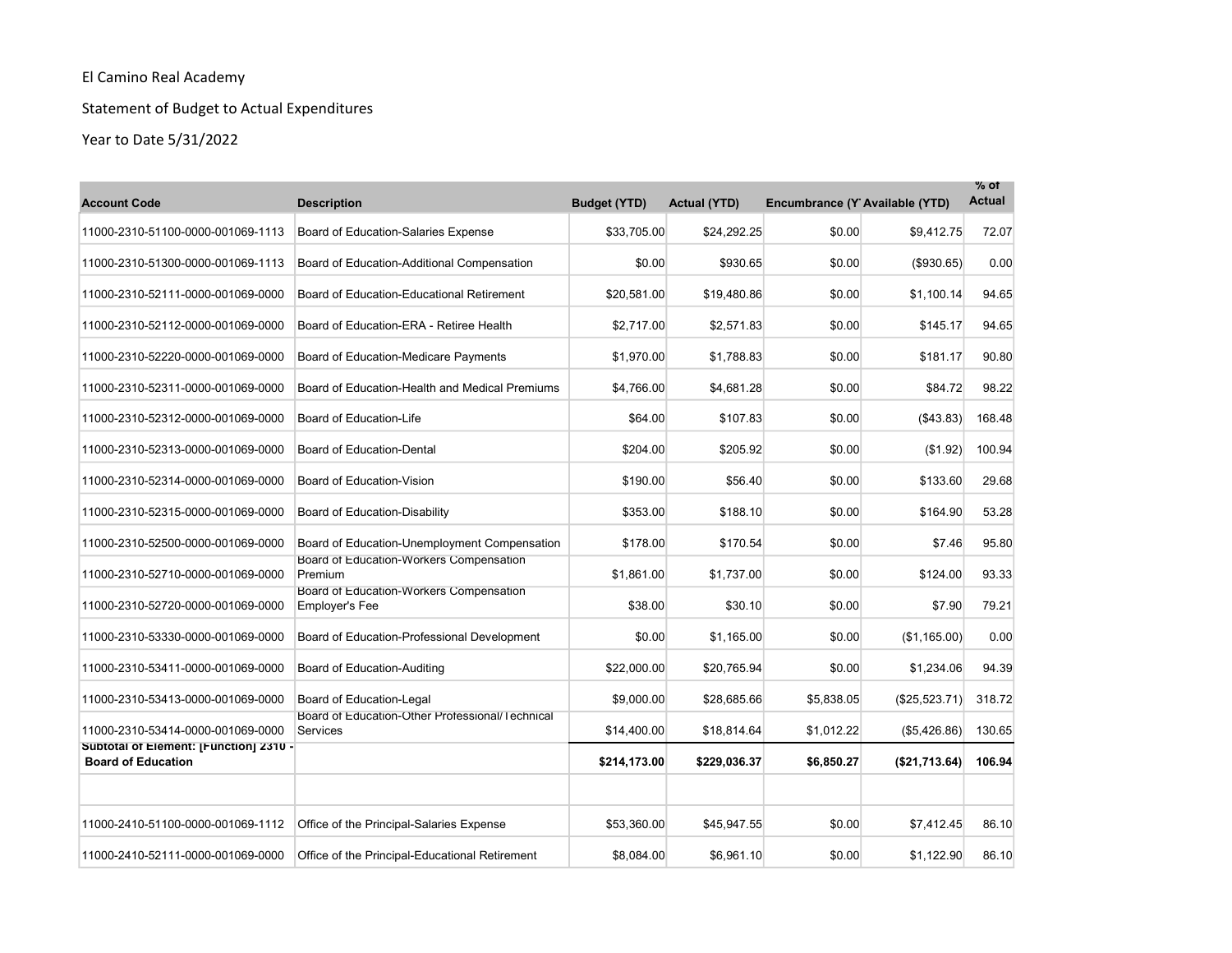# Statement of Budget to Actual Expenditures

| <b>Account Code</b>                                                      | <b>Description</b>                                                    | <b>Budget (YTD)</b> | <b>Actual (YTD)</b> | Encumbrance (Y Available (YTD) |               | $%$ of<br><b>Actual</b> |
|--------------------------------------------------------------------------|-----------------------------------------------------------------------|---------------------|---------------------|--------------------------------|---------------|-------------------------|
| 11000-2410-52112-0000-001069-0000                                        | Office of the Principal-ERA - Retiree Health                          | \$1.067.00          | \$918.98            | \$0.00                         | \$148.02      | 86.12                   |
| 11000-2410-52220-0000-001069-0000                                        | Office of the Principal-Medicare Payments                             | \$774.00            | \$595.69            | \$0.00                         | \$178.31      | 76.96                   |
| 11000-2410-52311-0000-001069-0000                                        | Office of the Principal-Health and Medical<br>Premiums                | \$8,327.00          | \$6,921.92          | \$0.00                         | \$1,405.08    | 83.12                   |
| 11000-2410-52312-0000-001069-0000                                        | Office of the Principal-Life                                          | \$42.00             | \$35.02             | \$0.00                         | \$6.98        | 83.38                   |
| 11000-2410-52313-0000-001069-0000                                        | Office of the Principal-Dental                                        | \$411.00            | \$325.08            | \$0.00                         | \$85.92       | 79.09                   |
| 11000-2410-52314-0000-001069-0000                                        | Office of the Principal-Vision                                        | \$68.00             | \$53.75             | \$0.00                         | \$14.25       | 79.04                   |
| 11000-2410-52315-0000-001069-0000                                        | Office of the Principal-Disability                                    | \$122.00            | \$96.32             | \$0.00                         | \$25.68       | 78.95                   |
| 11000-2410-52500-0000-001069-0000                                        | Office of the Principal-Unemployment<br>Compensation                  | \$60.00             | \$129.42            | \$0.00                         | (\$69.42)     | 215.70                  |
| 11000-2410-52720-0000-001069-0000                                        | Office of the Principal-Workers Compensation<br><b>Employer's Fee</b> | \$0.00              | \$12.90             | \$0.00                         | (\$12.90)     | 0.00                    |
| Subtotal of Element: [Function] 2410 -<br><b>Office of the Principal</b> |                                                                       | \$72,315.00         | \$61,997.73         | \$0.00                         | \$10,317.27   | 85.73                   |
|                                                                          |                                                                       |                     |                     |                                |               |                         |
| 11000-2510-51100-0000-001069-1115                                        | <b>Fiscal Services-Salaries Expense</b>                               | \$103,945.00        | \$116,034.22        | \$0.00                         | (\$12,089.22) | 111.63                  |
| 11000-2510-51300-0000-001069-1217                                        | <b>Fiscal Services-Additional Compensation</b>                        | \$0.00              | \$1.938.75          | \$0.00                         | (\$1,938.75)  | 0.00                    |
| 11000-2510-52111-0000-001069-0000                                        | <b>Fiscal Services-Educational Retirement</b>                         | \$9,688.00          | \$14,065.37         | \$0.00                         | (S4, 377.37)  | 145.18                  |
| 11000-2510-52111-2000-001069-0000                                        | <b>Fiscal Services-Educational Retirement</b>                         | \$0.00              | \$0.00              | \$0.00                         | \$0.00        | 0.00                    |
| 11000-2510-52112-0000-001069-0000                                        | Fiscal Services-ERA - Retiree Health                                  | \$1,279.00          | \$1,858.44          | \$0.00                         | (\$579.44)    | 145.30                  |
| 11000-2510-52112-2000-001069-0000                                        | Fiscal Services-ERA - Retiree Health                                  | \$0.00              | \$0.00              | \$0.00                         | \$0.00        | 0.00                    |
| 11000-2510-52210-0000-001069-0000                                        | <b>Fiscal Services-FICA Payments</b>                                  | \$0.00              | \$1,553.32          | \$0.00                         | (\$1,553.32)  | 0.00                    |
| 11000-2510-52220-0000-001069-0000                                        | <b>Fiscal Services-Medicare Payments</b>                              | \$927.00            | \$1,703.52          | \$0.00                         | (\$776.52)    | 183.76                  |
| 11000-2510-52220-2000-001069-0000                                        | <b>Fiscal Services-Medicare Payments</b>                              | \$0.00              | \$0.00              | \$0.00                         | \$0.00        | 0.00                    |
| 11000-2510-52311-0000-001069-0000                                        | <b>Fiscal Services-Health and Medical Premiums</b>                    | \$11,916.00         | \$0.00              | \$0.00                         | \$11,916.00   | 0.00                    |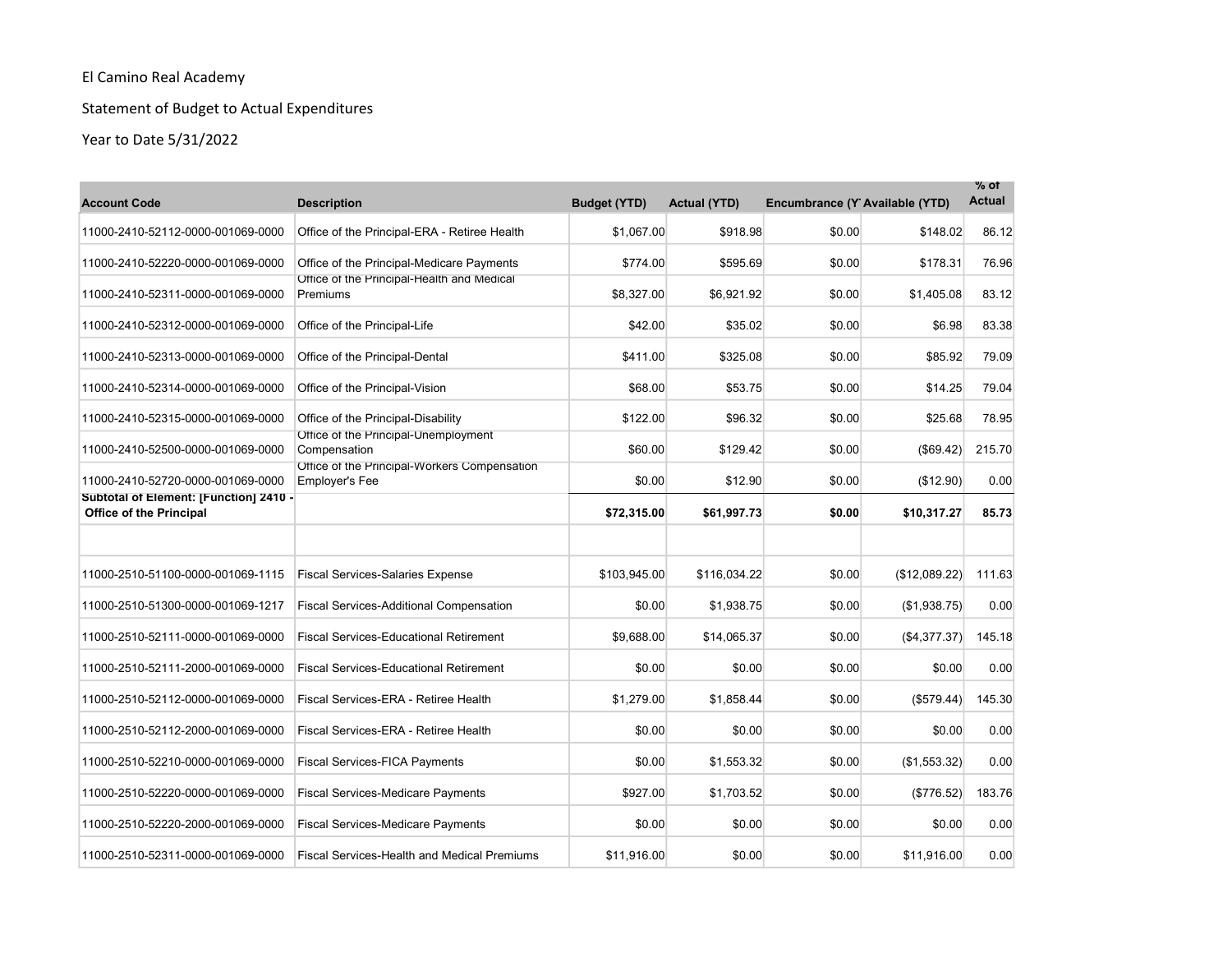# Statement of Budget to Actual Expenditures

| <b>Account Code</b>               | <b>Description</b>                                                                  | <b>Budget (YTD)</b> | <b>Actual (YTD)</b> | Encumbrance (Y Available (YTD) |               | $\%$ of<br><b>Actual</b> |
|-----------------------------------|-------------------------------------------------------------------------------------|---------------------|---------------------|--------------------------------|---------------|--------------------------|
| 11000-2510-52312-0000-001069-0000 | <b>Fiscal Services-Life</b>                                                         | \$32.00             | \$60.49             | \$0.00                         | (\$28.49)     | 189.03                   |
| 11000-2510-52313-0000-001069-0000 | <b>Fiscal Services-Dental</b>                                                       | \$473.00            | \$0.00              | \$0.00                         | \$473.00      | 0.00                     |
| 11000-2510-52314-0000-001069-0000 | <b>Fiscal Services-Vision</b>                                                       | \$90.00             | \$18.80             | \$0.00                         | \$71.20       | 20.88                    |
| 11000-2510-52315-0000-001069-0000 | <b>Fiscal Services-Disability</b>                                                   | \$166.00            | \$102.60            | \$0.00                         | \$63.40       | 61.80                    |
| 11000-2510-52500-0000-001069-0000 | <b>Fiscal Services-Unemployment Compensation</b>                                    | \$0.00              | \$249.24            | \$0.00                         | (\$249.24)    | 0.00                     |
| 11000-2510-52510-0000-001069-0000 | <b>Fiscal Services-General</b>                                                      | \$89.00             | \$0.00              | \$0.00                         | \$89.00       | 0.00                     |
| 11000-2510-52710-0000-001069-0000 | <b>Fiscal Services-Workers Compensation Premium</b>                                 | \$1,240.00          | \$1,157.16          | \$0.00                         | \$82.84       | 93.31                    |
| 11000-2510-52720-0000-001069-0000 | <b>Fiscal Services-Workers Compensation</b><br><b>Employer's Fee</b>                | \$19.00             | \$38.70             | \$0.00                         | (S19.70)      | 203.68                   |
| 11000-2510-53330-0000-001069-0000 | <b>Fiscal Services-Professional Development</b>                                     | \$2,000.00          | \$165.00            | \$3,000.00                     | (S1, 165.00)  | 8.25                     |
| 11000-2510-53414-0000-001069-0000 | Fiscal Services-Other Professional/Technical<br><b>Services</b>                     | \$36,100.00         | \$48,325.71         | \$439.06                       | (\$12,664.77) | 133.86                   |
| 11000-2530-54620-0000-001069-0000 | Printing, Publishing, and Duplicating Services-<br>Rental of Equipment and Vehicles | \$22,032.00         | \$22,782.54         | \$1,827.00                     | (\$2,577.54)  | 103.40                   |
| 11000-2530-56118-0000-001069-0000 | Printing, Publishing, and Duplicating Services-<br>General Supplies and Materials   | \$7,500.00          | \$2,082.38          | \$1,529.91                     | \$3,887.71    | 27.76                    |
| 11000-2580-51100-0000-001069-1511 | Administrative Technology Services-Salaries<br>Expense                              | \$26,568.00         | \$959.26            | \$0.00                         | \$25,608.74   | 3.61                     |
| 11000-2580-52111-0000-001069-0000 | Administrative Technology Services-Educational<br>Retirement                        | \$4,025.00          | \$145.33            | \$0.00                         | \$3,879.67    | 3.61                     |
| 11000-2580-52112-0000-001069-0000 | Administrative Technology Services-ERA - Retiree<br>Health                          | \$531.00            | \$19.19             | \$0.00                         | \$511.81      | 3.61                     |
| 11000-2580-52220-0000-001069-0000 | Administrative Technology Services-Medicare<br>Payments                             | \$385.00            | \$11.15             | \$0.00                         | \$373.85      | 2.89                     |
| 11000-2580-52311-0000-001069-0000 | Administrative Technology Services-Health and<br><b>Medical Premiums</b>            | \$4,951.00          | \$243.50            | \$0.00                         | \$4,707.50    | 4.91                     |
| 11000-2580-52312-0000-001069-0000 | Administrative Technology Services-Life                                             | \$16.00             | \$2.63              | \$0.00                         | \$13.37       | 16.43                    |
| 11000-2580-52313-0000-001069-0000 | Administrative Technology Services-Dental                                           | \$197.00            | \$16.33             | \$0.00                         | \$180.67      | 8.28                     |
| 11000-2580-52314-0000-001069-0000 | Administrative Technology Services-Vision                                           | \$37.00             | \$3.15              | \$0.00                         | \$33.85       | 8.51                     |
| 11000-2580-52315-0000-001069-0000 | Administrative Technology Services-Disability                                       | \$69.00             | \$3.32              | \$0.00                         | \$65.68       | 4.81                     |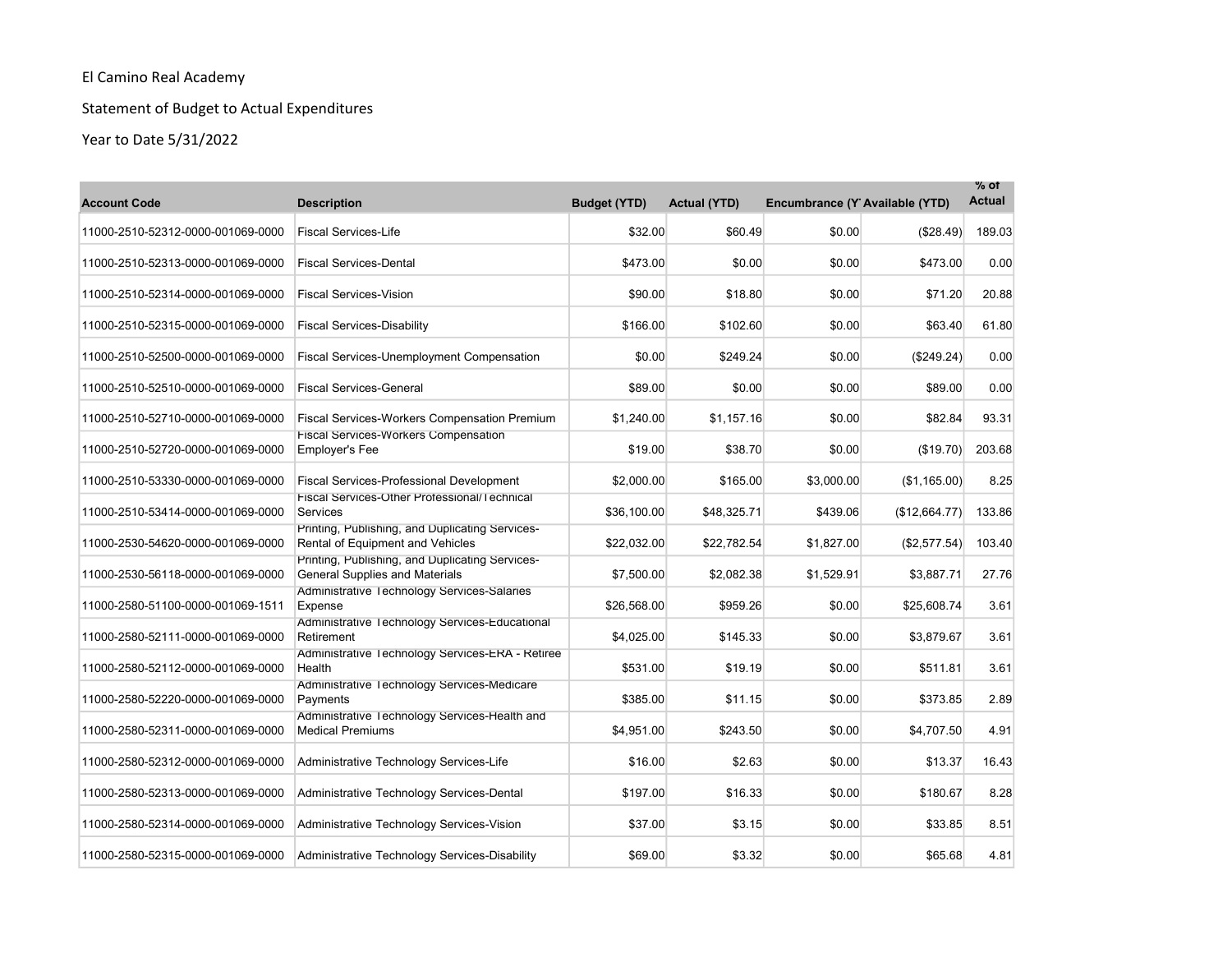# Statement of Budget to Actual Expenditures

| <b>Account Code</b>                                                             | <b>Description</b>                                                               | <b>Budget (YTD)</b> | <b>Actual (YTD)</b> | Encumbrance (Y Available (YTD) |                          | % of<br><b>Actual</b> |
|---------------------------------------------------------------------------------|----------------------------------------------------------------------------------|---------------------|---------------------|--------------------------------|--------------------------|-----------------------|
| 11000-2580-52500-0000-001069-0000                                               | Administrative Technology Services-<br>Unemployment Compensation                 | \$0.00              | \$2.53              | \$0.00                         | (\$2.53)                 | 0.00                  |
| 11000-2580-52510-0000-001069-0000                                               | Administrative Technology Services-General                                       | \$45.00             | \$0.00              | \$0.00                         | \$45.00                  | 0.00                  |
| 11000-2580-52720-0000-001069-0000                                               | Administrative Technology Services-Workers<br><b>Compensation Employer's Fee</b> | \$10.00             | \$0.00              | \$0.00                         | \$10.00                  | 0.00                  |
| 11000-2580-53414-0000-001069-0000                                               | Administrative Technology Services-Other<br>Professional/Technical Services      | \$3,200.00          | \$50,740.35         | \$8,626.40                     | $($ \$56,166.75) ####### |                       |
| 11000-2580-56113-0000-001069-0000                                               | Administrative Technology Services-Software                                      | \$29,048.00         | \$13,891.76         | \$1,500.00                     | \$13,656.24              | 47.82                 |
| 11000-2580-56113-1010-001069-0000                                               | Administrative Technology Services-Software                                      | \$0.00              | \$0.00              | \$622.63                       | (\$622.63)               | 0.00                  |
| 11000-2580-56118-0000-001069-0000                                               | Administrative Technology Services-General<br><b>Supplies and Materials</b>      | \$3,000.00          | \$1,060.01          | \$0.00                         | \$1,939.99               | 35.33                 |
| 11000-2580-56118-1010-001069-0000                                               | Administrative Technology Services-General<br><b>Supplies and Materials</b>      | \$0.00              | \$0.00              | \$343.92                       | (\$343.92)               | 0.00                  |
| 11000-2580-57332-0000-001069-0000                                               | Administrative Technology Services-Supply Assets<br>(\$5,000 or Less)            | \$6,344.00          | \$7,398.97          | \$0.00                         | (\$1,054.97)             | 116.62                |
| 11000-2590-53711-0000-001069-0000                                               | Other Support Services-Central Services-Other<br>Charges                         | \$875.00            | \$422.37            | \$0.00                         | \$452.63                 | 48.27                 |
| 11000-2590-55400-0000-001069-0000                                               | Other Support Services-Central Services-<br>Advertising                          | \$15,000.00         | \$5,316.46          | \$7,000.00                     | \$2,683.54               | 35.44                 |
| 11000-2590-56118-0000-001069-0000                                               | Other Support Services-Central Services-General<br><b>Supplies and Materials</b> | \$4,000.00          | \$3,351.18          | \$846.85                       | (\$198.03)               | 83.77                 |
| Subtotal of Element: [Function] 2500 -<br><b>Other Support Services-Central</b> |                                                                                  | \$295.797.00        | \$295,723.73        | \$25,735.77                    | (\$25,662.50)            | 99.98                 |
|                                                                                 |                                                                                  |                     |                     |                                |                          |                       |
| 11000-2610-51100-0000-001069-1615                                               | Operation of Buildings-Salaries Expense                                          | \$90,230.00         | \$70,901.88         | \$0.00                         | \$19,328.12              | 78.57                 |
| 11000-2610-51300-0000-001069-1615                                               | Operation of Buildings-Additional Compensation                                   | \$0.00              | \$4,416.72          | \$0.00                         | (\$4,416.72)             | 0.00                  |
| 11000-2610-52111-0000-001069-0000                                               | Operation of Buildings-Educational Retirement                                    | \$13,670.00         | \$11,410.80         | \$0.00                         | \$2,259.20               | 83.47                 |
| 11000-2610-52112-0000-001069-0000                                               | Operation of Buildings-ERA - Retiree Health                                      | \$1,805.00          | \$1,506.45          | \$0.00                         | \$298.55                 | 83.45                 |
| 11000-2610-52220-0000-001069-0000                                               | Operation of Buildings-Medicare Payments                                         | \$1,308.00          | \$1,071.70          | \$0.00                         | \$236.30                 | 81.93                 |
| 11000-2610-52311-0000-001069-0000                                               | Operation of Buildings-Health and Medical<br>Premiums                            | \$4,945.00          | \$3,576.92          | \$0.00                         | \$1,368.08               | 72.33                 |
| 11000-2610-52312-0000-001069-0000                                               | Operation of Buildings-Life                                                      | \$95.00             | \$173.58            | \$0.00                         | (\$78.58)                | 182.71                |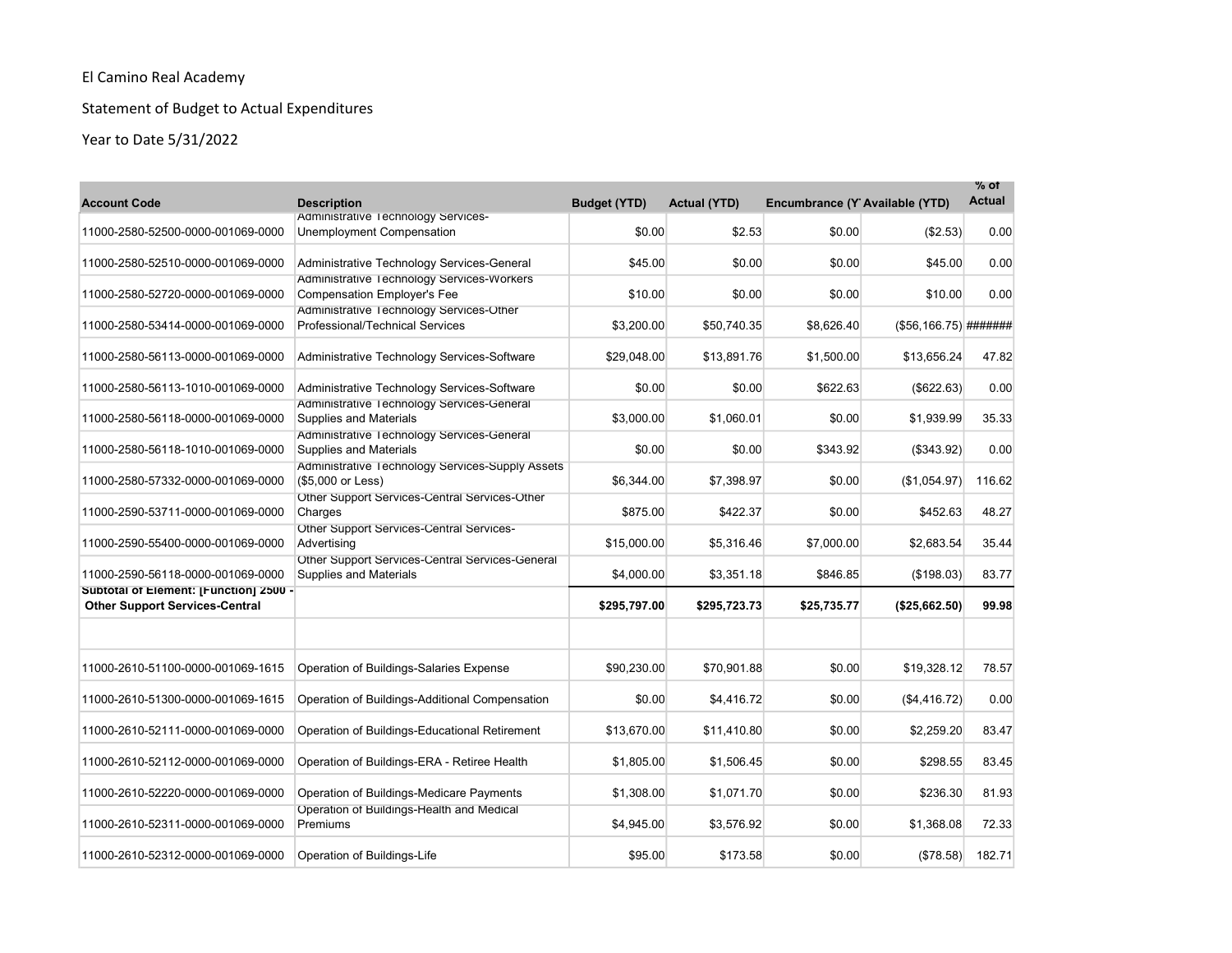# Statement of Budget to Actual Expenditures

| <b>Account Code</b>                                                        | <b>Description</b>                                                                      | <b>Budget (YTD)</b> | <b>Actual (YTD)</b> | Encumbrance (Y Available (YTD) |               | $%$ of<br><b>Actual</b> |
|----------------------------------------------------------------------------|-----------------------------------------------------------------------------------------|---------------------|---------------------|--------------------------------|---------------|-------------------------|
| 11000-2610-52313-0000-001069-0000                                          | Operation of Buildings-Dental                                                           | \$153.00            | \$110.22            | \$0.00                         | \$42.78       | 72.03                   |
| 11000-2610-52314-0000-001069-0000                                          | Operation of Buildings-Vision                                                           | \$72.00             | \$48.18             | \$0.00                         | \$23.82       | 66.91                   |
| 11000-2610-52500-0000-001069-0000                                          | Operation of Buildings-Unemployment<br>Compensation                                     | \$267.00            | \$239.12            | \$0.00                         | \$27.88       | 89.55                   |
| 11000-2610-52710-0000-001069-0000                                          | Operation of Buildings-Workers Compensation<br>Premium                                  | \$1,236.00          | \$1,154.00          | \$0.00                         | \$82.00       | 93.36                   |
| 11000-2610-52720-0000-001069-0000                                          | Operation of Buildings-Workers Compensation<br><b>Employer's Fee</b>                    | \$57.00             | \$47.30             | \$0.00                         | \$9.70        | 82.98                   |
| 11000-2610-54411-0000-001069-0000                                          | Operation of Buildings-Electricity                                                      | \$60,000.00         | \$51,143.93         | \$7,959.07                     | \$897.00      | 85.23                   |
| 11000-2610-54412-0000-001069-0000                                          | Operation of Buildings-Natural Gas (Buildings)                                          | \$12,000.00         | \$16,421.36         | \$1,344.46                     | (\$5,765.82)  | 136.84                  |
| 11000-2610-54415-0000-001069-0000                                          | Operation of Buildings-Water/Sewage                                                     | \$10,000.00         | \$19,966.82         | \$2,977.79                     | (\$12,944.61) | 199.66                  |
| 11000-2610-54416-0000-001069-0000                                          | Operation of Buildings-Communication Services                                           | \$11,320.00         | \$10,351.81         | \$1,432.02                     | ( \$463.83)   | 91.44                   |
| 11000-2610-54620-0000-001069-0000                                          | Operation of Buildings-Rental of Equipment and<br>Vehicles                              | \$46,321.00         | \$40,776.55         | \$6,235.08                     | (\$690.63)    | 88.03                   |
| 11000-2610-55200-0000-001069-0000                                          | Operation of Buildings-Property/Liability Insurance                                     | \$73,039.00         | \$58,820.00         | \$0.00                         | \$14,219.00   | 80.53                   |
| 11000-2610-55915-0000-001069-0000                                          | Operation of Buildings-Other Contract Services                                          | \$32,216.00         | \$18,568.01         | \$11,819.04                    | \$1,828.95    | 57.63                   |
| 11000-2610-56118-0000-001069-0000                                          | Operation of Buildings-General Supplies and<br><b>Materials</b>                         | \$8,000.00          | \$7,409.86          | \$1,317.64                     | (\$727.50)    | 92.62                   |
| 11000-2610-57332-0000-001069-0000                                          | Operation of Buildings-Supply Assets (\$5,000 or<br>Less)                               | \$0.00              | \$379.99            | \$0.00                         | (\$379.99)    | 0.00                    |
| 11000-2690-54312-0000-001069-0000                                          | Other Operation & Maintenance of Plant-<br>Maintenance & Repair - Buildings And Grounds | \$44,500.00         | \$51,431.68         | \$9,099.74                     | (\$16,031.42) | 115.57                  |
| 11000-2690-56118-0000-001069-0000                                          | Other Operation & Maintenance of Plant-General<br><b>Supplies and Materials</b>         | \$2,000.00          | \$1,674.02          | \$47.98                        | \$278.00      | 83.70                   |
| Subtotal of Element: [Function] 2600 -<br>Other Operation & Maintenance of |                                                                                         | \$413,234.00        | \$371,600.90        | \$42,232.82                    | (\$599.72)    | 89.93                   |
| 11000-4000-54640-0000-001069-0000                                          | Capital Outlay-Lease Purchase                                                           | \$140,000.00        | \$117,108.18        | \$22,891.82                    | \$0.00        | 83.64                   |
| Subtotal of Element: [Function] 4000 -<br><b>Capital Outlay</b>            |                                                                                         | \$140,000.00        | \$117,108.18        | \$22,891.82                    | \$0.00        | 83.65                   |
| Subtotal of Element: [Fund] 11000 -<br>Operational                         |                                                                                         | \$3,424,277.00      | \$2,861,418.89      | \$169,407.82                   | \$393,450.29  | 83.56                   |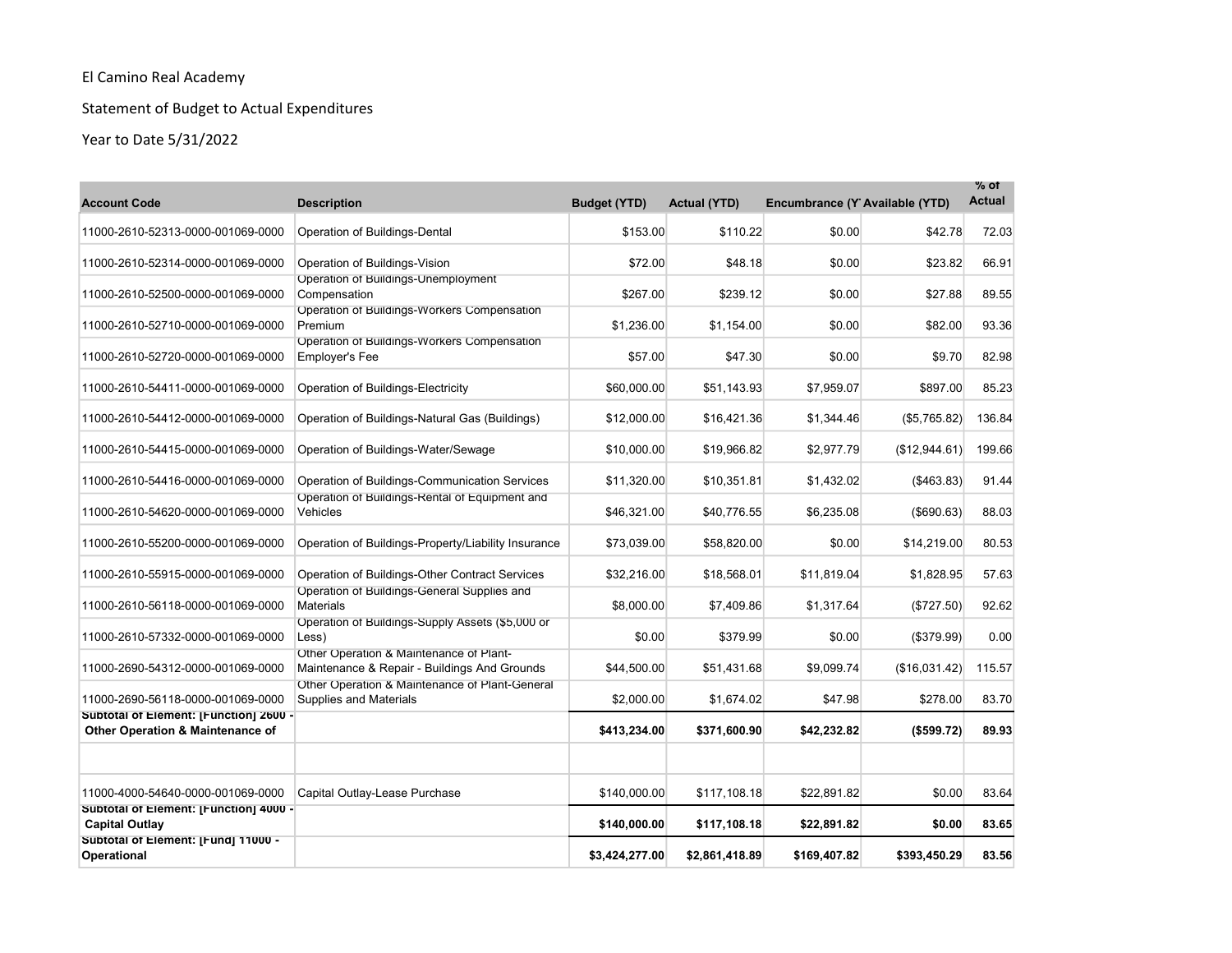# Statement of Budget to Actual Expenditures

| <b>Account Code</b>                                                       | <b>Description</b>                                                       | <b>Budget (YTD)</b> | <b>Actual (YTD)</b> | Encumbrance (Y Available (YTD) |              | $%$ of<br><b>Actual</b> |
|---------------------------------------------------------------------------|--------------------------------------------------------------------------|---------------------|---------------------|--------------------------------|--------------|-------------------------|
|                                                                           |                                                                          |                     |                     |                                |              |                         |
| 21000-3100-52710-0000-001069-0000                                         | Food Services Operations-Workers Compensation<br>Premium                 | \$0.00              | \$152.00            | \$0.00                         | (\$152.00)   | 0.00                    |
| 21000-3100-53414-0000-001069-0000                                         | Food Services Operations-Other<br><b>Professional/Technical Services</b> | \$133,827.00        | \$52,634.62         | \$70,013.04                    | \$11,179.34  | 39.33                   |
| 21000-3100-56116-0000-001069-0000                                         | Food Services Operations-Food                                            | \$150,911.00        | \$53,530.29         | \$69,357.47                    | \$28,023.24  | 35.47                   |
| 21000-3100-56118-0000-001069-0000                                         | Food Services Operations-General Supplies and<br><b>Materials</b>        | \$0.00              | \$14.38             | \$0.00                         | (\$14.38)    | 0.00                    |
| Subtotal of Element: [Function] 3100 -<br><b>Food Services Operations</b> |                                                                          | \$284,738.00        | \$106,331.29        | \$139,370.51                   | \$39,036.20  | 37.34                   |
| Subtotal of Element: [Fund] 21000 -<br><b>Food Services</b>               |                                                                          | \$284,738.00        | \$106,331.29        | \$139,370.51                   | \$39,036.20  | 37.34                   |
| 23000-1000-53414-1010-001069-0000                                         | Instruction-Other Professional/Technical Services                        | \$0.00              | \$0.00              | \$157.19                       | (\$157.19)   | 0.00                    |
| 23000-1000-54610-1010-001069-0000                                         | Instruction-Renting Land and Buildings                                   | \$0.00              | \$0.00              | \$2,230.00                     | (\$2,230.00) | 0.00                    |
| 23000-1000-55817-1010-001069-0000                                         | Instruction-Student Travel                                               | \$0.00              | \$0.00              | \$26.25                        | (\$26.25)    | 0.00                    |
| 23000-1000-55915-1010-001069-0000                                         | <b>Instruction-Other Contract Services</b>                               | \$0.00              | \$355.99            | \$0.00                         | (\$355.99)   | 0.00                    |
| 23000-1000-56116-1010-001069-0000                                         | Instruction-Food                                                         | \$0.00              | \$460.27            | \$14.85                        | (\$475.12)   | 0.00                    |
| 23000-1000-56118-1010-001069-0000                                         | Instruction-General Supplies and Materials                               | \$6,433.00          | \$1,150.46          | \$1,270.84                     | \$4,011.70   | 17.88                   |
| Subtotal of Element: [Function] 1000 -<br>Instruction                     |                                                                          | \$6,433.00          | \$1,966.72          | \$3,699.13                     | \$767.15     | 30.57                   |
| Subtotal of Element: [Fund] 23000 -<br><b>Non-Instructional Support</b>   |                                                                          | \$6,433.00          | \$1,966.72          | \$3,699.13                     | \$767.15     | 30.57                   |
|                                                                           |                                                                          |                     |                     |                                |              |                         |
| 24101-1000-51100-1010-001069-1411                                         | <b>Instruction-Salaries Expense</b>                                      | \$136,277.00        | \$79,527.83         | \$0.00                         | \$56,749.17  | 58.35                   |
| 24101-1000-52111-1010-001069-0000                                         | Instruction-Educational Retirement                                       | \$20,647.00         | \$12,048.39         | \$0.00                         | \$8,598.61   | 58.35                   |
| 24101-1000-52112-1010-001069-0000                                         | Instruction-ERA - Retiree Health                                         | \$2,726.00          | \$1,590.63          | \$0.00                         | \$1,135.37   | 58.35                   |
| 24101-1000-52220-1010-001069-0000                                         | Instruction-Medicare Payments                                            | \$1,976.00          | \$1,103.85          | \$0.01                         | \$872.14     | 55.86                   |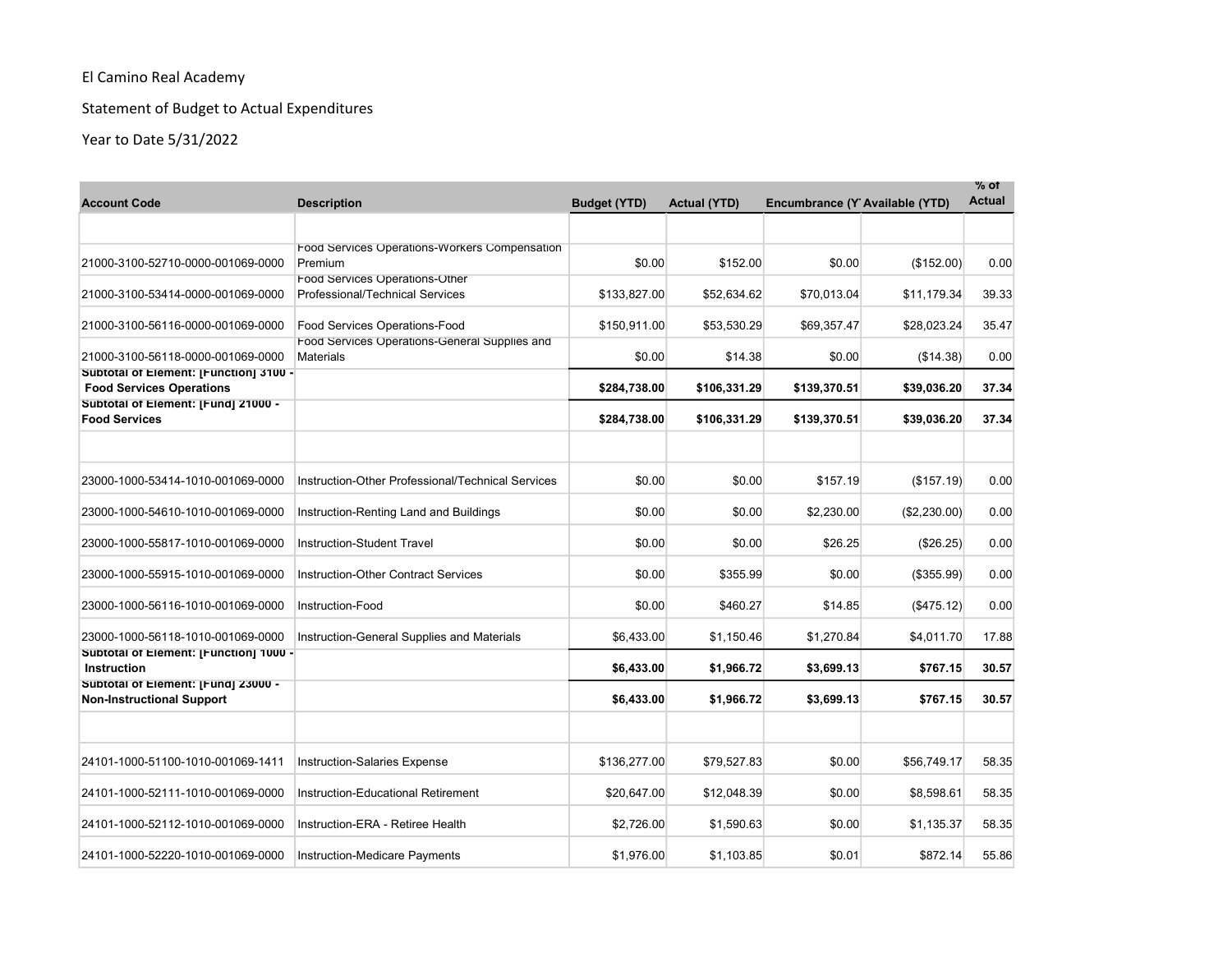# Statement of Budget to Actual Expenditures

| <b>Account Code</b>                                                             | <b>Description</b>                                               | <b>Budget (YTD)</b> | <b>Actual (YTD)</b> | Encumbrance (Y Available (YTD) |             | $%$ of<br><b>Actual</b> |
|---------------------------------------------------------------------------------|------------------------------------------------------------------|---------------------|---------------------|--------------------------------|-------------|-------------------------|
| 24101-1000-52311-1010-001069-0000                                               | Instruction-Health and Medical Premiums                          | \$4,453.00          | \$4,410.96          | \$0.00                         | \$42.04     | 99.05                   |
| 24101-1000-52312-1010-001069-0000                                               | Instruction-Life                                                 | \$104.00            | \$73.64             | \$0.00                         | \$30.36     | 70.80                   |
| 24101-1000-52313-1010-001069-0000                                               | <b>Instruction-Dental</b>                                        | \$453.00            | \$205.28            | \$0.00                         | \$247.72    | 45.31                   |
| 24101-1000-52314-1010-001069-0000                                               | Instruction-Vision                                               | \$0.00              | \$33.92             | \$0.00                         | ( \$33.92)  | 0.00                    |
| 24101-1000-52315-1010-001069-0000                                               | Instruction-Disability                                           | \$327.00            | \$184.71            | \$0.00                         | \$142.29    | 56.48                   |
| 24101-1000-52500-1010-001069-0000                                               | Instruction-Unemployment Compensation                            | \$178.00            | \$170.20            | \$0.00                         | \$7.80      | 95.61                   |
| 24101-1000-52710-1010-001069-0000                                               | Instruction-Workers Compensation Premium                         | \$1,272.00          | \$866.00            | \$0.00                         | \$406.00    | 68.08                   |
| 24101-1000-52720-1010-001069-0000                                               | Instruction-Workers Compensation Employer's Fee                  | \$42.00             | \$21.50             | \$0.00                         | \$20.50     | 51.19                   |
| 24101-1000-56113-1010-001069-0000                                               | Instruction-Software                                             | \$5,973.00          | \$5,973.00          | \$0.00                         | \$0.00      | 100.00                  |
| Subtotal of Element: [Function] 1000 -<br><b>Instruction</b>                    |                                                                  | \$174,428.00        | \$106,209.91        | \$0.01                         | \$68,218.08 | 60.89                   |
| 24101-2190-56118-0000-001069-0000                                               | Other Support Services-Student-General Supplies<br>and Materials | \$1,411.00          | \$0.00              | \$1,411.00                     | \$0.00      | 0.00                    |
| Subtotal of Element: [Function] 2190 -<br><b>Other Support Services-Student</b> |                                                                  | \$1,411.00          | \$0.00              | \$1,411.00                     | \$0.00      | 0.00                    |
| Subtotal of Element: [Fund] 24101 -<br>Title I - IASA                           |                                                                  | \$175.839.00        | \$106,209.91        | \$1,411.01                     | \$68,218.08 | 60.40                   |
| 24106-1000-51100-2000-001069-1412                                               | <b>Instruction-Salaries Expense</b>                              | \$49.368.00         | \$41,957.65         | \$0.00                         | \$7,410.35  | 84.98                   |
| 24106-1000-52111-2000-001069-0000                                               | Instruction-Educational Retirement                               | \$7,479.00          | \$6,356.56          | \$0.00                         | \$1,122.44  | 84.99                   |
| 24106-1000-52112-2000-001069-0000                                               | Instruction-ERA - Retiree Health                                 | \$987.00            | \$839.16            | \$0.00                         | \$147.84    | 85.02                   |
| 24106-1000-52220-2000-001069-0000                                               | Instruction-Medicare Payments                                    | \$716.00            | \$576.60            | \$0.00                         | \$139.40    | 80.53                   |
| 24106-1000-52311-2000-001069-0000                                               | Instruction-Health and Medical Premiums                          | \$4,202.00          | \$3,132.78          | \$0.00                         | \$1,069.22  | 74.55                   |
| 24106-1000-52312-2000-001069-0000                                               | Instruction-Life                                                 | \$25.00             | \$42.00             | \$0.00                         | (\$17.00)   | 168.00                  |
| 24106-1000-52313-2000-001069-0000                                               | <b>Instruction-Dental</b>                                        | \$183.00            | \$137.20            | \$0.00                         | \$45.80     | 74.97                   |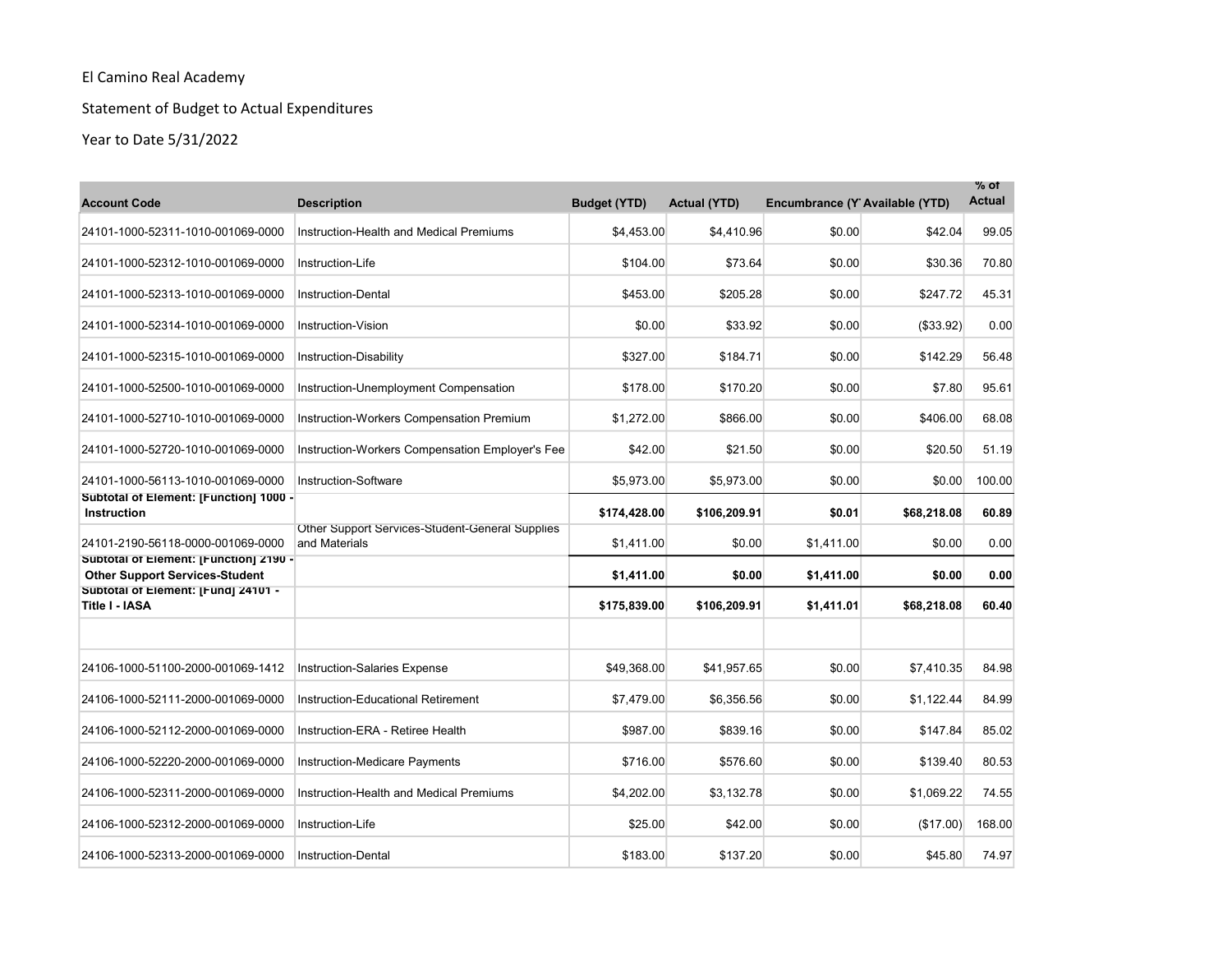# Statement of Budget to Actual Expenditures

| <b>Account Code</b>                                                                                            | <b>Description</b>                                 | <b>Budget (YTD)</b>        | <b>Actual (YTD)</b>        | Encumbrance (Y Available (YTD) |                            | % of<br><b>Actual</b> |
|----------------------------------------------------------------------------------------------------------------|----------------------------------------------------|----------------------------|----------------------------|--------------------------------|----------------------------|-----------------------|
| 24106-1000-52500-2000-001069-0000                                                                              | Instruction-Unemployment Compensation              | \$71.00                    | \$77.67                    | \$0.00                         | (\$6.67)                   | 109.39                |
| 24106-1000-52710-2000-001069-0000                                                                              | Instruction-Workers Compensation Premium           | \$674.00                   | \$528.00                   | \$0.00                         | \$146.00                   | 78.33                 |
| 24106-1000-52720-2000-001069-0000                                                                              | Instruction-Workers Compensation Employer's Fee    | \$15.00                    | \$17.20                    | \$0.00                         | (\$2.20)                   | 114.66                |
| 24106-1000-55915-2000-001069-0000                                                                              | <b>Instruction-Other Contract Services</b>         | \$2,500.00                 | \$0.00                     | \$0.00                         | \$2,500.00                 | 0.00                  |
| Subtotal of Element: [Function] 1000 -<br>Instruction                                                          |                                                    | \$66,220.00                | \$53,664.82                | \$0.00                         | \$12,555.18                | 81.04                 |
| 24106-2140-53211-2000-001069-0000                                                                              | Psychological Services-Diagnosticians - Contracted | \$598.00                   | \$598.00                   | \$0.00                         | \$0.00                     | 100.00                |
| Subtotal of Element: [Function] 2140 -<br><b>Psychological Services</b>                                        |                                                    | \$598.00                   | \$598.00                   | \$0.00                         | \$0.00                     | 100.00                |
| Subtotal of Element: [Fund] 24106 -<br><b>Entitlement IDEA-B</b>                                               |                                                    | \$66,818.00                | \$54,262.82                | \$0.00                         | \$12,555.18                | 81.21                 |
| 24118-3100-56116-0000-001069-0000<br>Subtotal of Element: [Function] 3100 -<br><b>Food Services Operations</b> | Food Services Operations-Food                      | \$23,768.00<br>\$23,768.00 | \$13,275.63<br>\$13,275.63 | \$0.00<br>\$0.00               | \$10,492.37<br>\$10,492.37 | 55.85<br>55.86        |
| Subtotal of Element: [Fund] 24118 -<br><b>Fresh Fruit and Vegatable</b>                                        |                                                    | \$23,768.00                | \$13,275.63                | \$0.00                         | \$10,492.37                | 55.86                 |
| 24153-1000-51300-1010-001069-1411                                                                              | Instruction-Additional Compensation                | \$1,300.00                 | \$0.00                     | \$0.00                         | \$1.300.00                 | 0.00                  |
| 24153-1000-52111-1010-001069-0000                                                                              | <b>Instruction-Educational Retirement</b>          | \$197.00                   | \$0.00                     | \$0.00                         | \$197.00                   | 0.00                  |
| 24153-1000-52112-1010-001069-0000                                                                              | Instruction-ERA - Retiree Health                   | \$26.00                    | \$0.00                     | \$0.00                         | \$26.00                    | 0.00                  |
| 24153-1000-52220-1010-001069-0000                                                                              | Instruction-Medicare Payments                      | \$19.00                    | \$0.00                     | \$0.00                         | \$19.00                    | 0.00                  |
| 24153-1000-56118-1010-001069-0000                                                                              | Instruction-General Supplies and Materials         | \$1,358.00                 | \$0.00                     | \$2,936.66                     | (\$1,578.66)               | 0.00                  |
| Subtotal of Element: [Function] 1000 -<br>Instruction                                                          |                                                    | \$2,900.00                 | \$0.00                     | \$2,936.66                     | ( \$36.66)                 | 0.00                  |
| Subtotal of Element: [Fund] 24153 -<br><b>English Language Acquisition</b>                                     |                                                    | \$2,900.00                 | \$0.00                     | \$2,936.66                     | (\$36.66)                  | 0.00                  |
|                                                                                                                |                                                    |                            |                            |                                |                            |                       |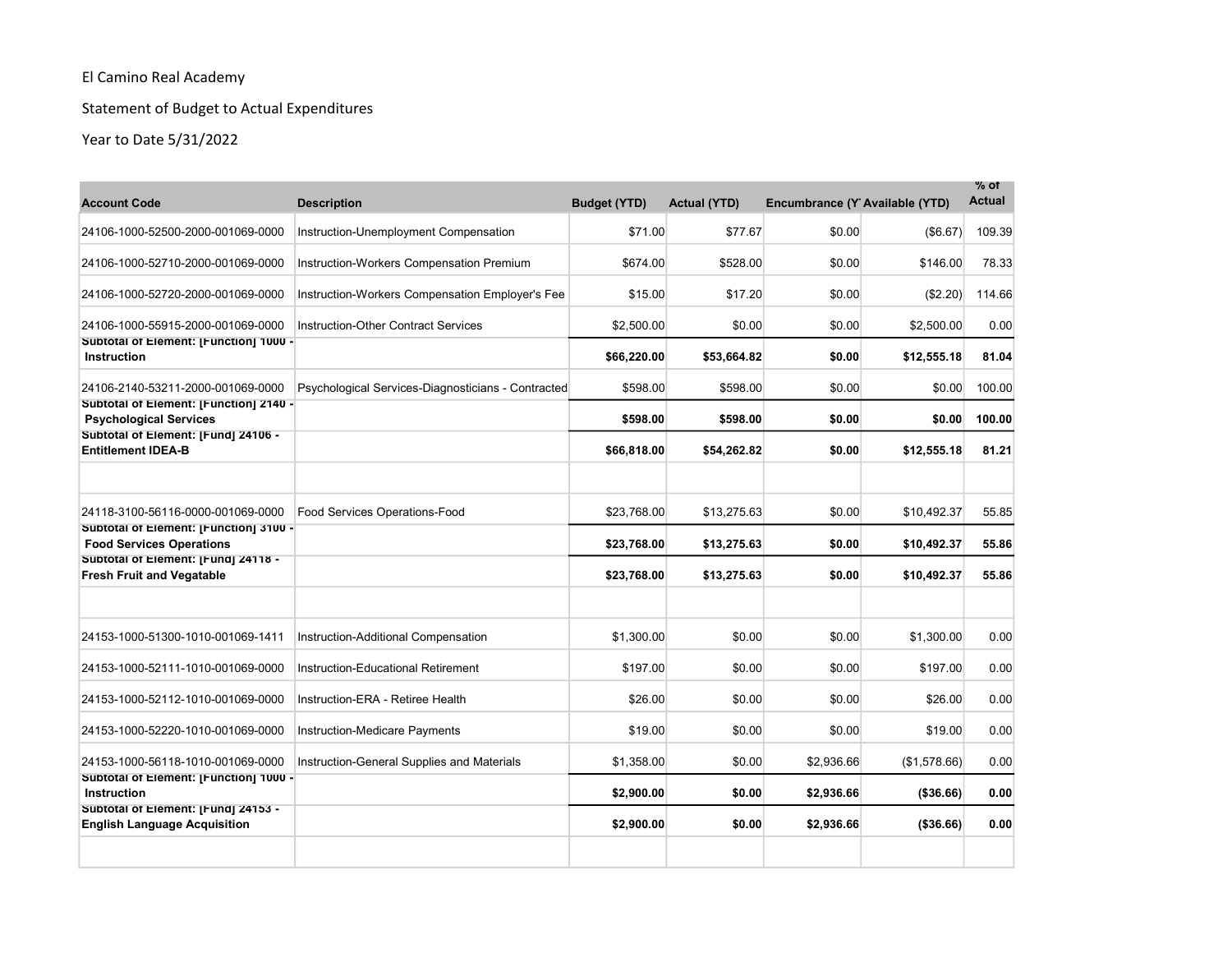# Statement of Budget to Actual Expenditures

| <b>Account Code</b>                                                 | <b>Description</b>                                 | <b>Budget (YTD)</b> | <b>Actual (YTD)</b> | Encumbrance (Y Available (YTD) |              | $%$ of<br><b>Actual</b> |
|---------------------------------------------------------------------|----------------------------------------------------|---------------------|---------------------|--------------------------------|--------------|-------------------------|
| 24154-1000-51300-1010-001069-1411                                   | Instruction-Additional Compensation                | \$6,500.00          | \$0.00              | \$0.00                         | \$6,500.00   | 0.00                    |
| 24154-1000-52111-1010-001069-0000                                   | Instruction-Educational Retirement                 | \$985.00            | \$0.00              | \$0.00                         | \$985.00     | 0.00                    |
| 24154-1000-52112-1010-001069-0000                                   | Instruction-ERA - Retiree Health                   | \$130.00            | \$0.00              | \$0.00                         | \$130.00     | 0.00                    |
| 24154-1000-52220-1010-001069-0000                                   | <b>Instruction-Medicare Payments</b>               | \$94.00             | \$0.00              | \$0.00                         | \$94.00      | 0.00                    |
| 24154-1000-53330-1010-001069-0000                                   | Instruction-Professional Development               | \$4,743.00          | \$0.00              | \$0.00                         | \$4,743.00   | 0.00                    |
| 24154-1000-53711-1010-001069-0000                                   | Instruction-Other Charges                          | \$0.00              | \$0.00              | \$894.00                       | (\$894.00)   | 0.00                    |
| 24154-1000-56113-1010-001069-0000                                   | Instruction-Software                               | \$0.00              | \$0.00              | \$9,100.00                     | (S9, 100.00) | 0.00                    |
| 24154-1000-56118-1010-001069-0000                                   | Instruction-General Supplies and Materials         | \$0.00              | \$0.00              | \$2,464.38                     | (\$2,464.38) | 0.00                    |
| Subtotal of Element: [Function] 1000 -<br><b>Instruction</b>        |                                                    | \$12,452.00         | \$0.00              | \$12,458.38                    | ( \$6.38)    | 0.00                    |
| Subtotal of Element: [Fund] 24154 -<br>Teacher/Principal Training & |                                                    | \$12,452.00         | \$0.00              | \$12,458.38                    | ( \$6.38)    | 0.00                    |
| 24308-2120-56118-0000-001069-0000                                   | Guidance Services-General Supplies and Materials   | \$0.00              | \$314.63            | \$0.00                         | ( \$314.63)  | 0.00                    |
| 24308-2130-51100-0000-001069-1215                                   | <b>Health Services-Salaries Expense</b>            | \$40,803.00         | \$31,805.62         | \$0.00                         | \$8,997.38   | 77.94                   |
| 24308-2130-52111-0000-001069-0000                                   | <b>Health Services-Educational Retirement</b>      | \$6,182.00          | \$4,818.56          | \$0.00                         | \$1,363.44   | 77.94                   |
| 24308-2130-52112-0000-001069-0000                                   | Health Services-ERA - Retiree Health               | \$816.00            | \$636.02            | \$0.00                         | \$179.98     | 77.94                   |
| 24308-2130-52220-0000-001069-0000                                   | <b>Health Services-Medicare Payments</b>           | \$592.00            | \$380.43            | \$0.00                         | \$211.57     | 64.26                   |
| 24308-2130-52311-0000-001069-0000                                   | <b>Health Services-Health and Medical Premiums</b> | \$8,150.00          | \$8,223.18          | \$0.00                         | (\$73.18)    | 100.89                  |
| 24308-2130-52312-0000-001069-0000                                   | <b>Health Services-Life</b>                        | \$60.00             | \$52.60             | \$0.00                         | \$7.40       | 87.66                   |
| 24308-2130-52313-0000-001069-0000                                   | <b>Health Services-Dental</b>                      | \$476.00            | \$513.20            | \$0.00                         | (\$37.20)    | 107.81                  |
| 24308-2130-52314-0000-001069-0000                                   | <b>Health Services-Vision</b>                      | \$65.00             | \$84.80             | \$0.00                         | (\$19.80)    | 130.46                  |
| 24308-2130-52315-0000-001069-0000                                   | <b>Health Services-Disability</b>                  | \$52.00             | \$77.08             | \$0.00                         | (\$25.08)    | 148.23                  |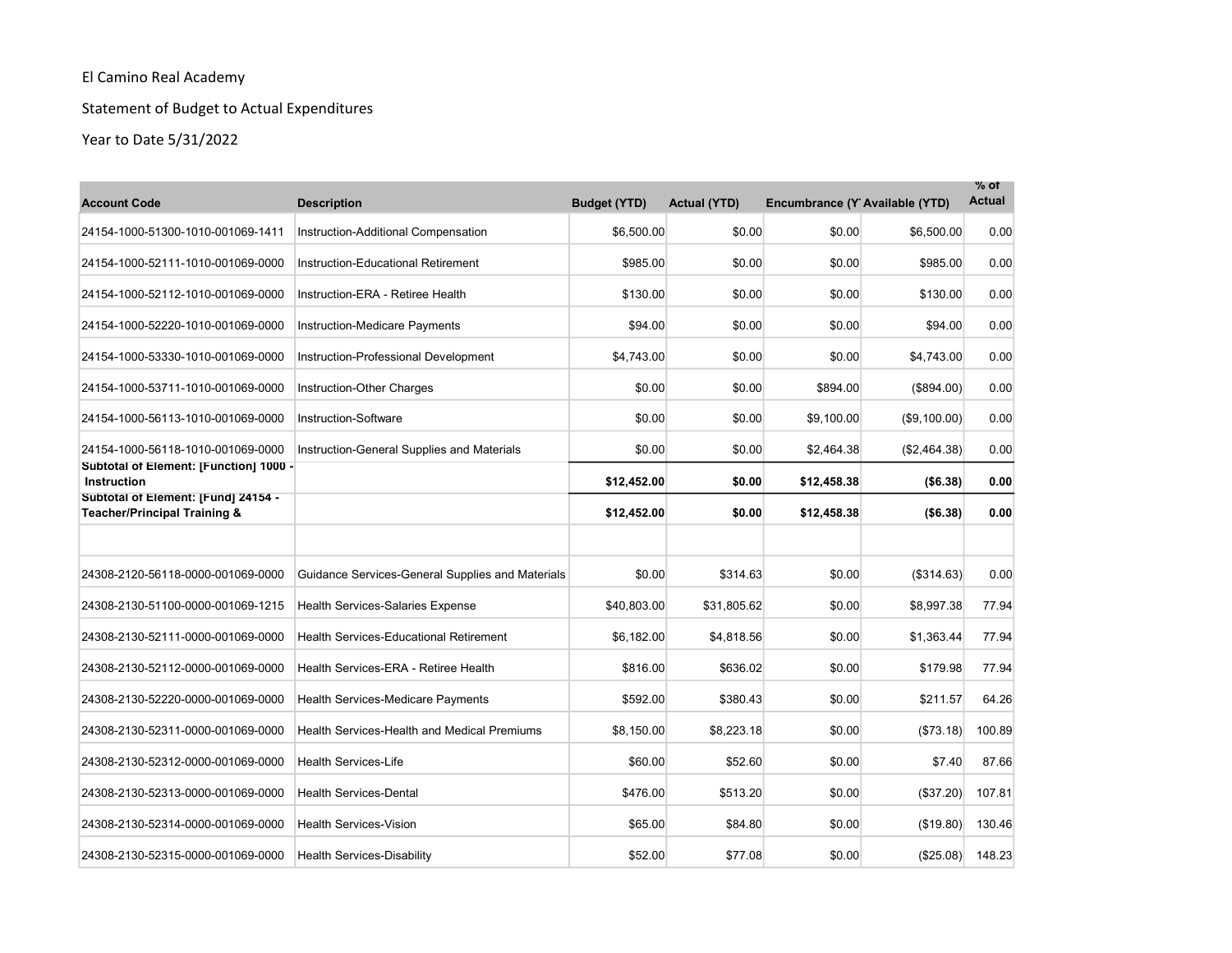# Statement of Budget to Actual Expenditures

| <b>Account Code</b>                                                             | <b>Description</b>                                                    | <b>Budget (YTD)</b> | <b>Actual (YTD)</b> | Encumbrance (Y Available (YTD) |                  | $%$ of<br><b>Actual</b> |
|---------------------------------------------------------------------------------|-----------------------------------------------------------------------|---------------------|---------------------|--------------------------------|------------------|-------------------------|
| 24308-2130-52500-0000-001069-0000                                               | Health Services-Unemployment Compensation                             | \$89.00             | \$68.87             | \$0.00                         | \$20.13          | 77.38                   |
| 24308-2130-52710-0000-001069-0000                                               | Health Services-Workers Compensation Premium                          | \$1,000.00          | \$0.00              | \$0.00                         | \$1,000.00       | 0.00                    |
| 24308-2130-52720-0000-001069-0000                                               | Health Services-Workers Compensation<br><b>Employer's Fee</b>         | \$0.00              | \$25.80             | \$0.00                         | (\$25.80)        | 0.00                    |
| 24308-2130-52720-4025-001069-0000                                               | Health Services-Workers Compensation<br><b>Employer's Fee</b>         | \$0.00              | \$8.60              | \$0.00                         | (\$8.60)         | 0.00                    |
| Subtotal of Element: [Function] 2100 -<br><b>Other Support Services-Student</b> |                                                                       | \$58,285.00         | \$47,009.39         | \$0.00                         | \$11,275.61      | 80.65                   |
|                                                                                 |                                                                       |                     |                     |                                |                  |                         |
| 24308-2410-51100-0000-001069-1112                                               | Office of the Principal-Salaries Expense                              | \$81,280.00         | \$70,400.00         | \$0.00                         | \$10,880.00      | 86.61                   |
| 24308-2410-52111-0000-001069-0000                                               | Office of the Principal-Educational Retirement                        | \$7,588.00          | \$10,665.61         | \$0.00                         | (\$3,077.61)     | 140.55                  |
| 24308-2410-52112-0000-001069-0000                                               | Office of the Principal-ERA - Retiree Health                          | \$1,002.00          | \$1.408.01          | \$0.00                         | (\$406.01)       | 140.51                  |
| 24308-2410-52220-0000-001069-0000                                               | Office of the Principal-Medicare Payments                             | \$726.00            | \$937.50            | \$0.00                         | (\$211.50)       | 129.13                  |
| 24308-2410-52311-0000-001069-0000                                               | Office of the Principal-Health and Medical<br>Premiums                | \$5,122.00          | \$8,223.18          | \$0.00                         | ( \$3, 101.18)   | 160.54                  |
| 24308-2410-52312-0000-001069-0000                                               | Office of the Principal-Life                                          | \$60.00             | \$57.86             | \$0.00                         | \$2.14           | 96.43                   |
| 24308-2410-52313-0000-001069-0000                                               | Office of the Principal-Dental                                        | \$0.00              | \$326.60            | \$0.00                         | (\$326.60)       | 0.00                    |
| 24308-2410-52314-0000-001069-0000                                               | Office of the Principal-Vision                                        | \$0.00              | \$63.00             | \$0.00                         | $($ \$63.00) $ $ | 0.00                    |
| 24308-2410-52315-0000-001069-0000                                               | Office of the Principal-Disability                                    | \$0.00              | \$158.10            | \$0.00                         | (\$158.10)       | 0.00                    |
| 24308-2410-52500-0000-001069-0000                                               | Office of the Principal-Unemployment<br>Compensation                  | \$89.00             | \$195.14            | \$0.00                         | (\$106.14)       | 219.25                  |
| 24308-2410-52720-0000-001069-0000                                               | Office of the Principal-Workers Compensation<br><b>Employer's Fee</b> | \$0.00              | \$12.90             | \$0.00                         | (\$12.90)        | 0.00                    |
| Subtotal of Element: [Function] 2410 -<br><b>Office of the Principal</b>        |                                                                       | \$95,867.00         | \$92,447.90         | \$0.00                         | \$3,419.10       | 96.43                   |
| 24308-2610-55915-0000-001069-0000                                               | Operation of Buildings-Other Contract Services                        | \$23,140.00         | \$11,147.77         | \$0.00                         | \$11.992.23      | 48.17                   |
| 24308-2610-56118-0000-001069-0000                                               | Operation of Buildings-General Supplies and<br><b>Materials</b>       | \$2,000.00          | \$2.116.19          | \$0.00                         | (\$116.19)       | 105.80                  |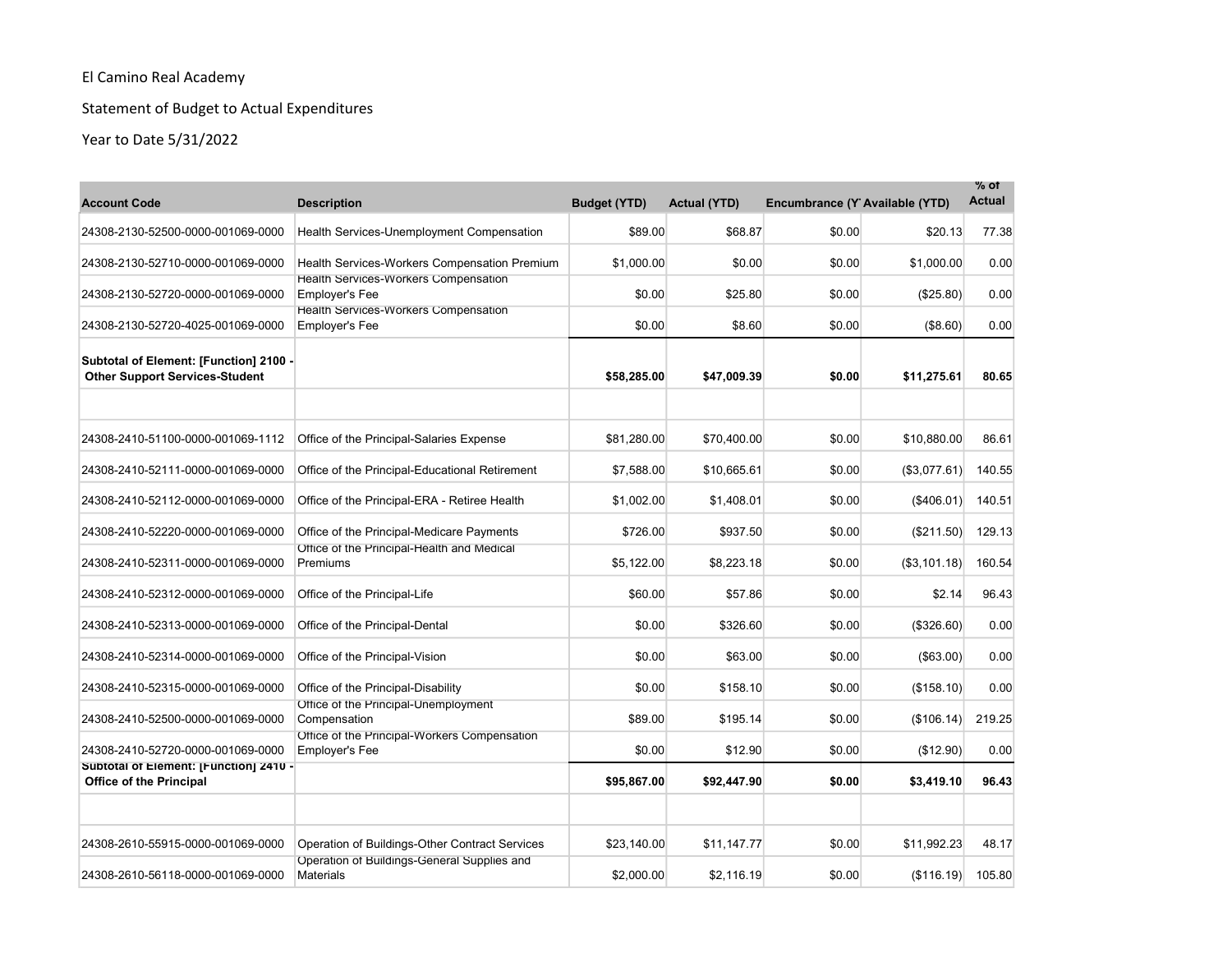# Statement of Budget to Actual Expenditures

| <b>Account Code</b>                                                         | <b>Description</b>                                        | <b>Budget (YTD)</b> | <b>Actual (YTD)</b> | Encumbrance (Y Available (YTD) |              | % of<br><b>Actual</b> |
|-----------------------------------------------------------------------------|-----------------------------------------------------------|---------------------|---------------------|--------------------------------|--------------|-----------------------|
| 24308-2610-57332-0000-001069-0000                                           | Operation of Buildings-Supply Assets (\$5,000 or<br>Less) | \$1,000.00          | \$1,109.00          | \$0.00                         | (\$109.00)   | 110.90                |
| Subtotal of Element: [Function] 2610 -                                      |                                                           |                     |                     |                                |              |                       |
| <b>Operation of Buildings</b><br>Subtotal of Element: [Fund] 24308 -        |                                                           | \$26,140.00         | \$14,372.96         | \$0.00                         | \$11,767.04  | 54.98                 |
| <b>CRSSA</b>                                                                |                                                           | \$180,292.00        | \$153,830.25        | \$0.00                         | \$26,461.75  | 85.32                 |
|                                                                             |                                                           |                     |                     |                                |              |                       |
|                                                                             | Operation of Buildings-General Supplies and               |                     |                     |                                |              |                       |
| 24316-2610-56118-0000-001069-0000<br>Subtotal of Element: [Function] 2610 - | <b>Materials</b>                                          | \$7,198.00          | \$6,184.00          | \$0.00                         | \$1,014.00   | 85.91                 |
| <b>Operation of Buildings</b>                                               |                                                           | \$7,198.00          | \$6,184.00          | \$0.00                         | \$1,014.00   | 85.91                 |
| Subtotal of Element: [Fund] 24316 -<br><b>Air Quality 2</b>                 |                                                           | \$7,198.00          | \$6,184.00          | \$0.00                         | \$1,014.00   | 85.91                 |
|                                                                             |                                                           |                     |                     |                                |              |                       |
| 24330-1000-51100-4020-001069-1411                                           | <b>Instruction-Salaries Expense</b>                       | \$69,600.00         | \$0.00              | \$0.00                         | \$69,600.00  | 0.00                  |
| 24330-1000-51100-4020-001069-1416                                           | <b>Instruction-Salaries Expense</b>                       | \$178,500.00        | \$34,832.65         | \$0.00                         | \$143,667.35 | 19.51                 |
| 24330-1000-51300-4020-001069-1416                                           | Instruction-Additional Compensation                       | \$7.500.00          | \$0.00              | \$0.00                         | \$7,500.00   | 0.00                  |
| 24330-1000-52111-4020-001069-0000                                           | <b>Instruction-Educational Retirement</b>                 | \$37,587.00         | \$5,277.13          | \$0.00                         | \$32,309.87  | 14.03                 |
| 24330-1000-52112-4020-001069-0000                                           | Instruction-ERA - Retiree Health                          | \$4,962.00          | \$696.70            | \$0.00                         | \$4,265.30   | 14.04                 |
| 24330-1000-52220-4020-001069-0000                                           | <b>Instruction-Medicare Payments</b>                      | \$3,597.00          | \$502.38            | \$0.00                         | \$3,094.62   | 13.96                 |
| 24330-1000-52311-4020-001069-0000                                           | Instruction-Health and Medical Premiums                   | \$17,890.00         | \$0.00              | \$0.00                         | \$17,890.00  | 0.00                  |
| 24330-1000-52312-4020-001069-0000                                           | Instruction-Life                                          | \$115.00            | \$52.60             | \$0.00                         | \$62.40      | 45.73                 |
| 24330-1000-52313-4020-001069-0000                                           | <b>Instruction-Dental</b>                                 | \$1,290.00          | \$214.77            | \$0.00                         | \$1,075.23   | 16.64                 |
| 24330-1000-52314-4020-001069-0000                                           | Instruction-Vision                                        | \$0.00              | \$65.32             | \$0.00                         | (\$65.32)    | 0.00                  |
| 24330-1000-52315-4020-001069-0000                                           | Instruction-Disability                                    | \$0.00              | \$78.80             | \$0.00                         | (\$78.80)    | 0.00                  |
| 24330-1000-52500-4020-001069-0000                                           | Instruction-Unemployment Compensation                     | \$312.00            | \$120.87            | \$0.00                         | \$191.13     | 38.74                 |
| 24330-1000-52720-4020-001069-0000                                           | Instruction-Workers Compensation Employer's Fee           | \$0.00              | \$12.90             | \$0.00                         | (\$12.90)    | 0.00                  |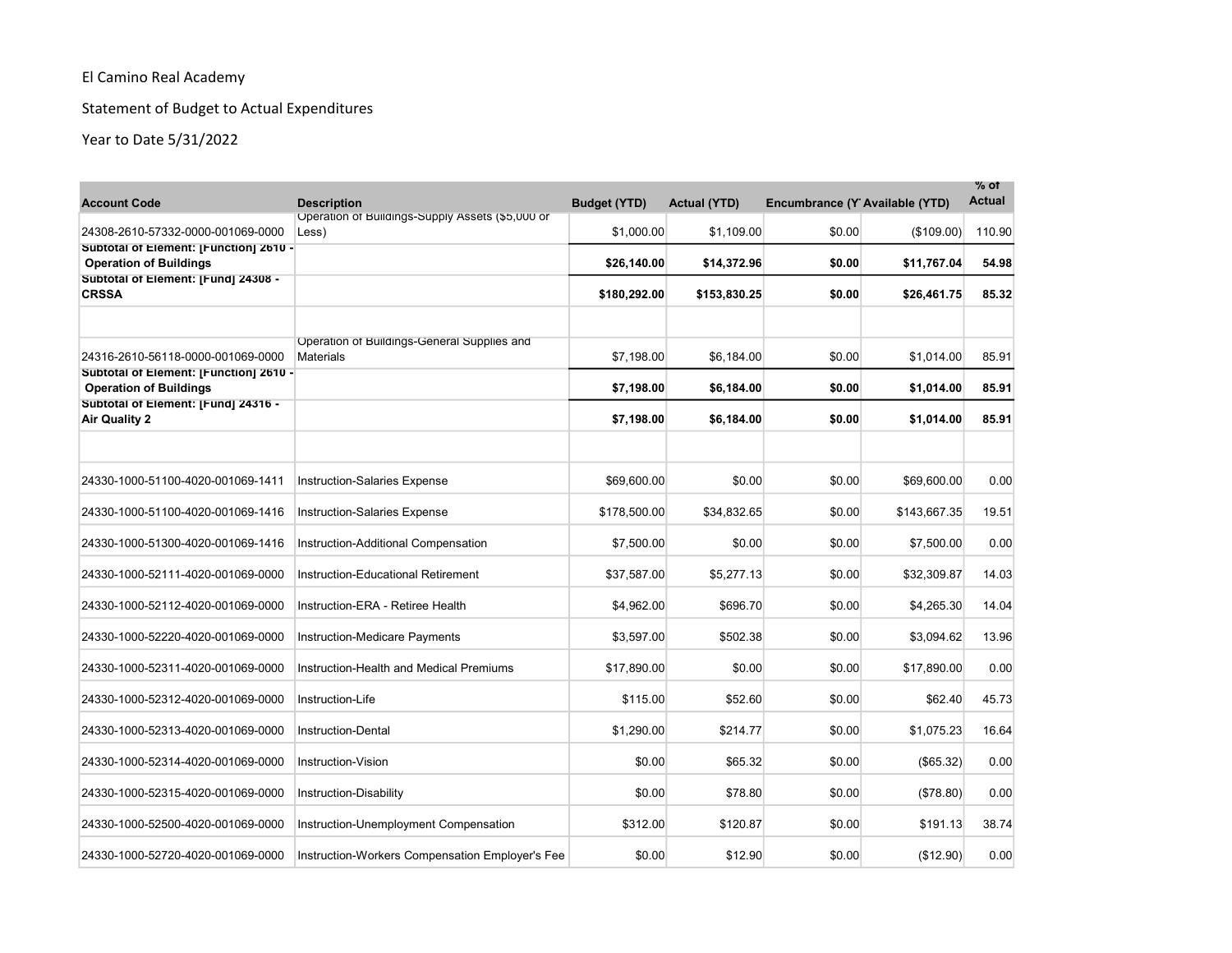# Statement of Budget to Actual Expenditures

| <b>Account Code</b>                                          | <b>Description</b>                                       | <b>Budget (YTD)</b> | <b>Actual (YTD)</b> | Encumbrance (Y Available (YTD) |                     | $%$ of<br><b>Actual</b> |
|--------------------------------------------------------------|----------------------------------------------------------|---------------------|---------------------|--------------------------------|---------------------|-------------------------|
| 24330-1000-55915-1010-001069-0000                            | <b>Instruction-Other Contract Services</b>               | \$5.500.00          | \$2.974.00          | \$2,306.00                     | \$220.00            | 54.07                   |
| 24330-1000-56112-1010-001069-0000                            | Instruction-Other Textbooks                              | \$20,206.00         | \$0.00              | \$0.00                         | \$20,206.00         | 0.00                    |
| 24330-1000-56113-1010-001069-0000                            | Instruction-Software                                     | \$0.00              | \$5,639.32          | \$0.00                         | (\$5,639.32)        | 0.00                    |
| 24330-1000-56118-1010-001069-0000                            | Instruction-General Supplies and Materials               | \$2,500.00          | \$4,241.31          | \$0.00                         | (\$1,741.31)        | 169.65                  |
| 24330-1000-57332-1010-001069-0000                            | Instruction-Supply Assets (\$5,000 or Less)              | \$20,000.00         | \$49,976.20         | \$0.00                         | (\$29,976.20)       | 249.88                  |
| Subtotal of Element: [Function] 1000 -<br><b>Instruction</b> |                                                          | \$369,559.00        | \$104,684.95        | \$2,306.00                     | \$262,568.05        | 28.33                   |
| 24330-2120-51100-4025-001069-1211                            | Guidance Services-Salaries Expense                       | \$0.00              | \$6,916.18          | \$0.00                         | $($ \$6,916.18) $ $ | 0.00                    |
| 24330-2120-51100-4025-001069-1214                            | Guidance Services-Salaries Expense                       | \$213,500.00        | \$0.00              | \$0.00                         | \$213,500.00        | 0.00                    |
| 24330-2120-52111-4025-001069-0000                            | <b>Guidance Services-Educational Retirement</b>          | \$32,345.00         | \$1,047.81          | \$0.00                         | \$31,297.19         | 3.23                    |
| 24330-2120-52112-4025-001069-0000                            | Guidance Services-ERA - Retiree Health                   | \$4,270.00          | \$138.33            | \$0.00                         | \$4,131.67          | 3.23                    |
| 24330-2120-52220-4025-001069-0000                            | Guidance Services-Medicare Payments                      | \$3,096.00          | \$92.69             | \$0.00                         | \$3,003.31          | 2.99                    |
| 24330-2120-52311-4025-001069-0000                            | Guidance Services-Health and Medical Premiums            | \$15,437.00         | \$765.36            | \$0.00                         | \$14,671.64         | 4.95                    |
| 24330-2120-52312-4025-001069-0000                            | Guidance Services-Life                                   | \$64.00             | \$10.52             | \$0.00                         | \$53.48             | 16.43                   |
| 24330-2120-52313-4025-001069-0000                            | Guidance Services-Dental                                 | \$1,110.00          | \$34.32             | \$0.00                         | \$1,075.68          | 3.09                    |
| 24330-2120-52315-4025-001069-0000                            | Guidance Services-Disability                             | \$0.00              | \$10.02             | \$0.00                         | (\$10.02)           | 0.00                    |
| 24330-2120-52500-4025-001069-0000                            | Guidance Services-Unemployment Compensation              | \$178.00            | \$21.09             | \$0.00                         | \$156.91            | 11.84                   |
| 24330-2120-52720-4025-001069-0000                            | Guidance Services-Workers Compensation<br>Employer's Fee | \$0.00              | \$12.90             | \$0.00                         | (\$12.90)           | 0.00                    |
| 24330-2130-56118-0000-001069-0000                            | Health Services-General Supplies and Materials           | \$0.00              | \$397.00            | \$0.00                         | (\$397.00)          | 0.00                    |
| 24330-2140-53215-0000-001069-0000                            | Psychological Services-Psychologists - Contracted        | \$0.00              | \$3,995.00          | \$4,405.00                     | (\$8,400.00)        | 0.00                    |
| 24330-2140-53218-0000-001069-0000                            | Psychological Services-Specialists - Contracted          | \$0.00              | \$2,852.83          | \$10,147.17                    | (\$13,000.00)       | 0.00                    |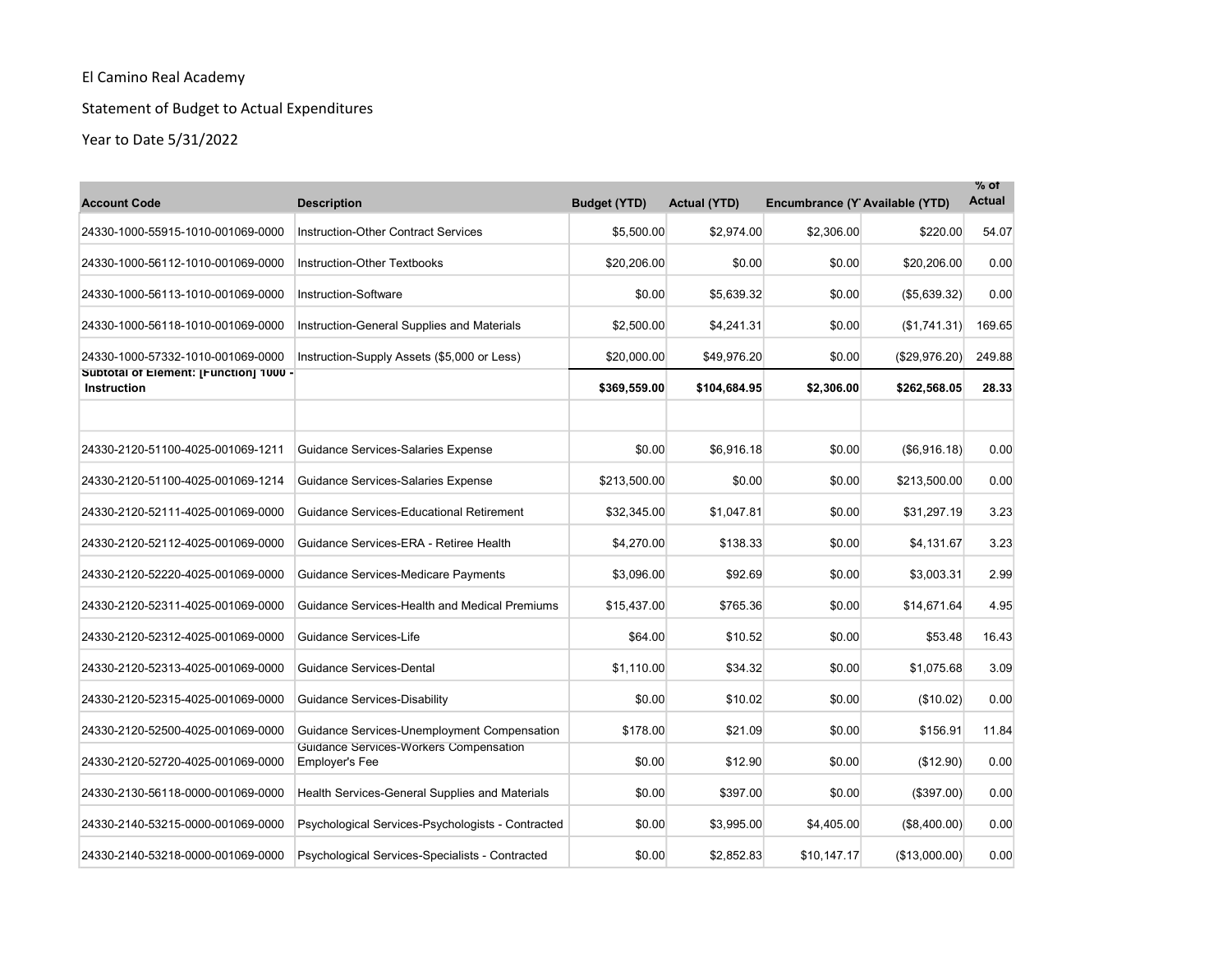# Statement of Budget to Actual Expenditures

| <b>Account Code</b>                                                             | <b>Description</b>                                                    | <b>Budget (YTD)</b> | <b>Actual (YTD)</b> | Encumbrance (Y Available (YTD) |               | $\%$ of<br><b>Actual</b> |
|---------------------------------------------------------------------------------|-----------------------------------------------------------------------|---------------------|---------------------|--------------------------------|---------------|--------------------------|
| 24330-2190-51100-0000-001069-1217                                               | Other Support Services-Student-Salaries Expense                       | \$0.00              | \$27,219.14         | \$0.00                         | (\$27,219.14) | 0.00                     |
| 24330-2190-51100-4025-001069-1218                                               | Other Support Services-Student-Salaries Expense                       | \$0.00              | \$44,919.67         | \$0.00                         | (\$44,919.67) | 0.00                     |
| 24330-2190-52111-0000-001069-0000                                               | Other Support Services-Student-Educational<br>Retirement              | \$0.00              | \$4,123.73          | \$0.00                         | (\$4, 123.73) | 0.00                     |
| 24330-2190-52111-4025-001069-0000                                               | Other Support Services-Student-Educational<br>Retirement              | \$0.00              | \$6,805.30          | \$0.00                         | (\$6,805.30)  | 0.00                     |
| 24330-2190-52112-0000-001069-0000                                               | Other Support Services-Student-ERA - Retiree<br>Health                | \$0.00              | \$544.43            | \$0.00                         | (\$544.43)    | 0.00                     |
| 24330-2190-52112-4025-001069-0000                                               | Other Support Services-Student-ERA - Retiree<br>Health                | \$0.00              | \$898.40            | \$0.00                         | (\$898.40)    | 0.00                     |
| 24330-2190-52220-0000-001069-0000                                               | Other Support Services-Student-Medicare<br>Payments                   | \$0.00              | \$384.02            | \$0.00                         | (\$384.02)    | 0.00                     |
| 24330-2190-52220-4025-001069-0000                                               | Other Support Services-Student-Medicare<br>Payments                   | \$0.00              | \$613.96            | \$0.00                         | ( \$613.96)   | 0.00                     |
| 24330-2190-52311-0000-001069-0000                                               | Other Support Services-Student-Health and<br><b>Medical Premiums</b>  | \$0.00              | \$1,040.46          | \$0.00                         | (\$1,040.46)  | 0.00                     |
| 24330-2190-52311-4025-001069-0000                                               | Other Support Services-Student-Health and<br><b>Medical Premiums</b>  | \$0.00              | \$3,584.26          | \$0.00                         | (\$3,584.26)  | 0.00                     |
| 24330-2190-52312-0000-001069-0000                                               | Other Support Services-Student-Life                                   | \$0.00              | \$49.97             | \$0.00                         | ( \$49.97)    | 0.00                     |
| 24330-2190-52312-4025-001069-0000                                               | Other Support Services-Student-Life                                   | \$0.00              | \$52.60             | \$0.00                         | (\$52.60)     | 0.00                     |
| 24330-2190-52313-0000-001069-0000                                               | Other Support Services-Student-Dental                                 | \$0.00              | \$51.48             | \$0.00                         | (\$51.48)     | 0.00                     |
| 24330-2190-52313-4025-001069-0000                                               | Other Support Services-Student-Dental                                 | \$0.00              | \$120.12            | \$0.00                         | (\$120.12)    | 0.00                     |
| 24330-2190-52314-0000-001069-0000                                               | Other Support Services-Student-Vision                                 | \$0.00              | \$11.28             | \$0.00                         | (\$11.28)     | 0.00                     |
| 24330-2190-52314-4025-001069-0000                                               | Other Support Services-Student-Vision                                 | \$0.00              | \$16.92             | \$0.00                         | (\$16.92)     | 0.00                     |
| 24330-2190-52315-4025-001069-0000                                               | Other Support Services-Student-Disability                             | \$0.00              | \$26.14             | \$0.00                         | (\$26.14)     | 0.00                     |
| 24330-2190-52500-0000-001069-0000                                               | Other Support Services-Student-Unemployment<br>Compensation           | \$0.00              | \$90.69             | \$0.00                         | (\$90.69)     | 0.00                     |
| 24330-2190-52500-4025-001069-0000                                               | Other Support Services-Student-Unemployment<br>Compensation           | \$0.00              | \$64.95             | \$0.00                         | (\$64.95)     | 0.00                     |
| 24330-2190-52710-0000-001069-0000                                               | Other Support Services-Student-Workers<br><b>Compensation Premium</b> | \$0.00              | \$3,437.00          | \$0.00                         | (\$3,437.00)  | 0.00                     |
| Subtotal of Element: [Function] 2100 -<br><b>Other Support Services-Student</b> |                                                                       | \$270,000.00        | \$110,348.57        | \$14,552.17                    | \$145,099.26  | 40.87                    |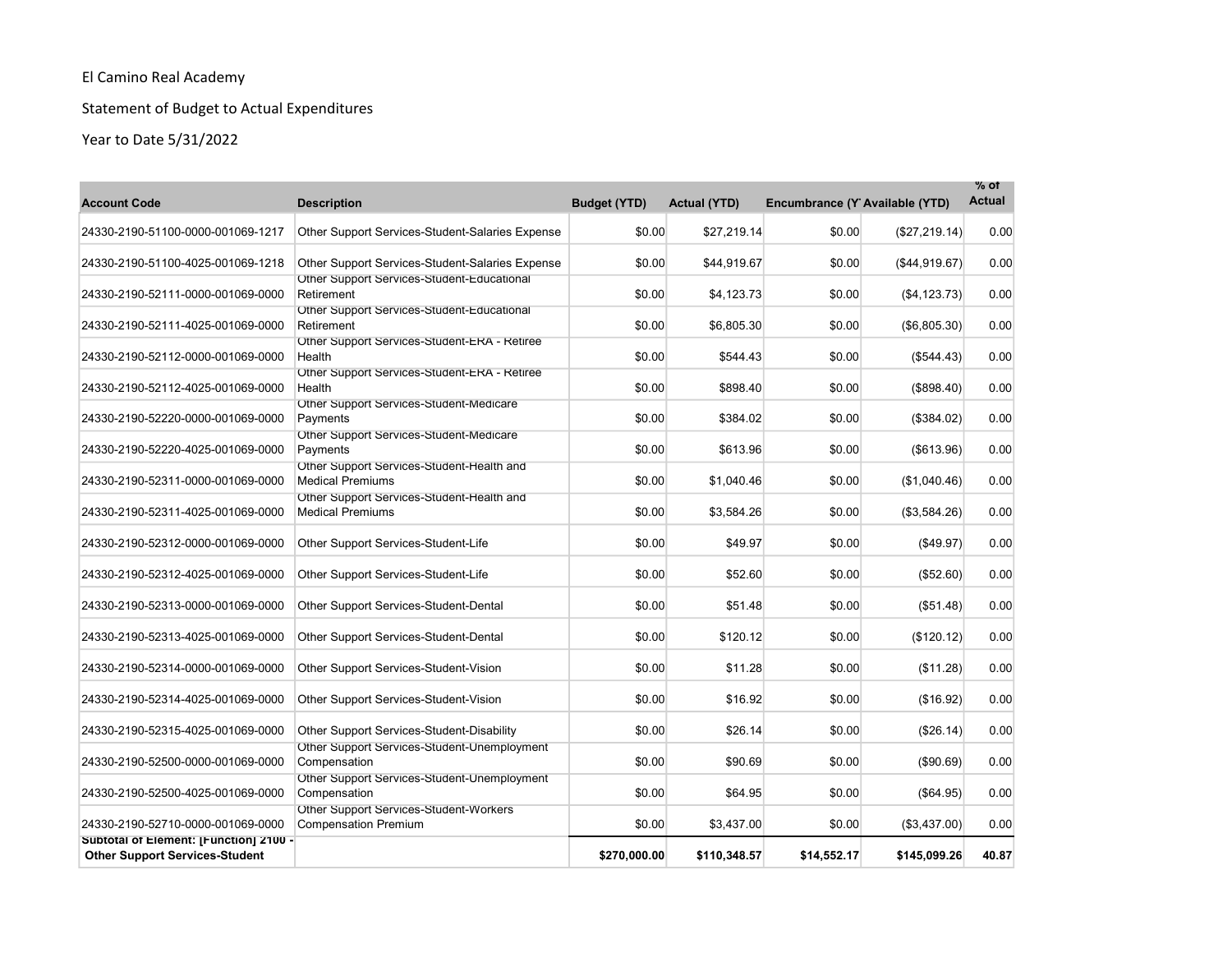# Statement of Budget to Actual Expenditures

| <b>Account Code</b>                                                     | <b>Description</b>                                                   | <b>Budget (YTD)</b> | <b>Actual (YTD)</b> | Encumbrance (Y Available (YTD) |              | $\%$ of<br><b>Actual</b> |
|-------------------------------------------------------------------------|----------------------------------------------------------------------|---------------------|---------------------|--------------------------------|--------------|--------------------------|
|                                                                         |                                                                      |                     |                     |                                |              |                          |
| 24330-2510-51100-0000-001069-1220                                       | <b>Fiscal Services-Salaries Expense</b>                              | \$15,000.00         | \$6.923.05          | \$0.00                         | \$8.076.95   | 46.15                    |
| 24330-2510-52111-0000-001069-0000                                       | <b>Fiscal Services-Educational Retirement</b>                        | \$0.00              | \$1,048.85          | \$0.00                         | (\$1,048.85) | 0.00                     |
| 24330-2510-52112-0000-001069-0000                                       | Fiscal Services-ERA - Retiree Health                                 | \$0.00              | \$138.45            | \$0.00                         | (\$138.45)   | 0.00                     |
| 24330-2510-52220-0000-001069-0000                                       | <b>Fiscal Services-Medicare Payments</b>                             | \$0.00              | \$91.88             | \$0.00                         | (S91.88)     | 0.00                     |
| 24330-2510-52311-0000-001069-0000                                       | <b>Fiscal Services-Health and Medical Premiums</b>                   | \$0.00              | \$841.50            | \$0.00                         | (\$841.50)   | 0.00                     |
| 24330-2510-52312-0000-001069-0000                                       | <b>Fiscal Services-Life</b>                                          | \$0.00              | \$13.15             | \$0.00                         | (\$13.15)    | 0.00                     |
| 24330-2510-52313-0000-001069-0000                                       | <b>Fiscal Services-Dental</b>                                        | \$0.00              | \$25.74             | \$0.00                         | (\$25.74)    | 0.00                     |
| 24330-2510-52314-0000-001069-0000                                       | <b>Fiscal Services-Vision</b>                                        | \$0.00              | \$11.28             | \$0.00                         | (S11.28)     | 0.00                     |
| 24330-2510-52315-0000-001069-0000                                       | <b>Fiscal Services-Disability</b>                                    | \$0.00              | \$20.52             | \$0.00                         | $(\$20.52)$  | 0.00                     |
| 24330-2510-52500-0000-001069-0000                                       | Fiscal Services-Unemployment Compensation                            | \$0.00              | \$23.45             | \$0.00                         | (\$23.45)    | 0.00                     |
| 24330-2510-52720-0000-001069-0000                                       | <b>Fiscal Services-Workers Compensation</b><br><b>Employer's Fee</b> | \$0.00              | \$4.30              | \$0.00                         | ( \$4.30)    | 0.00                     |
| Subtotal of Element: [Function] 2510 -<br><b>Fiscal Services</b>        |                                                                      | \$15,000.00         | \$9,142.17          | \$0.00                         | \$5,857.83   | 60.95                    |
| 24330-2610-55915-0000-001069-0000                                       | Operation of Buildings-Other Contract Services                       | \$7,000.00          | \$14,900.86         | \$0.00                         | (\$7,900.86) | 212.86                   |
|                                                                         | Operation of Buildings-General Supplies and                          |                     |                     |                                |              |                          |
| 24330-2610-56118-0000-001069-0000                                       | <b>Materials</b><br>Operation of Buildings-Supply Assets (\$5,000 or | \$60,000.00         | \$560.00            | \$0.00                         | \$59.440.00  | 0.93                     |
| 24330-2610-57332-0000-001069-0000                                       | Less)                                                                | \$40,000.00         | \$0.00              | \$0.00                         | \$40,000.00  | 0.00                     |
| Subtotal of Element: [Function] 2610 -<br><b>Operation of Buildings</b> |                                                                      | \$107,000.00        | \$15,460.86         | \$0.00                         | \$91,539.14  | 14.45                    |
| Subtotal of Element: [Fund] 24330 -<br><b>ARP ESSER III</b>             |                                                                      | \$761,559.00        | \$239,636.55        | \$16,858.17                    | \$505,064.28 | 31.47                    |
| 25153-2130-51100-0000-001069-1215                                       | Health Services-Salaries Expense                                     | \$9,554.00          | \$0.00              | \$0.00                         | \$9,554.00   | 0.00                     |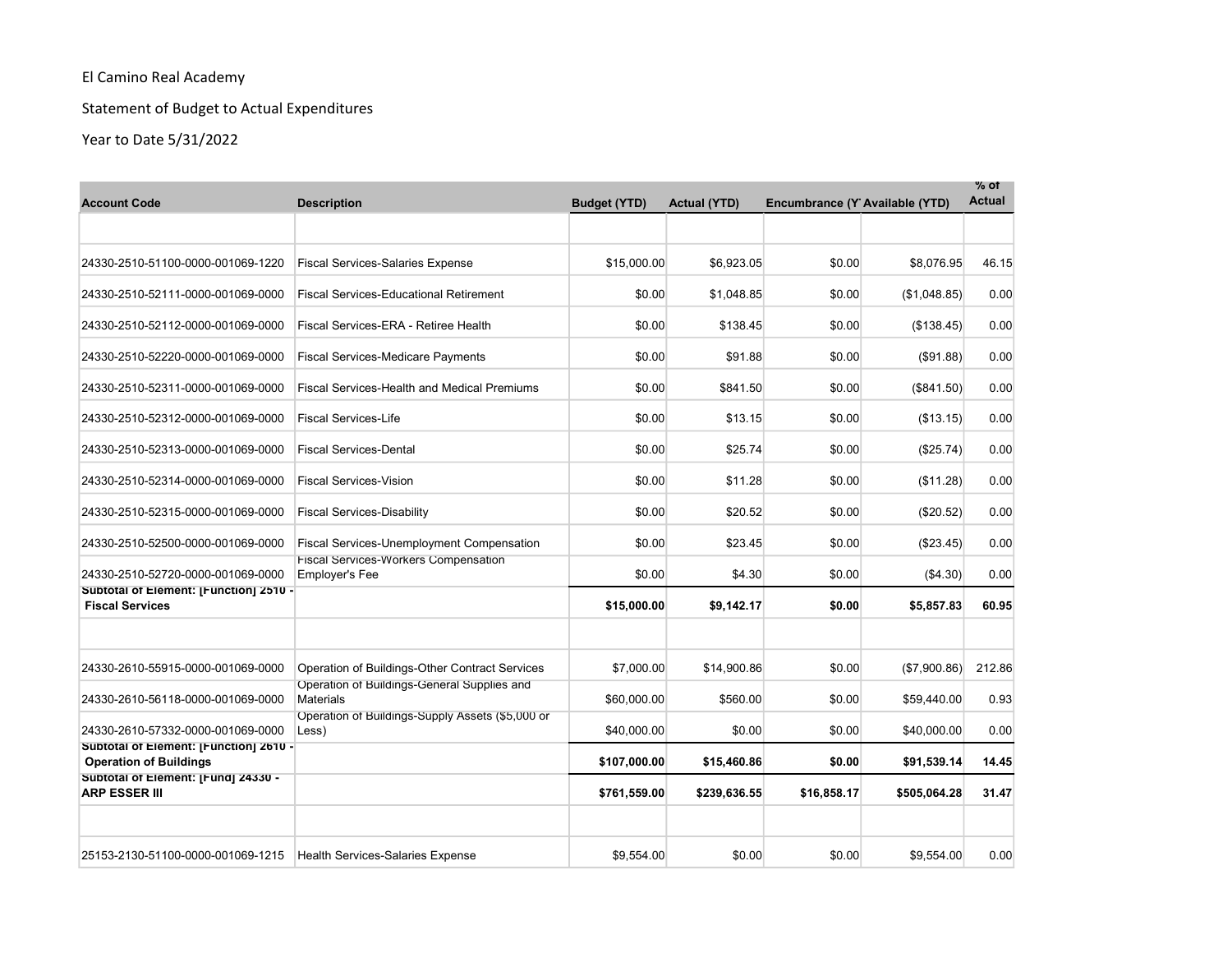# Statement of Budget to Actual Expenditures

| <b>Account Code</b>                                                         | <b>Description</b>                                              | <b>Budget (YTD)</b> | <b>Actual (YTD)</b> | Encumbrance (Y Available (YTD) |              | $%$ of<br><b>Actual</b> |
|-----------------------------------------------------------------------------|-----------------------------------------------------------------|---------------------|---------------------|--------------------------------|--------------|-------------------------|
| 25153-2130-51100-0000-001069-1216                                           | <b>Health Services-Salaries Expense</b>                         | \$31.990.00         | \$28.237.73         | \$0.00                         | \$3.752.27   | 88.27                   |
| 25153-2130-51300-0000-001069-1216                                           | <b>Health Services-Additional Compensation</b>                  | \$0.00              | \$2,087.85          | \$0.00                         | (\$2,087.85) | 0.00                    |
| 25153-2130-52111-0000-001069-0000                                           | <b>Health Services-Educational Retirement</b>                   | \$6,748.00          | \$4,594.20          | \$0.00                         | \$2,153.80   | 68.08                   |
| 25153-2130-52112-0000-001069-0000                                           | Health Services-ERA - Retiree Health                            | \$891.00            | \$606.50            | \$0.00                         | \$284.50     | 68.06                   |
| 25153-2130-52220-0000-001069-0000                                           | <b>Health Services-Medicare Payments</b>                        | \$646.00            | \$398.50            | \$0.00                         | \$247.50     | 61.68                   |
| 25153-2130-52311-0000-001069-0000                                           | Health Services-Health and Medical Premiums                     | \$8,414.00          | \$4,287.46          | \$0.00                         | \$4,126.54   | 50.95                   |
| 25153-2130-52312-0000-001069-0000                                           | <b>Health Services-Life</b>                                     | \$32.00             | \$57.86             | \$0.00                         | (\$25.86)    | 180.81                  |
| 25153-2130-52313-0000-001069-0000                                           | <b>Health Services-Dental</b>                                   | \$481.00            | \$188.76            | \$0.00                         | \$292.24     | 39.24                   |
| 25153-2130-52314-0000-001069-0000                                           | <b>Health Services-Vision</b>                                   | \$94.00             | \$41.36             | \$0.00                         | \$52.64      | 44.00                   |
| 25153-2130-52315-0000-001069-0000                                           | <b>Health Services-Disability</b>                               | \$107.00            | \$66.37             | \$0.00                         | \$40.63      | 62.02                   |
| 25153-2130-52500-0000-001069-0000                                           | Health Services-Unemployment Compensation                       | \$89.00             | \$84.08             | \$0.00                         | \$4.92       | 94.47                   |
| 25153-2130-52710-0000-001069-0000                                           | <b>Health Services-Workers Compensation Premium</b>             | \$605.00            | \$409.00            | \$0.00                         | \$196.00     | 67.60                   |
| 25153-2130-52720-0000-001069-0000                                           | Health Services-Workers Compensation<br><b>Employer's Fee</b>   | \$19.00             | \$17.20             | \$0.00                         | \$1.80       | 90.52                   |
| Subtotal of Element: [Function] 2130 -<br><b>Health Services</b>            |                                                                 | \$59,670.00         | \$41,076.87         | \$0.00                         | \$18,593.13  | 68.84                   |
|                                                                             |                                                                 |                     |                     |                                |              |                         |
| 25153-2510-53414-0000-001069-0000                                           | Fiscal Services-Other Professional/Technical<br><b>Services</b> | \$5,000.00          | \$837.89            | \$1,312.43                     | \$2,849.68   | 16.75                   |
| Subtotal of Element: [Function] 2510 -<br><b>Fiscal Services</b>            |                                                                 | \$5,000.00          | \$837.89            | \$1,312.43                     | \$2,849.68   | 16.76                   |
| Subtotal of Element: [Fund] 25153 -<br><b>Title XIX MEDICAID 3/21 Years</b> |                                                                 | \$64,670.00         | \$41,914.76         | \$1,312.43                     | \$21,442.81  | 64.81                   |
|                                                                             |                                                                 |                     |                     |                                |              |                         |
| 27107-2220-56114-0000-001069-0000                                           | Library/Media Services-Library And Audio-Visual                 | \$7,444.00          | \$5,651.72          | \$0.00                         | \$1,792.28   | 75.92                   |
| Subtotal of Element: [Function] 2220 -<br><b>Library/Media Services</b>     |                                                                 | \$7,444.00          | \$5,651.72          | \$0.00                         | \$1,792.28   | 75.92                   |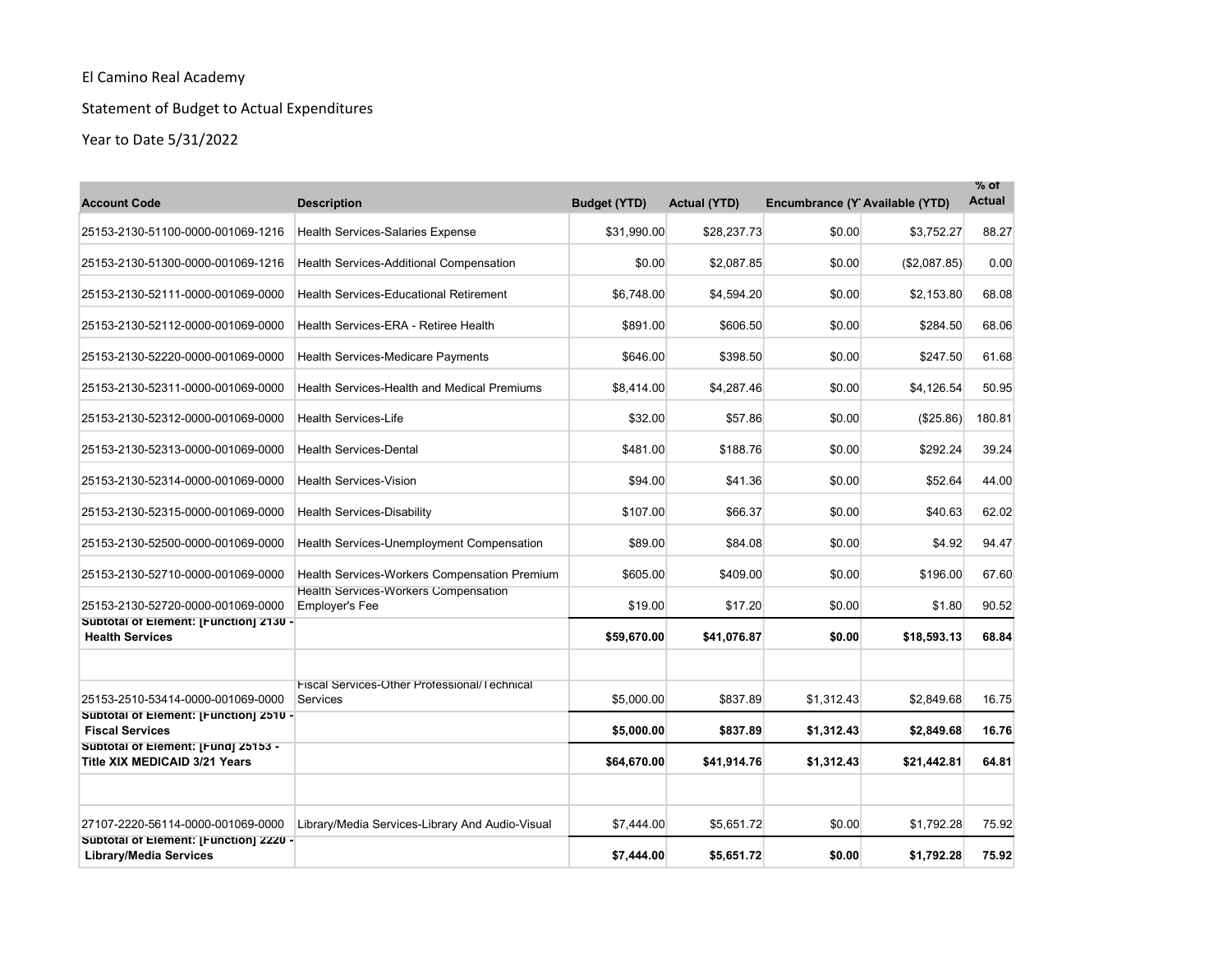# Statement of Budget to Actual Expenditures

| <b>Account Code</b>                                                        | <b>Description</b>                                                                      | <b>Budget (YTD)</b> | <b>Actual (YTD)</b> | Encumbrance (Y Available (YTD) |               | % of<br><b>Actual</b> |
|----------------------------------------------------------------------------|-----------------------------------------------------------------------------------------|---------------------|---------------------|--------------------------------|---------------|-----------------------|
| Subtotal of Element: [Fund] 27107 -<br>2012 GO Library SB66                |                                                                                         | \$7,444.00          | \$5,651.72          | \$0.00                         | \$1,792.28    | 75.92                 |
|                                                                            |                                                                                         |                     |                     |                                |               |                       |
| 27202-1000-56112-1010-001069-0000                                          | <b>Instruction-Other Textbooks</b>                                                      | \$0.00              | \$2,830.00          | \$0.00                         | (\$2,830.00)  | 0.00                  |
| 27202-1000-56118-1010-001069-0000                                          | Instruction-General Supplies and Materials                                              | \$0.00              | \$0.00              | \$3,945.36                     | (\$3,945.36)  | 0.00                  |
| Subtotal of Element: [Function] 1000 -<br>Instruction                      |                                                                                         | \$0.00              | \$2,830.00          | \$3,945.36                     | (\$6,775.36)  | 0.00                  |
| Subtotal of Element: [Fund] 27202 -<br><b>OpenScience</b>                  |                                                                                         | \$0.00              | \$2,830.00          | \$3,945.36                     | (\$6,775.36)  | 0.00                  |
|                                                                            |                                                                                         |                     |                     |                                |               |                       |
| 28211-2130-51100-0000-001069-1216                                          | <b>Health Services-Salaries Expense</b>                                                 | \$79,000.00         | \$0.00              | \$0.00                         | \$79,000.00   | 0.00                  |
| 28211-2130-56118-0000-001069-0000                                          | Health Services-General Supplies and Materials                                          | \$0.00              | \$11,378.74         | \$1,841.24                     | (\$13,219.98) | 0.00                  |
| Subtotal of Element: [Function] 2130 -<br><b>Health Services</b>           |                                                                                         | \$79,000.00         | \$11,378.74         | \$1,841.24                     | \$65,780.02   | 14.40                 |
| 28211-2610-55915-0000-001069-0000                                          | Operation of Buildings-Other Contract Services                                          | \$0.00              | \$10,158.62         | \$9,086.10                     | (\$19,244.72) | 0.00                  |
| 28211-2610-56118-0000-001069-0000                                          | Operation of Buildings-General Supplies and<br><b>Materials</b>                         | \$0.00              | \$404.53            | \$1,254.06                     | (\$1,658.59)  | 0.00                  |
| Subtotal of Element: [Function] 2610 -<br><b>Operation of Buildings</b>    |                                                                                         | \$0.00              | \$10,563.15         | \$10,340.16                    | (\$20,903.31) | 0.00                  |
| 28211-2690-54312-0000-001069-0000                                          | Other Operation & Maintenance of Plant-<br>Maintenance & Repair - Buildings And Grounds | \$0.00              | \$0.00              | \$26,481.65                    | (\$26,481.65) | 0.00                  |
| Subtotal of Element: [Function] 2690 -<br>Other Operation & Maintenance of |                                                                                         | \$0.00              | \$0.00              | \$26,481.65                    | (\$26,481.65) | 0.00                  |
| Subtotal of Element: [Fund] 28211 -<br><b>Covid-19 Testing Program</b>     |                                                                                         | \$79,000.00         | \$21,941.89         | \$38,663.05                    | \$18,395.06   | 27.77                 |
|                                                                            |                                                                                         |                     |                     |                                |               |                       |
| 31200-4000-54640-0000-001069-0000                                          | Capital Outlay-Lease Purchase                                                           | \$212,665.00        | \$212,665.00        | \$0.00                         | \$0.00        | 100.00                |
| Subtotal of Element: [Function] 4000 -<br><b>Capital Outlay</b>            |                                                                                         | \$212,665.00        | \$212,665.00        | \$0.00                         | \$0.00        | 100.00                |
| Subtotal of Element: [Fund] 31200 -<br><b>Public School Capital Outlay</b> |                                                                                         | \$212,665.00        | \$212,665.00        | \$0.00                         | \$0.00        | 100.00                |
|                                                                            |                                                                                         |                     |                     |                                |               |                       |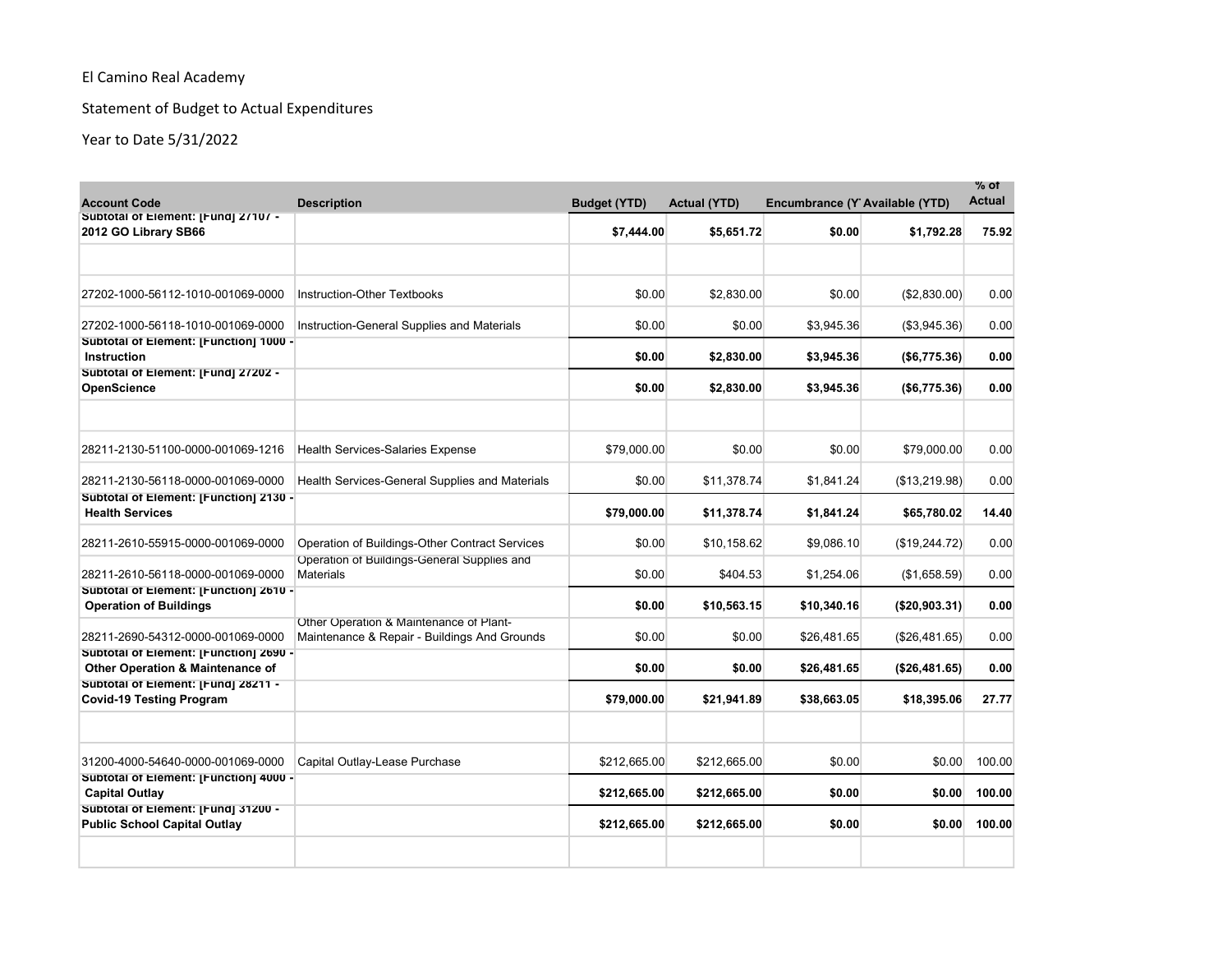# Statement of Budget to Actual Expenditures

| <b>Account Code</b>                                                          | <b>Description</b>                                                    | <b>Budget (YTD)</b> | <b>Actual (YTD)</b> | Encumbrance (Y Available (YTD) |               | $\%$ of<br><b>Actual</b> |
|------------------------------------------------------------------------------|-----------------------------------------------------------------------|---------------------|---------------------|--------------------------------|---------------|--------------------------|
| 31400-4000-54500-0000-001069-0000                                            | <b>Capital Outlay-Construction Services</b>                           | \$127,500.00        | \$0.00              | \$17,829.15                    | \$109,670.85  | 0.00                     |
| 31400-4000-57332-0000-001069-0000                                            | Capital Outlay-Supply Assets (\$5,000 or Less)                        | \$60,000.00         | \$0.00              | \$0.00                         | \$60,000.00   | 0.00                     |
| Subtotal of Element: [Function] 4000 -<br><b>Capital Outlay</b>              |                                                                       | \$187,500.00        | \$0.00              | \$17,829.15                    | \$169,670.85  | 0.00                     |
| Subtotal of Element: [Fund] 31400 -<br><b>Special Capital Outlay-State</b>   |                                                                       | \$187,500.00        | \$0.00              | \$17,829.15                    | \$169,670.85  | 0.00                     |
| 31600-2310-53712-0000-001069-0000                                            | Board of Education-County Tax Collection Costs                        | \$3.303.00          | \$1.676.70          | \$0.00                         | \$1.626.30    | 50.76                    |
| Subtotal of Element: [Function] 2310 -<br><b>Board of Education</b>          |                                                                       | \$3,303.00          | \$1,676.70          | \$0.00                         | \$1,626.30    | 50.76                    |
| 31600-4000-54640-0000-001069-0000                                            | Capital Outlay-Lease Purchase                                         | \$265,817.00        | \$234,216.36        | \$7,800.54                     | \$23.800.10   | 88.11                    |
| Subtotal of Element: [Function] 4000 -<br><b>Capital Outlay</b>              |                                                                       | \$265,817.00        | \$234,216.36        | \$7,800.54                     | \$23,800.10   | 88.11                    |
| Subtotal of Element: [Fund] 31600 -<br><b>Capital Improvements HB-33</b>     |                                                                       | \$269,120.00        | \$235,893.06        | \$7,800.54                     | \$25,426.40   | 87.65                    |
| 31701-2310-53712-0000-001069-0000                                            | Board of Education-County Tax Collection Costs                        | \$1,394.00          | \$858.44            | \$0.00                         | \$535.56      | 61.58                    |
| Subtotal of Element: [Function] 2310 -<br><b>Board of Education</b>          |                                                                       | \$1,394.00          | \$858.44            | \$0.00                         | \$535.56      | 61.58                    |
| 31701-4000-54315-0000-001069-0000                                            | Capital Outlay-Maintenance & Repair -<br>Bldgs/Grnds/Equipment (SB-9) | \$0.00              | \$0.00              | \$8,090.63                     | (\$8,090.63)  | 0.00                     |
| 31701-4000-54640-0000-001069-0000                                            | Capital Outlay-Lease Purchase                                         | \$150,580.00        | \$80,105.45         | \$27,861.73                    | \$42,612.82   | 53.19                    |
| 31701-4000-57331-0000-001069-0000                                            | Capital Outlay-Fixed Assets (More Than \$5,000)                       | \$0.00              | \$0.00              | \$3,513.62                     | ( \$3,513.62) | 0.00                     |
| Subtotal of Element: [Function] 4000 -<br><b>Capital Outlay</b>              |                                                                       | \$150,580.00        | \$80,105.45         | \$39,465.98                    | \$31,008.57   | 53.20                    |
| Subtotal of Element: [Fund] 31701 -<br><b>Capital Improvements SB9 Local</b> |                                                                       | \$151,974.00        | \$80,963.89         | \$39,465.98                    | \$31,544.13   | 53.27                    |
|                                                                              |                                                                       |                     |                     |                                |               |                          |